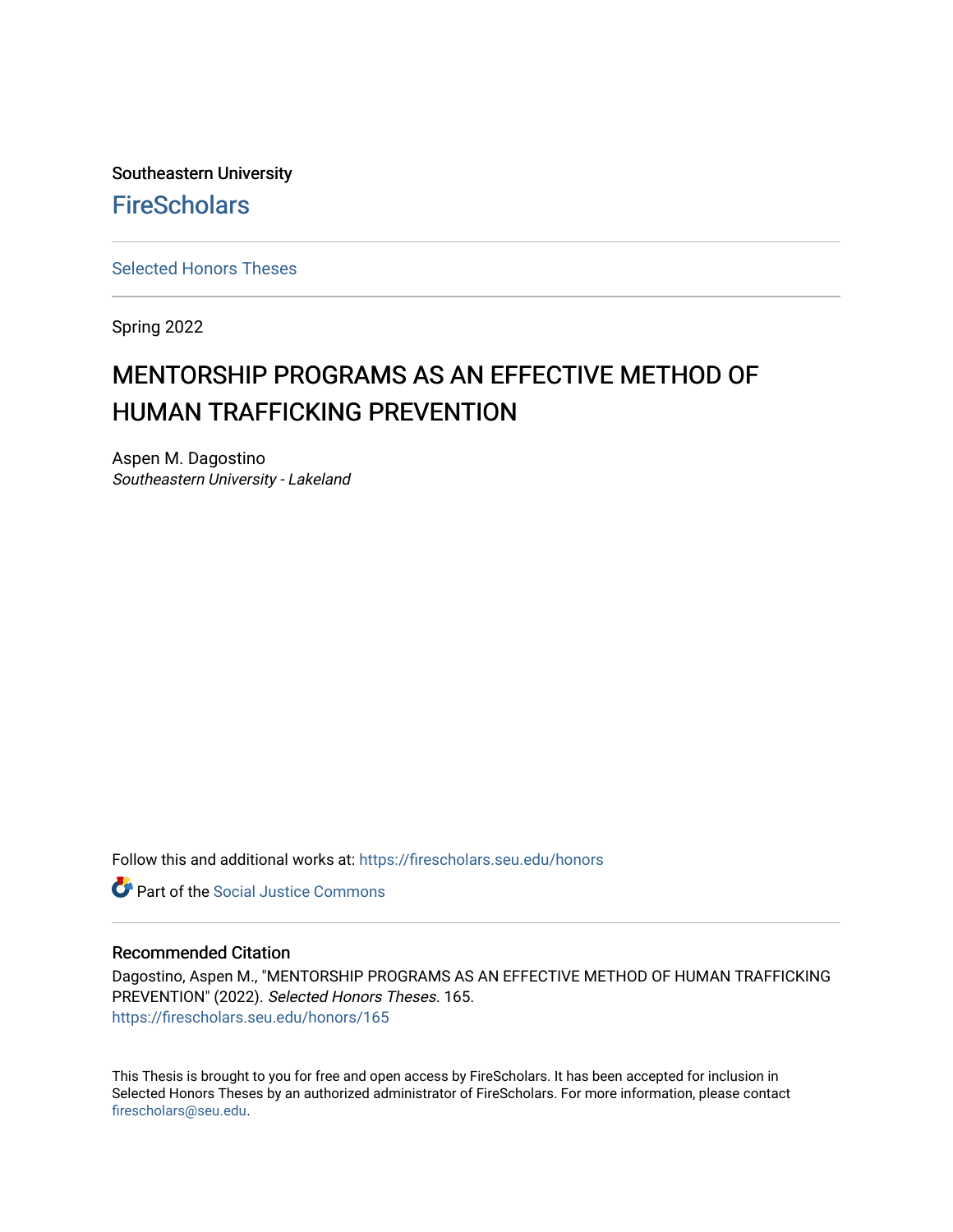# MENTORSHIP PROGRAMS AS AN EFFECTIVE METHOD OF HUMAN TRAFFICKING PREVENTION

by

Aspen M. Dagostino

Submitted to the School of Honors Committee

in partial fulfillment

of the requirements for University Honors Scholars

Southeastern University

2022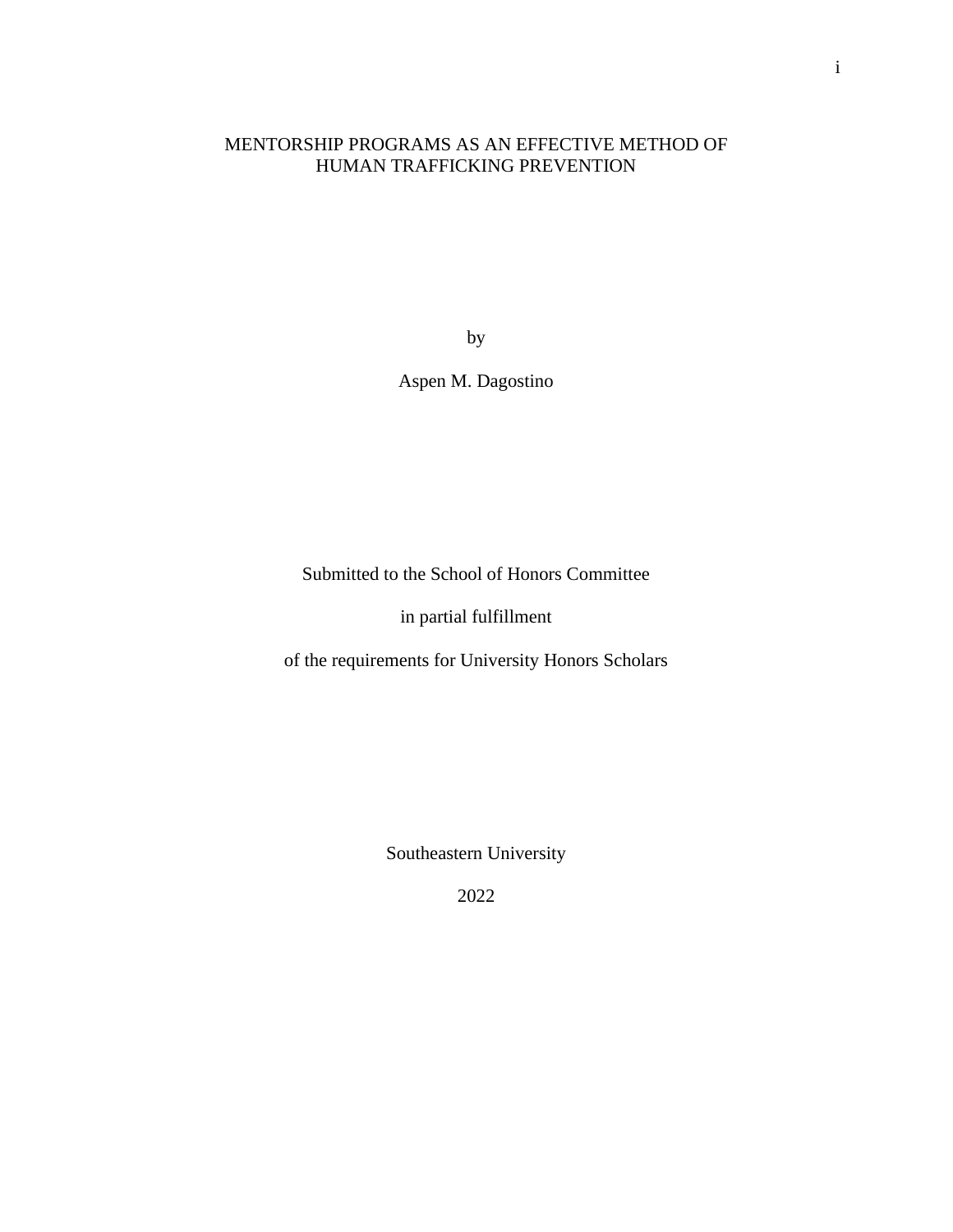Copyright by Aspen M. Dagostino

2022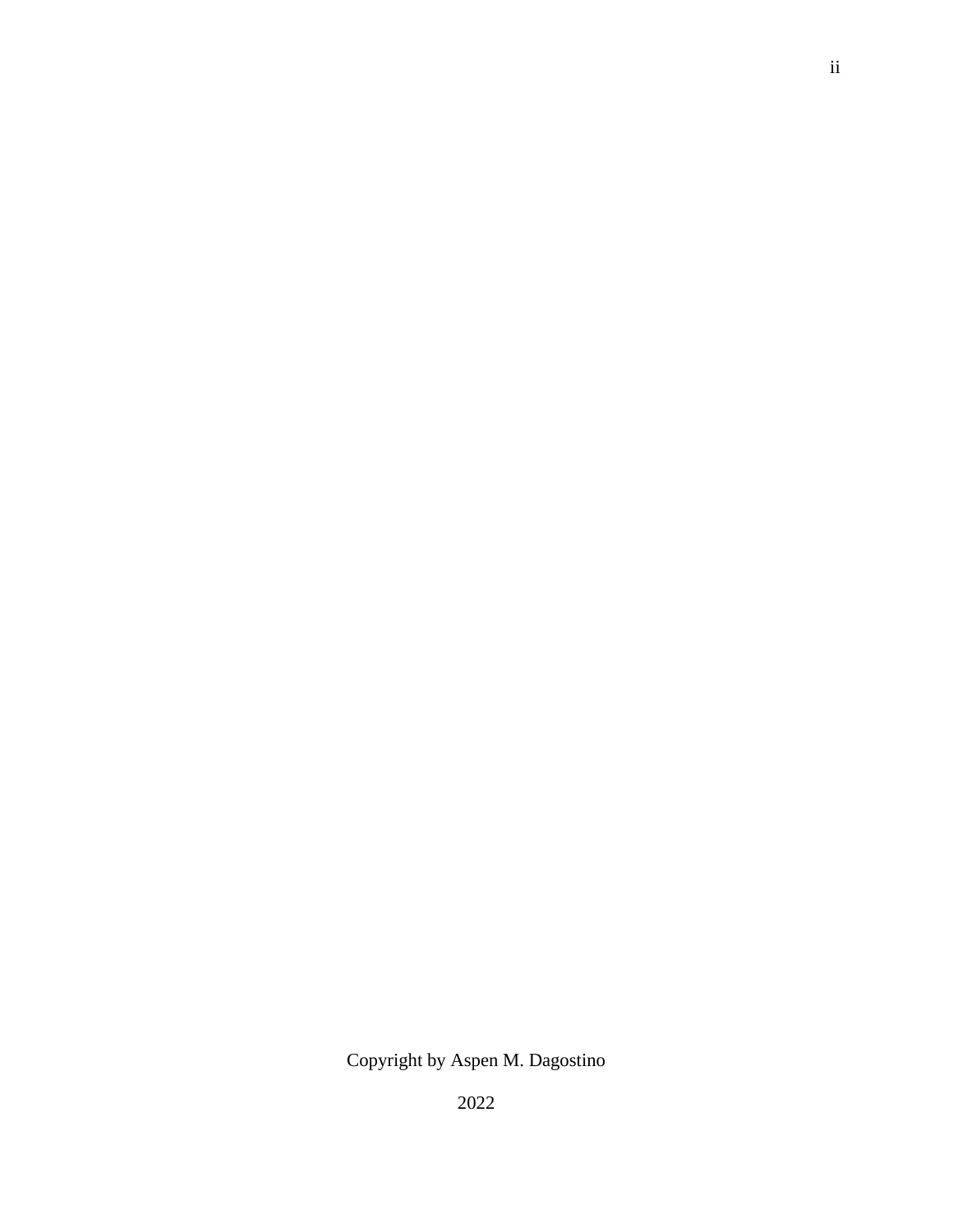## Acknowledgements

I would like to express my gratitude to my primary thesis advisor, Professor Scott Gaffney, for his support and guidance while writing this thesis. I would also like to thank my secondary advisor, Professor Erika Cuffy, for all her ideas and encouragement throughout this process. Finally, I would like to thank my professors, family, and friends who supported me throughout this project.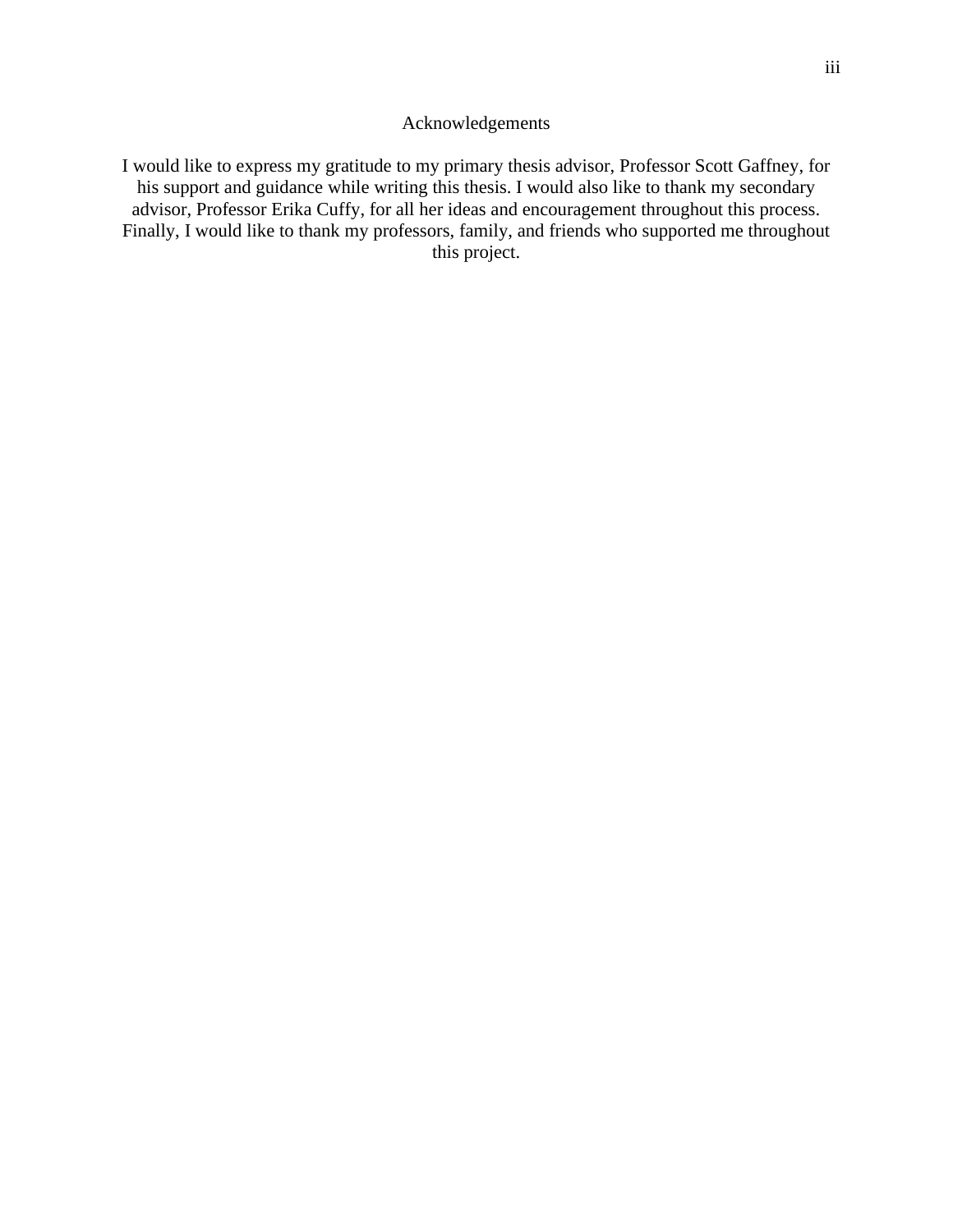#### **Abstract**

Thousands of people are having their human rights violated as victims of sex and labor trafficking throughout the United States. Human trafficking prevention is a significant factor in combatting modern day slavery; however, there is a substantial lack of existing literature on the topic. As a result of previous research determining mentorship programs as a strategy to reduce juvenile delinquency, this study explores mentor programs as a preventative strategy for combatting human trafficking. This mixed-methods, exploratory study investigated what mentorship programs across the United States are doing to prevent children from becoming victims of human trafficking, and what still needs to be done within those programs to reduce human trafficking. The results of the online survey sent out to mentorship program staff and directors presented that most mentor program participants (83.3%) are not currently providing information about trafficking to mentees. Qualitative analysis of the study results demonstrate that mentorship programs need more education, more mentors, and an increased focus on human trafficking to prevent mentees from trafficking. The results of this study implicate that mentorship program staff should consider including trafficking awareness training for staff and mentors, as well as including an anti-trafficking curriculum in their program targeted toward mentees.

KEY WORDS: Prevention, Education, Awareness, Human Trafficking, Mentorship Programs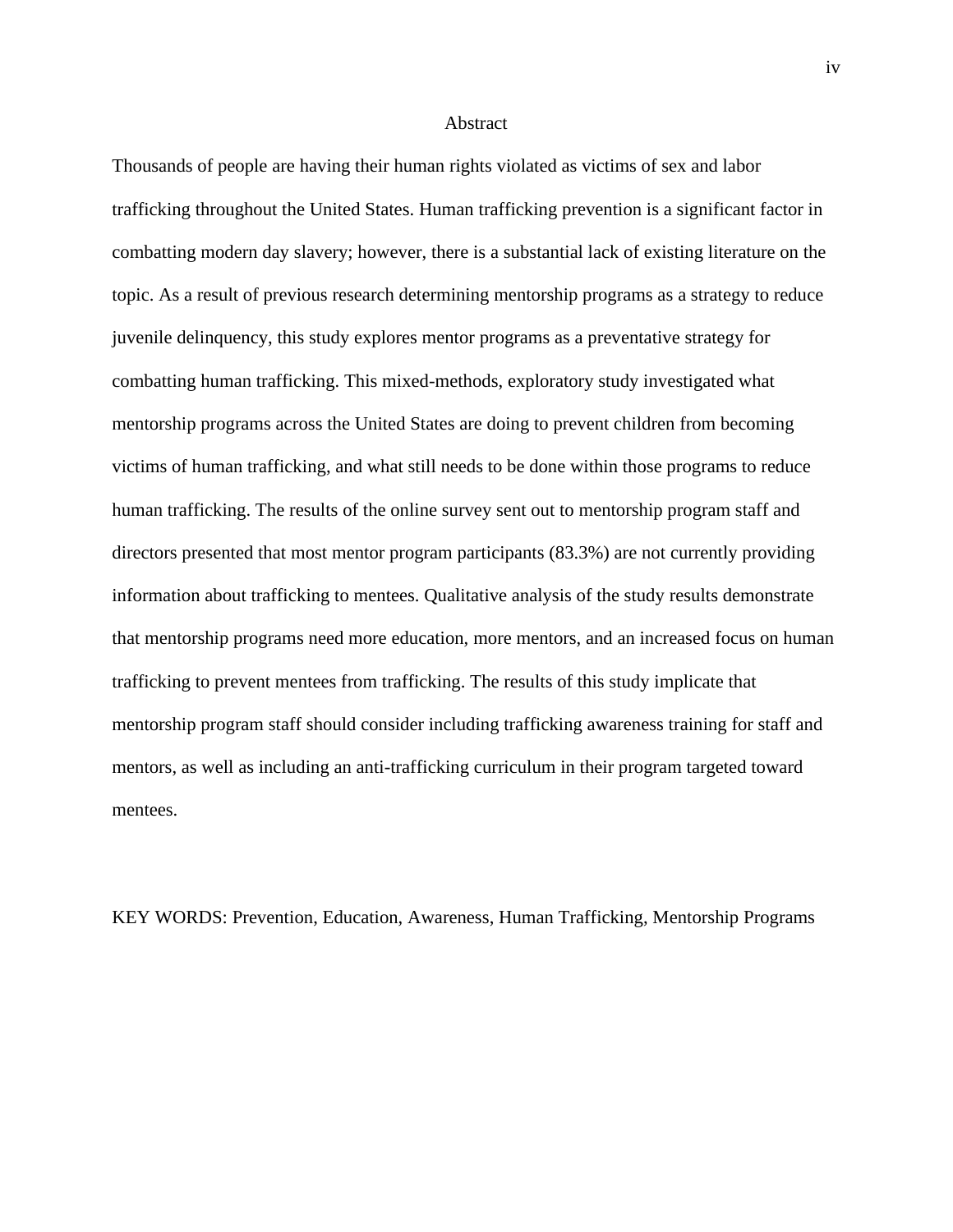| .41 |  |
|-----|--|
|     |  |
|     |  |
|     |  |
|     |  |
|     |  |

# TABLE OF CONTENTS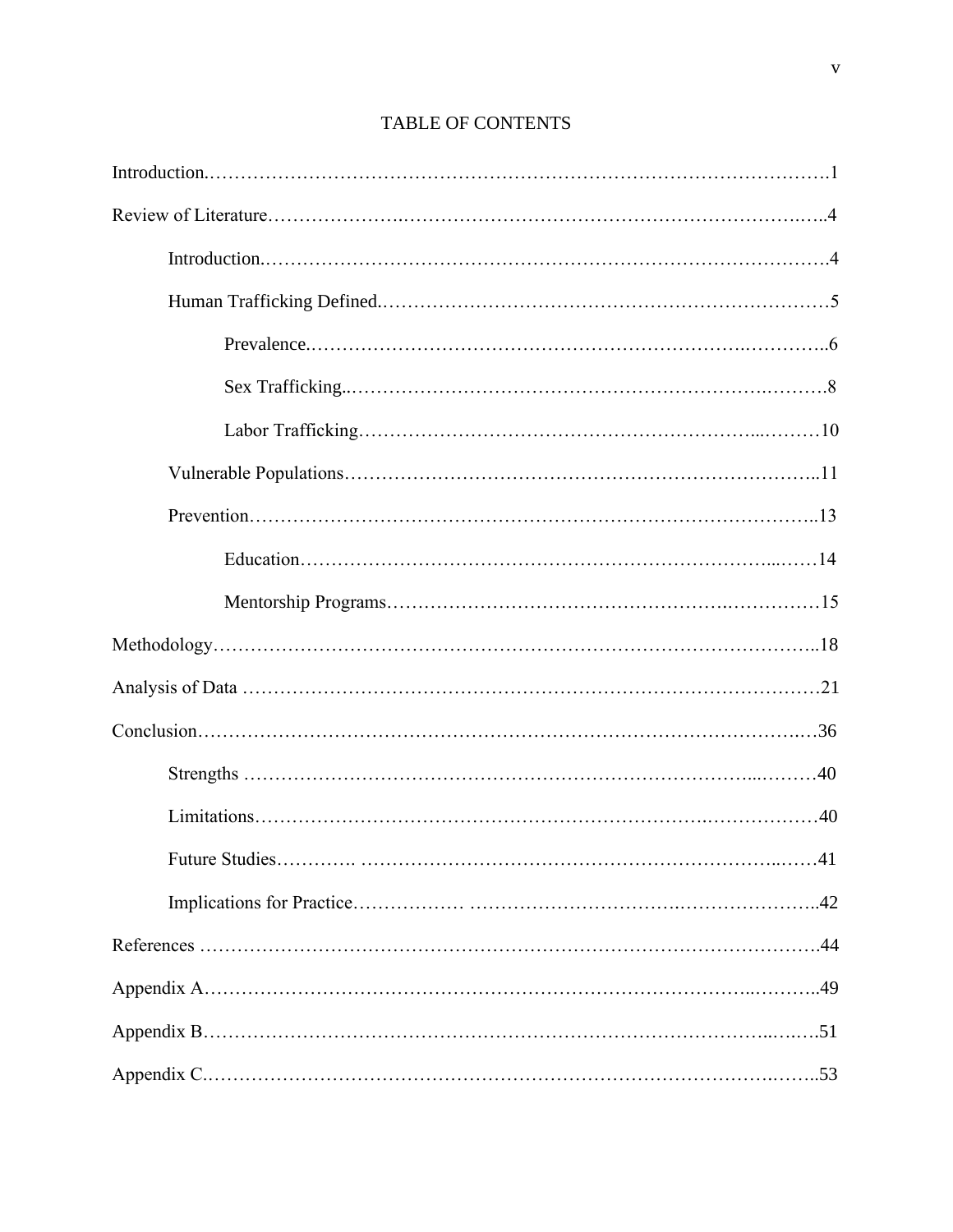#### **Introduction**

Human trafficking is a global issue that was largely ignored among society until about a decade ago. People are living in conditions of modern-day slavery, and it is occurring in our neighborhoods and communities. Many people may assume trafficking is a global issue, but unfortunately, it is present throughout our country. Men, women, and children are being sold into slavery and used as free labor at an even higher rate than they were a decade ago. Today, there are many anti-trafficking efforts in place to provide safety and rehabilitation to victims of trafficking. Our government and police forces are working to implement policies and practices that will help to protect victims of trafficking and charge their traffickers. Few researchers have studied human trafficking prevention practices, and the purpose of this study is to address the gap and provide valuable information on how to prevent human trafficking among youth through mentorship programs.

This introduction chapter will discuss the main problem that this research addresses and seeks to solve. Further, this chapter will mention the three research questions that guided the exploration of the topic. Finally, the introduction will explain the significance of this research paper.

### *The Problem*

The main problem that I seek to solve is what can be done to prevent children from becoming victims of human trafficking. While human trafficking affects people of all ages and all genders, 52% of all the detected victims of trafficking in the North and Central America and the Caribbean regions in 2018 were children (UNODC, 2021). There has been little effective research on preventing human trafficking and preventing human trafficking among youth. Previous research focused on trafficking prevention among homeless youth demonstrates that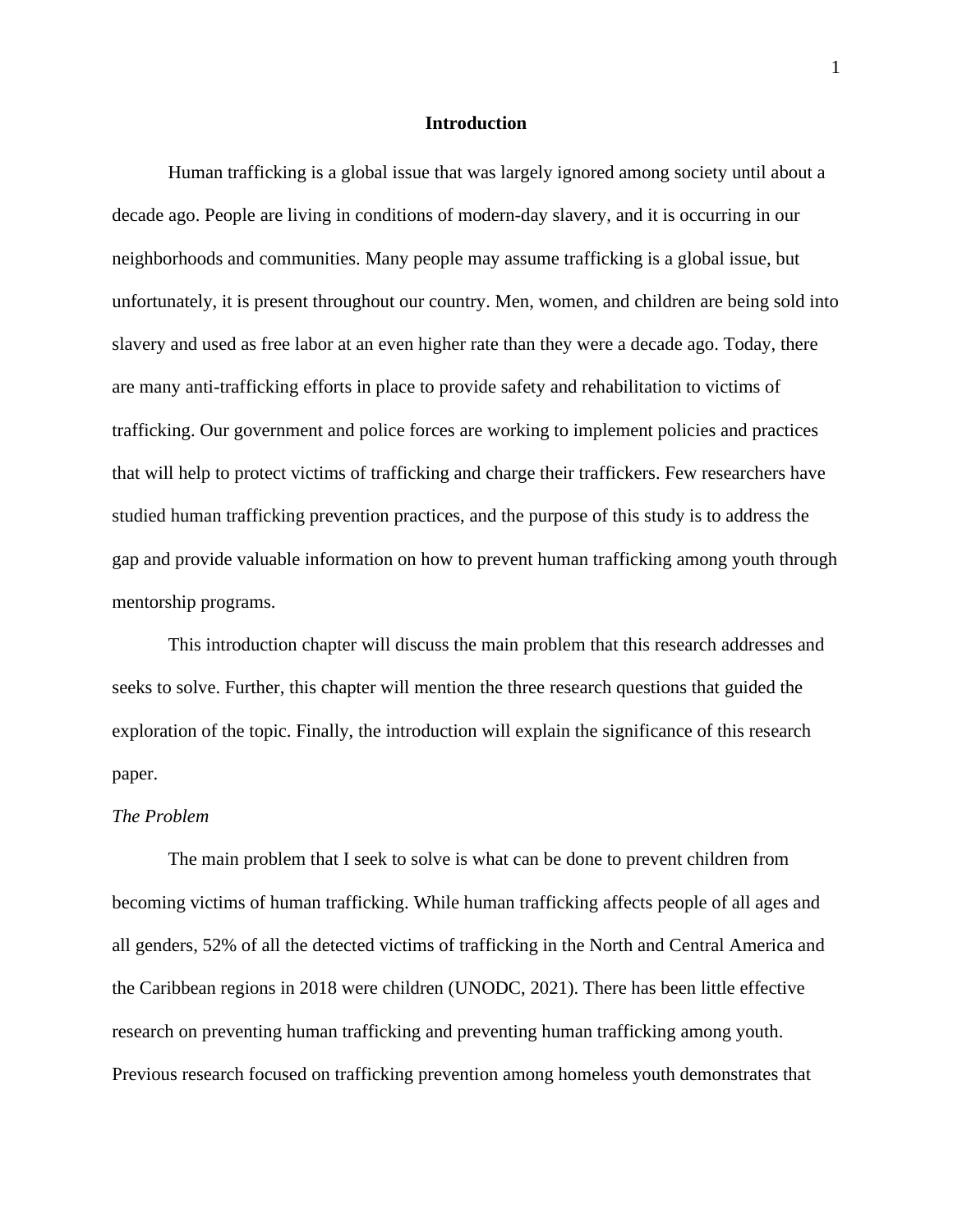providing supportive relationships to youth and teenagers can significantly reduce the likelihood of trafficking (Chisolm-Straker et al., 2018). Research on trafficking survivors' conceptualizations on prevention establishes that awareness, education, and relationships can effectively prevent one from being trafficked (Donohue-Dioh et al., 2020). A significant source of education and supportive relationships for youth in the United States is mentorship programs. Mentorship programs in the United States currently serve around 4.5 million children. These mentorship programs seek to provide supportive relationships with a goal of reducing risks and improving positive outcomes among vulnerable youth. This study will explore whether mentorships programs include trafficking awareness and education in their program and what methods of prevention they currently utilize. This study will also explore what still needs to be done within mentor programs to reduce the risk of trafficking among youth. This thesis is guided by the following three research questions:

1. What are mentorship programs in the United States currently doing to prevent human trafficking among vulnerable youth?

2. Is more awareness of human trafficking needed within youth mentorship programs across the country to prevent trafficking among at-risk youth?

3. What still needs to be done within youth mentor programs to prevent human trafficking of youth within youth mentor programs?

#### *Significance*

Prevention of human trafficking among youth through mentorship programs is a current area within our country that needs to be researched further. This research will benefit several populations, including the mentorship programs being surveyed and those who aim to reduce risks for vulnerable children. This research will provide them with ways and information on anti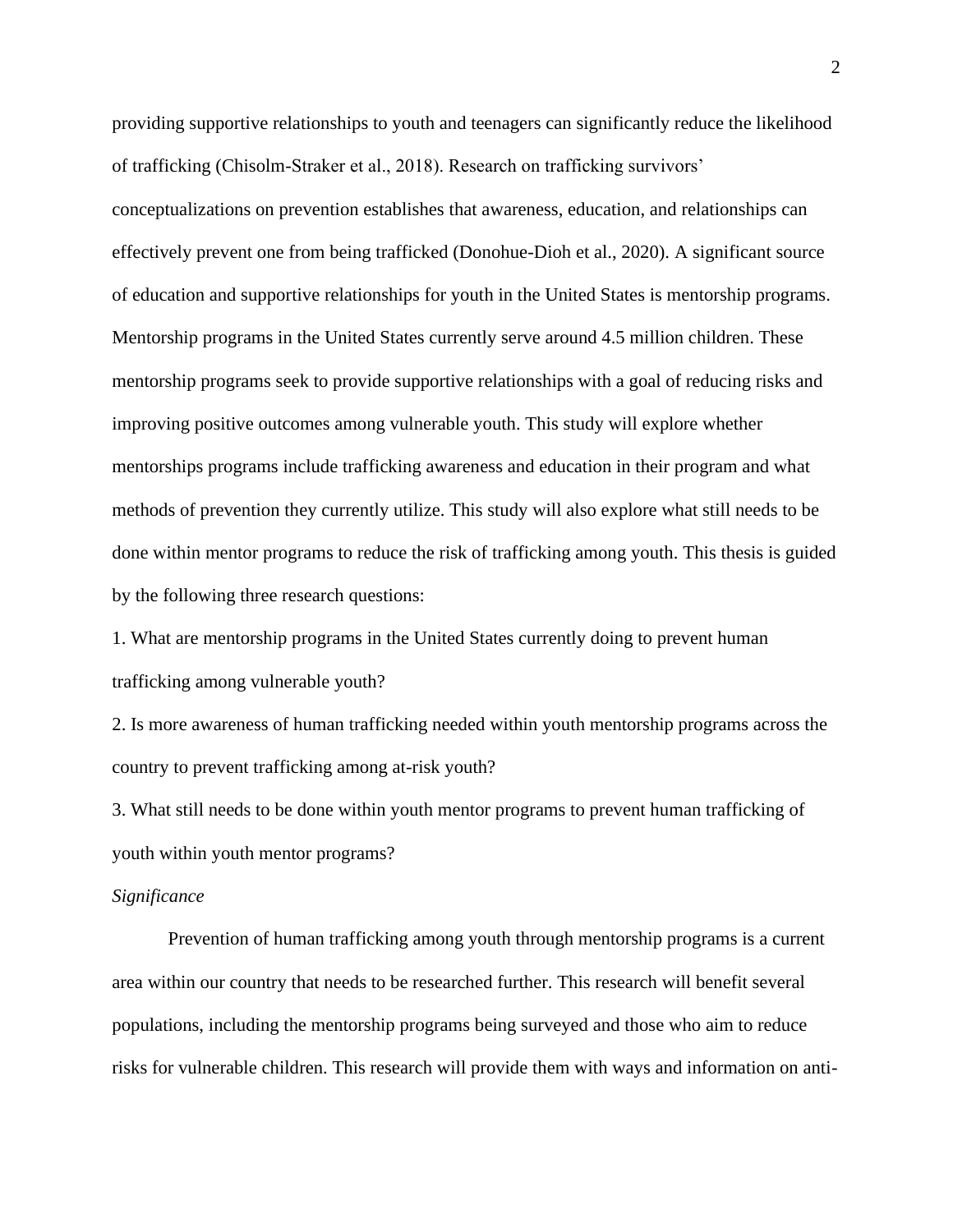trafficking education and encourage them to do more to prevent children from the dangers of traffickers. If utilized, this research will benefit at-risk children involved in mentorship programs because they will become more informed and aware of human trafficking through their program. By discovering what current mentor programs are doing to prevent human trafficking, suggestions and conclusions can be made about what future steps mentor program should take to address the problem of child trafficking.

#### *Summary*

In summary, human trafficking of children is a critical, current issue that requires more research and attention. Vulnerable children are often the target of traffickers; therefore, research on how society can prevent children from being trafficked is imperative to protect children and adults and potentially save lives. This study will identify what current mentorship programs across the country are doing to address human trafficking, and it will discover whether they are focused on preventing human trafficking. This research will aim to determine whether more education and awareness is needed within mentor programs to prevent human trafficking among youth and teenagers. This study can potentially benefit mentorship programs across the country by providing them with insight into how programs spread human trafficking awareness. Finally, the significance of this study is that it can potentially impact the lives of children, teenagers, and adults enrolled in mentorship programs with the goal of reducing human trafficking.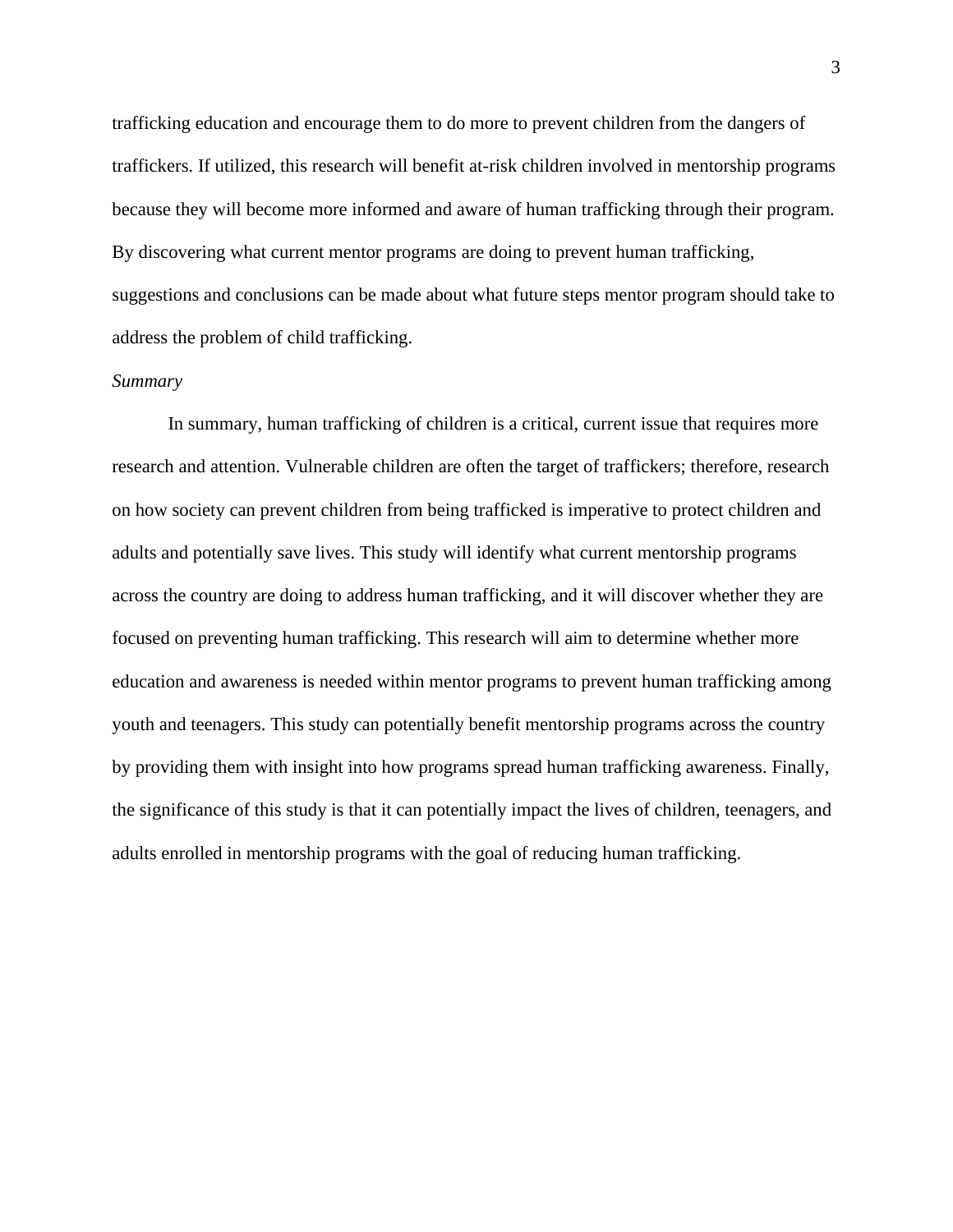#### **Review of Literature**

It is essential to analyze and research ways to prevent vulnerable people from being trafficked to end human trafficking for good. This literature review will begin by defining what constitutes human trafficking according to the United States Trafficking Victims Protection Act (U.S. Department of State, 2020). There is a misconception that human trafficking only consists of women experiencing sexual exploitation, but another common component of trafficking is exploitation for labor services. Sex trafficking and labor trafficking are the two significant types of human trafficking described in the TVPRA, and they are both detailed in the first section of the review. Another commonly held misconception is that trafficking is a foreign issue and that it is not relevant within the United States (Bonilla et al., 2019). The first sub-section titled "Prevalence" will use various sources to discuss this misconception and the prevalence of human trafficking within the United States.

By studying different mentorship programs around the country, this research will demonstrate whether mentor programs are currently providing youth and adult mentees with enough information and awareness of trafficking to prevent mentees from becoming involved in human trafficking. Presently, there is a gap in theoretical and empirical research on mentoring programs as a method of trafficking prevention. To determine where to implement mentoring programs, identifying risk factors is crucial. The second section of the literature review will focus on vulnerable populations and the vulnerabilities described by the U.S. Department of Health and Human Services-Administration for Children & Families. This review additionally includes a third section which discusses two studies focused on human trafficking prevention, including a study that surveyed trafficking survivors (Donohue-Dioh et al., 2020). The other study focused on the homeless youth population and investigated whether having a supportive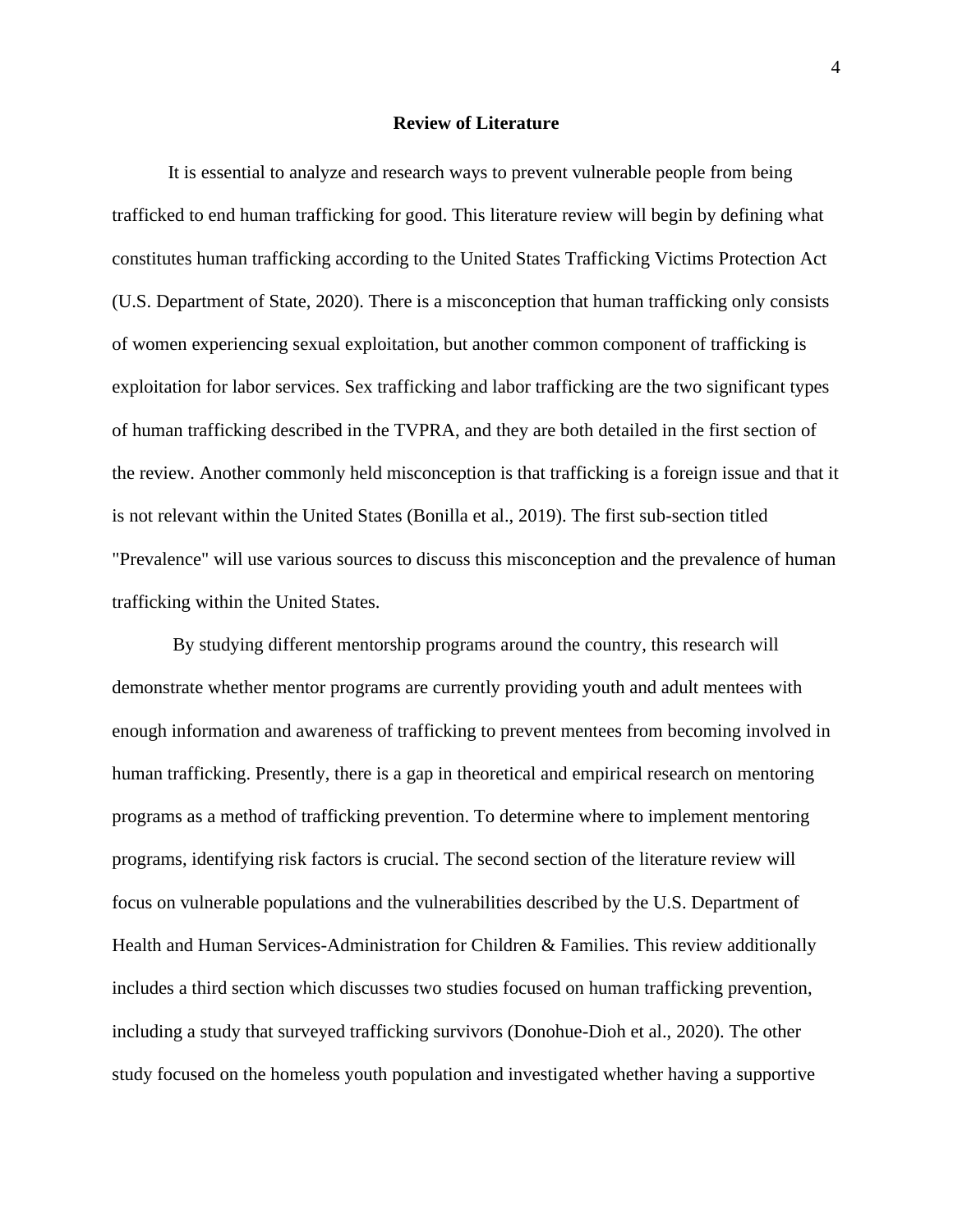adult would prevent homeless youth from being trafficked (Chisolm-Straker et al., 2018). These two articles were essential in the research process because of the emphasis on prevention efforts. Both studies also highlighted the importance of adult support in the lives of vulnerable children. The prevention section also discusses literature focused on policies within certain states regarding anti-trafficking education and awareness in schools. The final relevant approach to preventing youth from getting involved in or being trafficked is mentorship programs. The "Mentorship" section of this review will describe what formal youth mentoring programs are and their proven benefits for children who participate.

#### HUMAN TRAFFICKING DEFINED

The TVPRA of 2013 defines human trafficking as "the recruitment, harboring, transporting, provision, or obtaining of a person for labor or services, through the use of force, fraud, or coercion for the purpose of subjection to involuntary servitude, peonage, debt bondage, slavery of forced commercial sex acts" (TVPRA, 2013). It is necessary to discuss the meanings of force, fraud, and coercion because one of these things must be proven to convict a trafficker of the crime.

According to Stotts et al. (2002) traffickers utilize force to make them less resistant and easier to control. Similarly, Burt (2019) writes that traffickers use force tactics to destroy a person's sense of worth and self-esteem, which would make it easier for the traffickers to control their victims. Once the trafficker has manipulated the victim into believing they are worthless, the victims start to think they are to blame for their treatment and situation (Burt, 2019). Examples of force include physical abuse, kidnapping, and physical restraint (Busch-Armendariz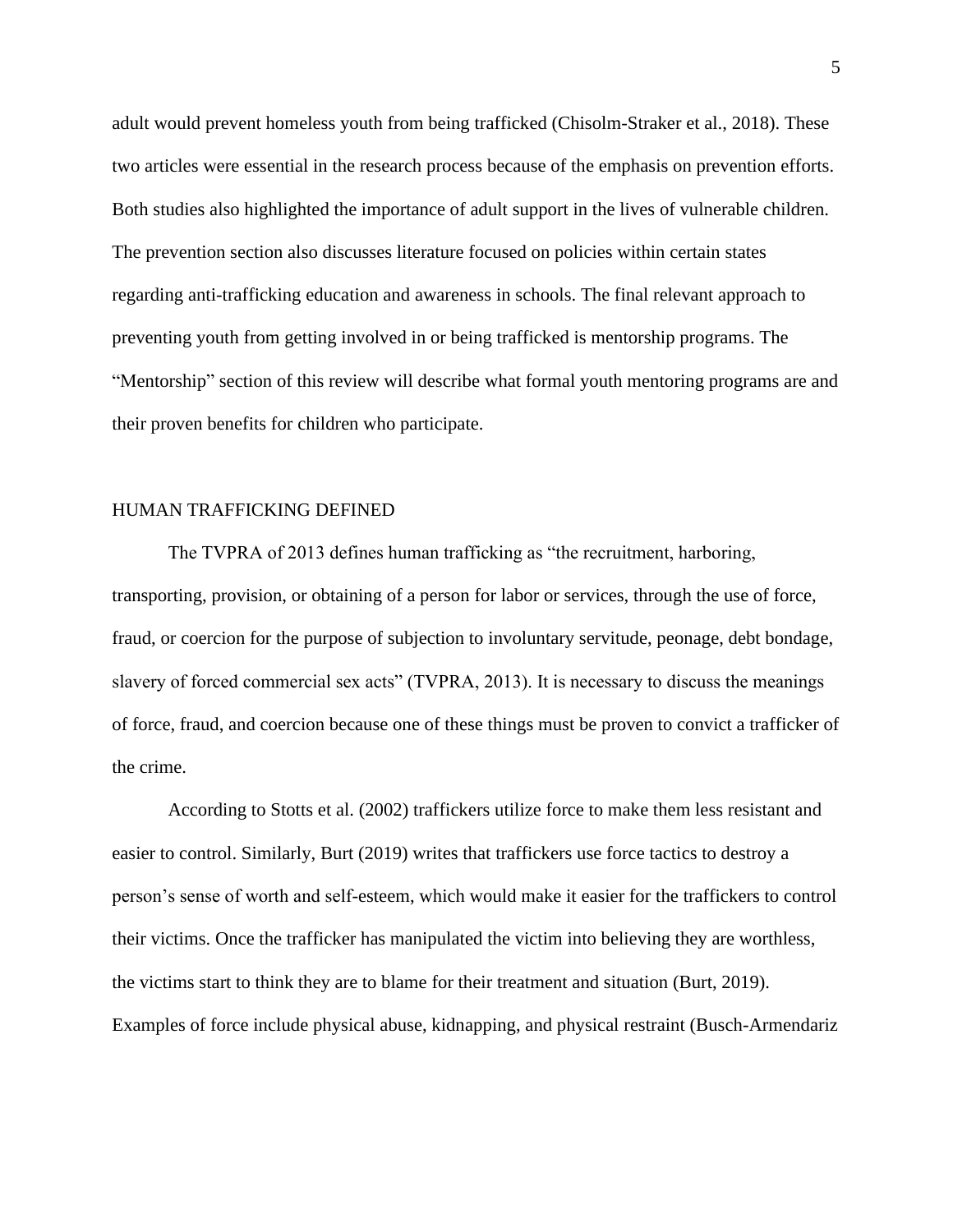et al., 2018). Inhumane tactics include daily beatings, rape, and holding victims in prison-like situations (Burt, 2019).

Fraud is a common tactic that traffickers use, especially in labor trafficking. Traffickers commit fraud through deception as a way for them to trap their victims into slavery situations, according to Busch-Armendariz et al. (2018) and Burt (2019). Fraud generally includes traffickers offering the promise of employment within the United States but then entrapping them through debt or false pretenses (Burt 2019; Stotts & Ramey, 2009). Examples of fraud include illegitimate contracts, false promises, fake businesses, and fake visa documents (Busch-Armendariz et al., 2018).

Finally, it is common for traffickers to coerce their victims through threats and intimidation. Traffickers might threaten death or harm to the victims or the victim's family. Additionally, the trafficker might keep the victim's travel documents from them or subject them to debt to keep them bound to their trafficker until the debt is paid off (Stotts & Ramey, 2009). These are powerful psychological manipulation tactics that traffickers use to isolate and bind victims to their situation so they feel they cannot confide in family or tell law enforcement.

#### *Prevalence*

Human Trafficking is a human rights and public health issue that exists today as modernday slavery. Trafficking is a global crisis, and in the past decade, there have been increasingly more efforts to identify victims throughout the world. The most recent estimations by the Global Slavery Index in 2016 assert that approximately 45.8 million people are trafficked globally (2018).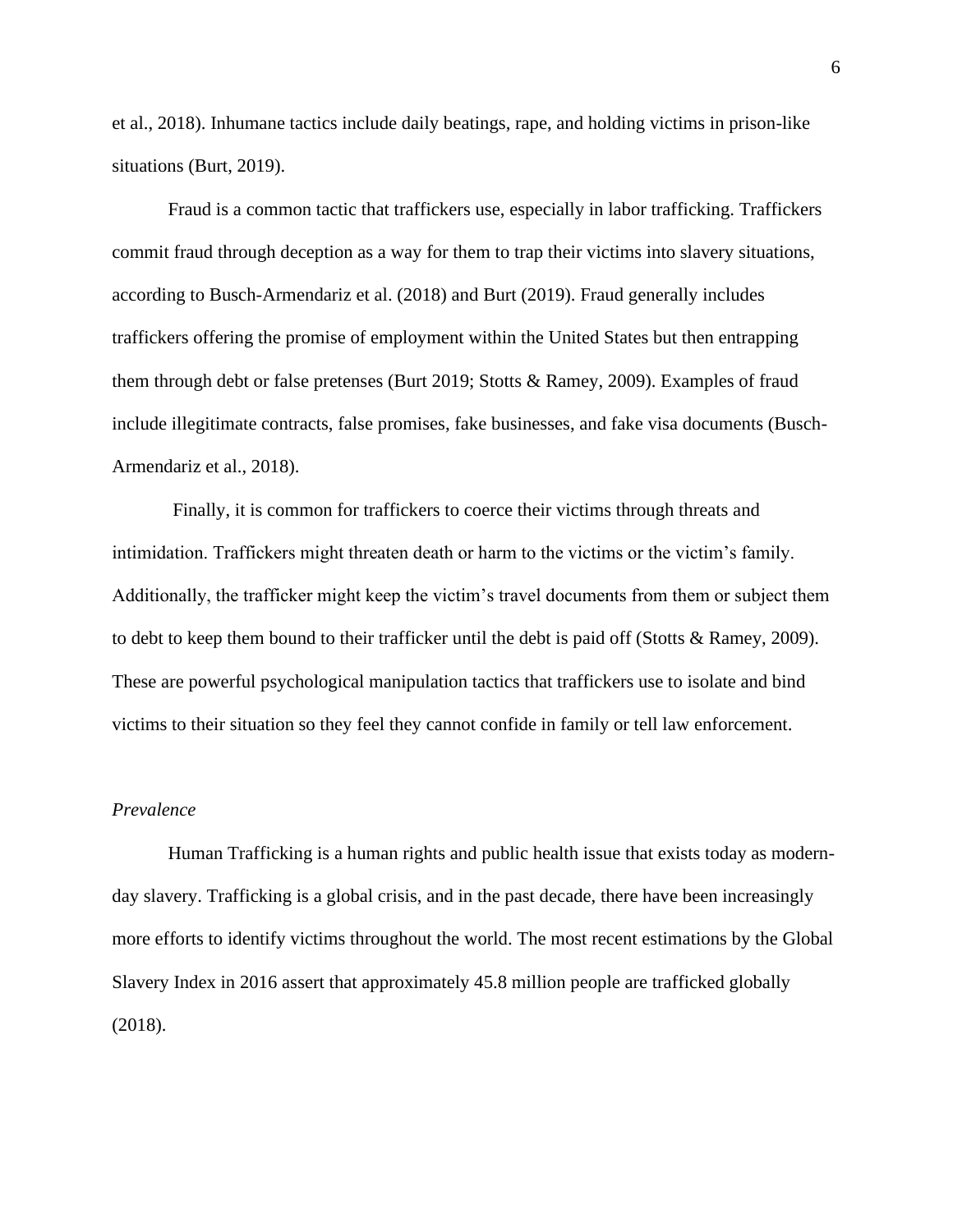There is a common misconception among the general public and counselors in the United States that human trafficking is a foreign issue and that not a relevant issue within our country. According to a study completed about the public opinion of trafficking as a result of media and anti-trafficking efforts, society emphasizes human trafficking as a foreign problem instead of an immediate, local issue that we have the responsibility to face (Bonilla et al., 2019). With the implementation of the TVPA in 2000, the United States passed its first federal law created to protect victims, prevent trafficking, and prosecute traffickers. This law led to the identification and protection of thousands of victims of human trafficking in America. In 2008, for example, 30,961 people were identified as victims of trafficking. In 2018, one decade later, after policies such as the TVPA had been put in place globally and domestically, the number of victims identified increased to 85,613 (U.S. Department of State, 2020). The most recent data claims that in 2020, there were 109,216 people identified as victims of trafficking around the world (U.S. Department of State, 2021). About 80% of the victims of trafficking around the world are female. Children and teenagers can also be victims of human trafficking. Although there have recently been an increased number of victims identified, the identified victims are a small fraction of the number of people being trafficked around the world today. There is a considerable gap between the number of estimated and identified victims of trafficking because of several difficulties. The cunning nature of the crime makes identification difficult. Further, victims often do not seek help immediately for reasons such as distrust of the police, coercion by their traffickers, or because they blame themselves for their situation (Burt, 2019). While there has been an increased effort to identify victims, further research is necessary to protect victims and prosecute traffickers.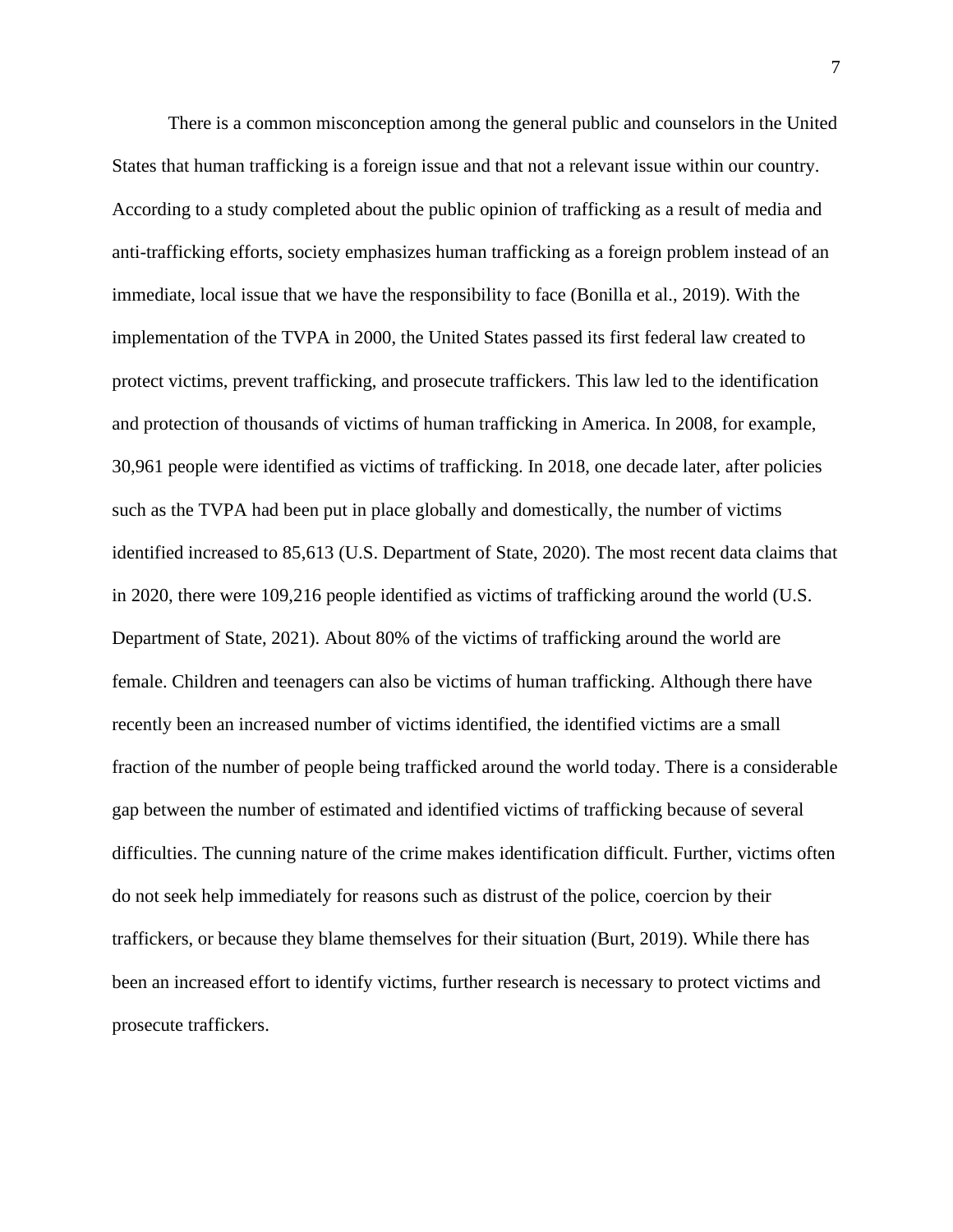#### *Sex Trafficking*

Sex trafficking involves the use of fraud, force, or coercion in commercial sex (TVPRA, 2013). For all people under 18 years old, sex trafficking is defined as any type of exchange for sex, no matter whether there was force, fraud, or coercion involved. (TVPRA, 2013). According to the TVPRA, sex trafficking is defined as "the recruitment, harboring, transportation, provision, obtaining, patronizing, or soliciting of a person for the purposes of a commercial sex act, in which the person induced to perform such an act has not attained eighteen years of age" (TVPRA, 2013). Sex trafficking can occur in various situations, such as brothels, homes, and street prostitution. Further, sex trafficking also occurs in several places such as massage parlors, strip clubs, motels, spas, and cars (Stotts & Ramey., 2009).

The sex trafficking recruitment process is imperative to understand to identify victims and educate at-risk youth and their families. The recruitment process often involves the use of grooming tactics by traffickers. Victims can be found and groomed through social media websites. Further, traffickers will often advertise victims through online websites (Wells, 2012). Other places where traffickers might recruit young people include malls, parties, and clubs.

Understanding the tactics of traffickers includes knowing how traffickers may appear. For example, a child sex trafficker often is an adult male, who may be viewed as a "pimp." (Busch-Armendariz et al., 2009). These pimps are portrayed in three separate ways, as a "Gorilla pimp," who controls victims with violence or coercion, as a "Finesse/Romeo pimp," who manipulates victims with romance and affection, and finally, as the "Business/CEO pimp," who promise the victims money or careers. In addition to these types of traffickers, peer exploiters may recruit people who they already have a relationship with (Anderson et al., 2014). Although adult males are usually sex traffickers, recent research proves that female traffickers are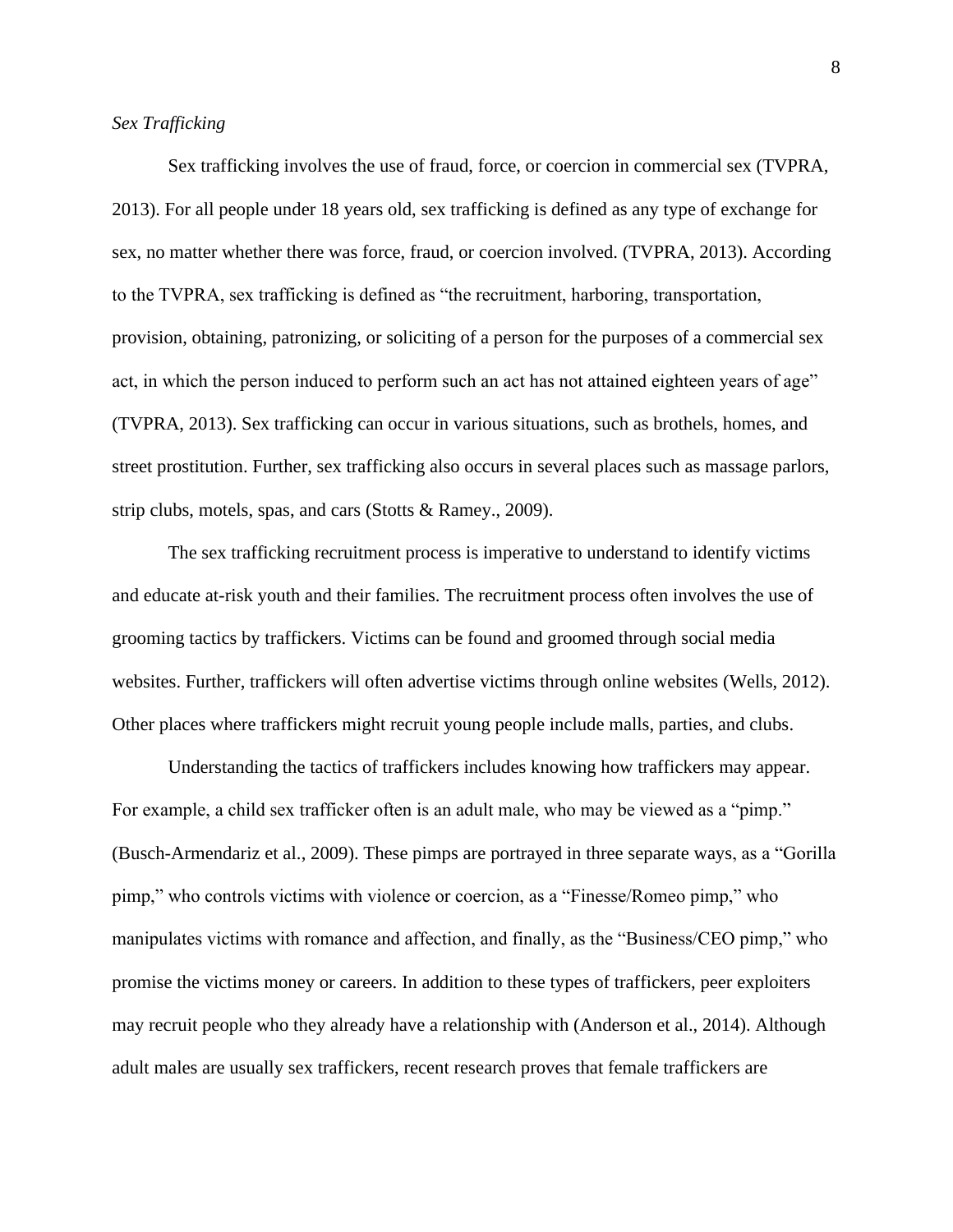becoming increasingly common. Some female sex traffickers recruit for their traffickers, and some exploit their children (Anderson et al., 2014; Sprang & Cole, 2018).

One type of sex trafficking that has been minimally researched is trafficking that occurs within families. Scholarly studies that discuss the dangers and statistics of familial sex trafficking include those written by Reid et al. (2019) and Cole and Anderson (2013). Youth are often trafficked through someone related to them, including their parents or guardians. Illicit drugs have been the most common currency in the cases of parents trafficking their children (Sprang  $\&$ Cole, 2018). Sex trafficking within families deserves increased attention because of the greater risk these victims have of being trapped in their trafficker-victim relationship due to isolation and family bonds. Cole and Anderson (2013) studied the most commonly mentioned relationship by professionals and found that familial relationships were the most common reported situation. The professionals who serve high-risk youth and victims of crime in Kentucky stated that trafficking within families was reported 61.9% of the time (Cole & Anderson, 2013). In correlation with Cole and Anderson (2013), Reid et al. (2019) concluded that when children are sexually exploited by their family, it generally begins when they are younger than if their trafficker was a non-family member. In the review of the types of relationships in the study done by Reid et al. (2019), the most reported relationship for familial juvenile sex trafficking was mother daughter. In another study of familial sex trafficking relationships, the mother was the trafficker 64.5% of the time and the father was the trafficker 32.3% of the time (Sprang & Cole, 2018). Further, Reid et al. (2019) comment that though there were many cases in which the mother was not the trafficker, in familial trafficking relationships, the mother is often aware that their daughter is being trafficked. Familial sex trafficking heightens the importance of youth having a trusting, supportive adult outside of the family to confide in.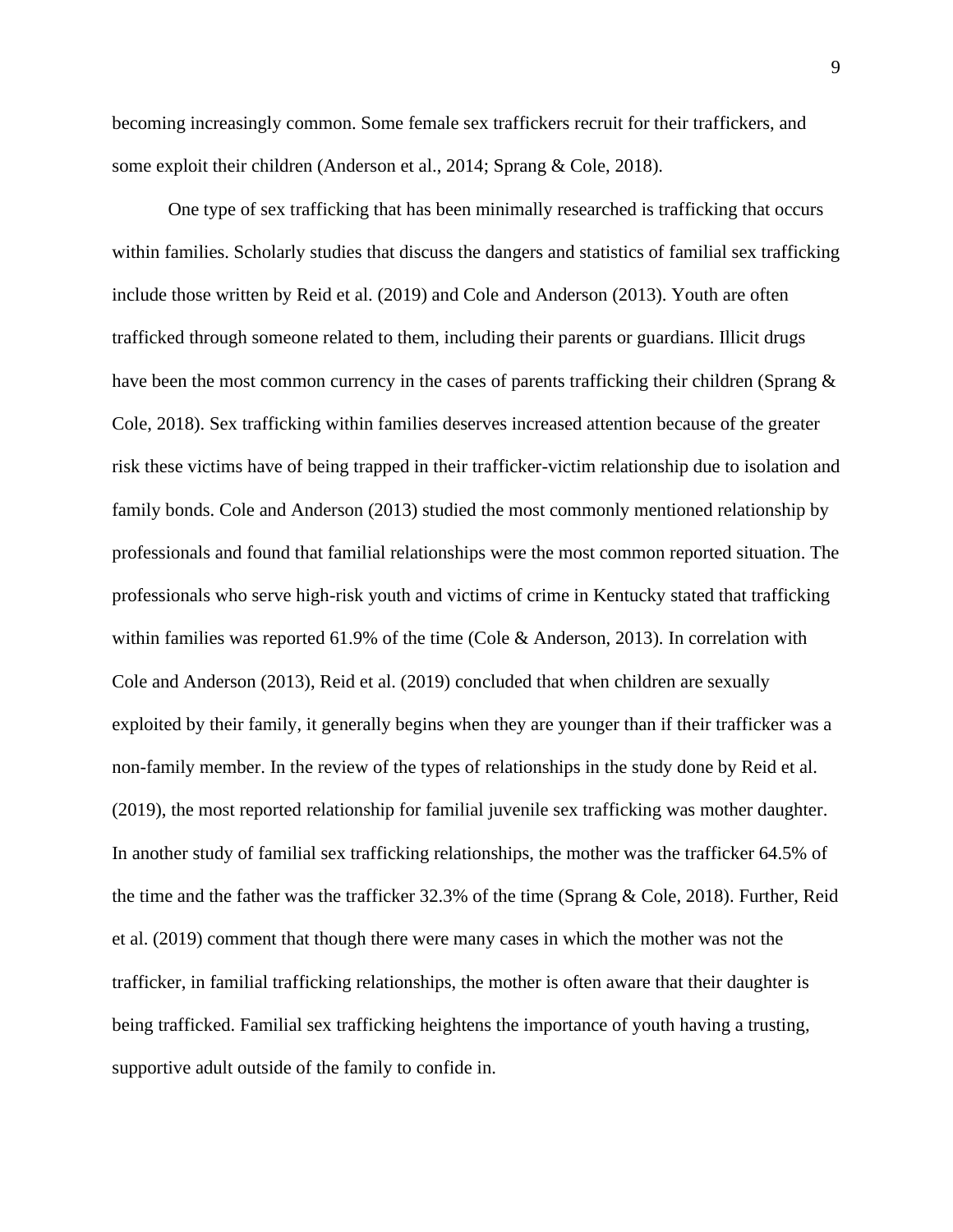### *Labor Trafficking*

Labor trafficking is another type of trafficking that occurs when people are used for work through force, fraud, or coercion. Studies have shown that people are labor trafficked through various means. According to the TVPRA, labor trafficking is "the recruitment, harboring, transportation, provision, or obtaining of a person for labor or services, through the use of force, fraud, or coercion for the purposes of subjection to involuntary servitude, peonage, debt bondage, or slavery" (TVPRA, 2013). Labor trafficking often occurs in public places, where people would least expect it. Trafficking exists in places like factories and sweatshops where people work in brutal conditions, or in agricultural work where they must gather their crops while they are abused (Busch-Armendariz et al., 2018). Another situation where someone might be labor trafficked is in domestic servitude. People have been trafficked in various industries such as construction, restaurants and food service, peddling and begging, hospitality and tourism, nail salons, entertainment, carnivals, gas stations, and cleaning services (Busch-Armendariz et al., 2018). According to Busch-Armendariz et al. (2018) and Burt (2019), labor trafficking often occurs in places where U.S. consumers support businesses oblivious of the mistreatment of the workers. In comparison to sex trafficking, in which U.S. citizens are generally aware of the crime, people are unaware that they utilize services provided through labor trafficking.

According to Stotts and Ramey (2009), one of the most common victims of labor trafficking are people who have illegally immigrated into the United States, desperate for employment opportunities. Traffickers often psychologically manipulate and threaten their victims by telling them they will report them to the police for being illegal residents. Further, traffickers might deceive undocumented immigrants by promising them a work opportunity and then trapping them through threats or significantly low wages (Stotts & Ramey, 2009).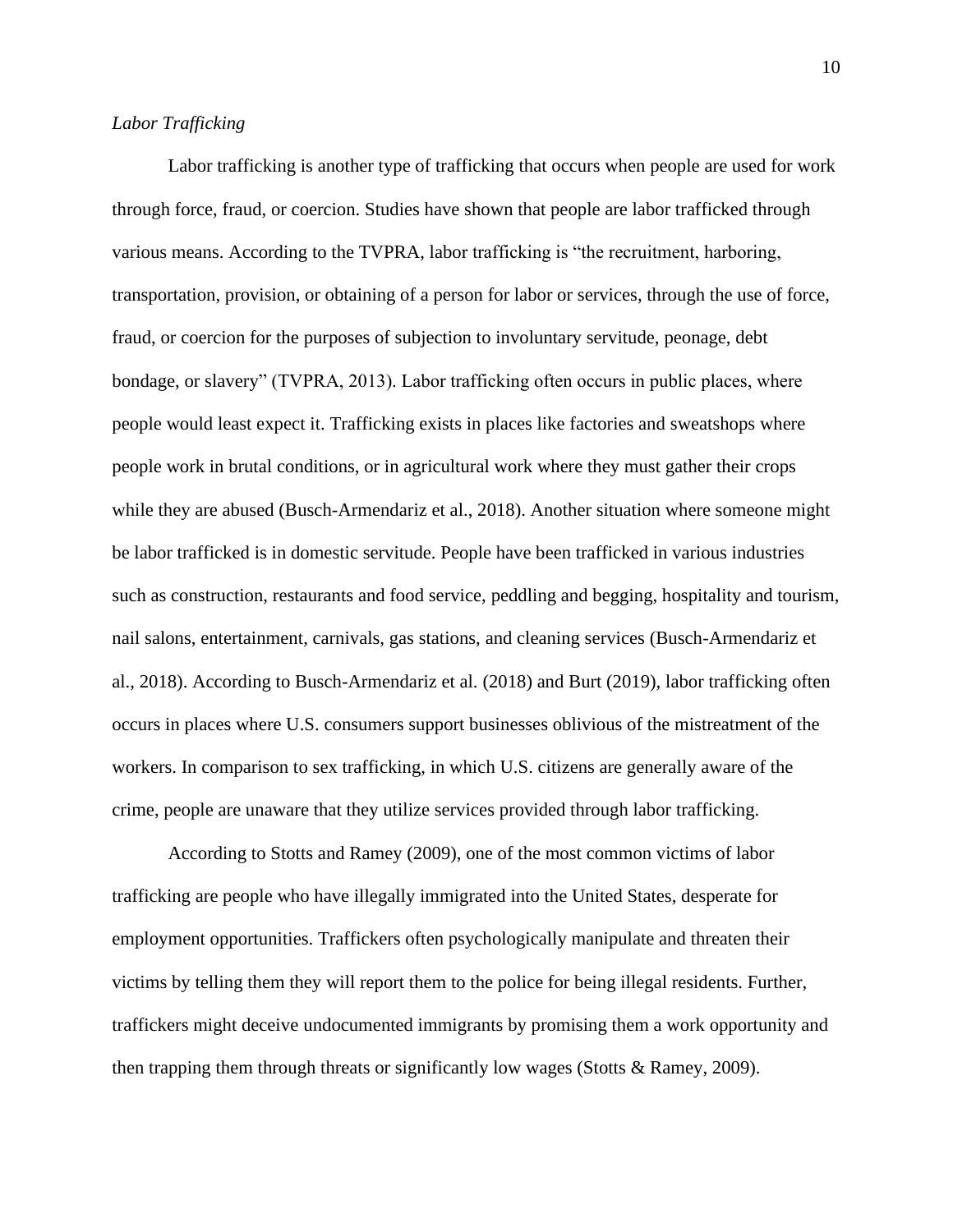As reported by the CTDC, false promises were the most common means of control experienced by labor trafficking survivors. Labor trafficking survivors experienced false promises 39.2% of the time (CTDC, 2020). The other common forms of control reported in the study used by traffickers were excessive work hours, taking the earnings of the workers, psychological abuse, withholding important documents, threats, physical abuse, and restricting medical care (CTDC, 2020). Through any of these means of control, victims often feel like they have no choice but to continue to work for the business or their trafficker.

Although labor trafficking is not a mainstream issue, it can be as harmful and traumatic as sex trafficking. Victims of labor trafficking may experience psychological and physical effects due to harsh working conditions. Some physical impacts of trafficking include chronic back pain, respiratory problems, and malnourishment (Stotts & Ramey, 2009). More awareness of this type of human trafficking is necessary within our communities and professional practices.

#### VULNERABLE POPULATIONS

The risk of being trafficked is much higher among vulnerable populations. Because of this, it is crucial to identify who the vulnerable people within our country are. Once professionals and counselors become aware of who tends to be the most at risk of being trafficked, they can better understand where and how to implement prevention techniques and methods. Some risk factors include gender, sexuality, socio-economic status, race, ethnicity, and family relationship (Armstrong & Greenbaum, 2019).

Vulnerable people often experience difficult family situations, such as abuse, neglect, or other adverse childhood experiences (Armstrong & Greenbaum, 2019). The discussion of child welfare and human trafficking by Lim et al. (2020) identified children involved in child welfare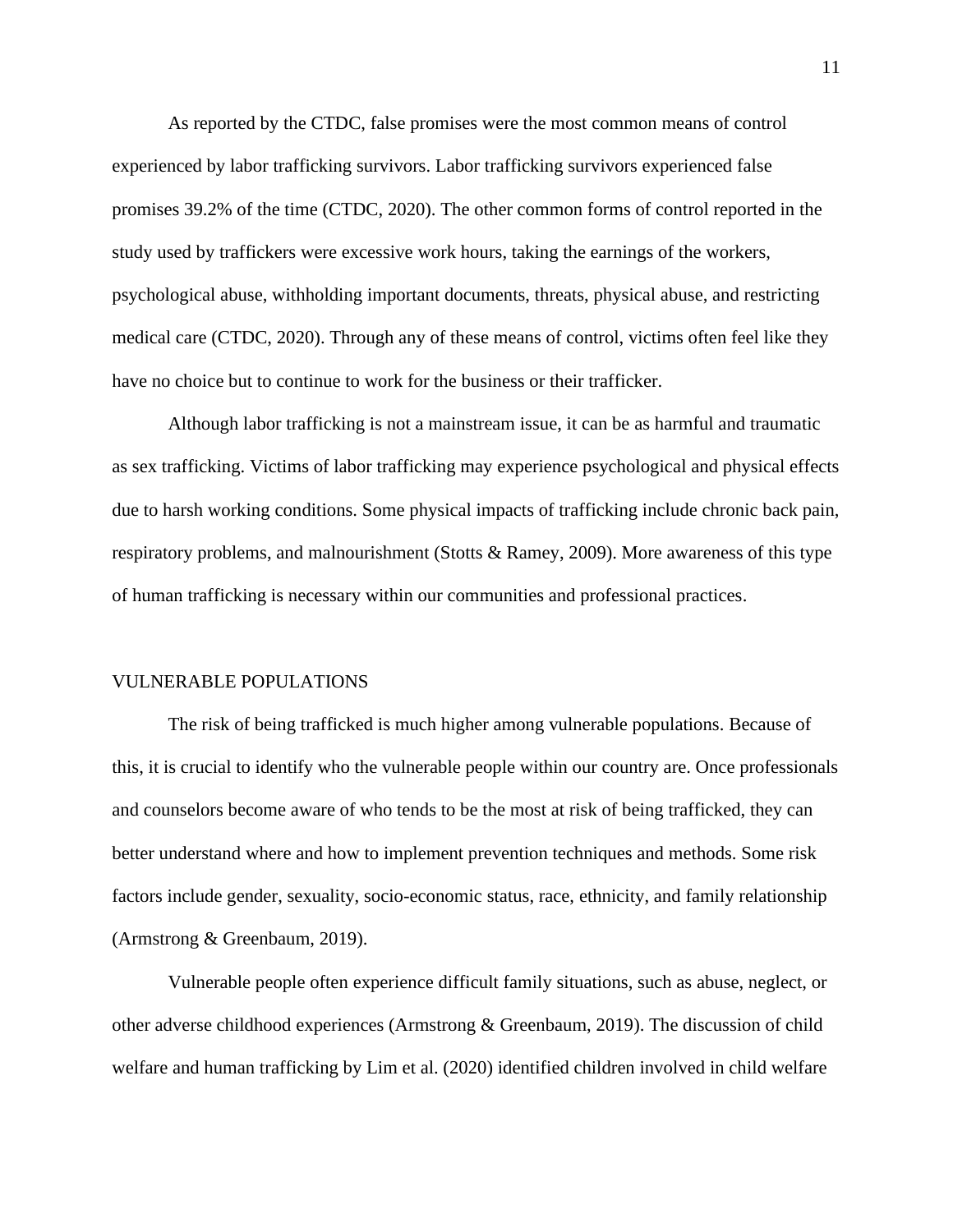to be more susceptible to becoming victims of trafficking due to instability in their lives and trauma. Similarly, Reid et al. (2019) reported that childhood maltreatment was a highly likely risk factor in three out of the six profiles in the study of juvenile human trafficking victims' risk factors. This study proved that being poorly treated as a child might lead youth to be at a greater risk of being exploited in the future (Reid et al., 2019). One study that focused on the specific adverse childhood experiences that might led to an increased risk of human trafficking discovered that childhood sexual abuse to be the most common risk factor in both boys and girls (Pate et al., 2021).

Individuals who experience homelessness are often at elevated risk of being trafficked because they do not have a safe place to live and might become desperate for money or shelter. Further, being part of multiple vulnerable groups would increase the risk of human trafficking. For example, youth in the child welfare system often run away due to difficult living conditions, which leads them to be at a higher risk of being trafficked. LGBTQ+ youth can also have a higher risk, especially those kicked out of their homes due to their sexuality and consequently become homeless or socially isolated (Armstrong & Greenbaum, 2019). According to the U.S. Human Trafficking Hotline Data Report, runaway homeless youth are the second most likely population of society to become victims of sexual trafficking (National Human Trafficking Hotline, 2019).

Other risk indicators for human trafficking include mental, emotional, or physical disabilities. Specifically, female juveniles with intellectual disabilities have a disproportionately higher risk of exploitation due to several reasons (Reid, 2018). Previous researchers have also identified lack of family support, limited education, and substance abuse as risk factors associated with commercial sexual exploitation of children (Reid et al., 2017).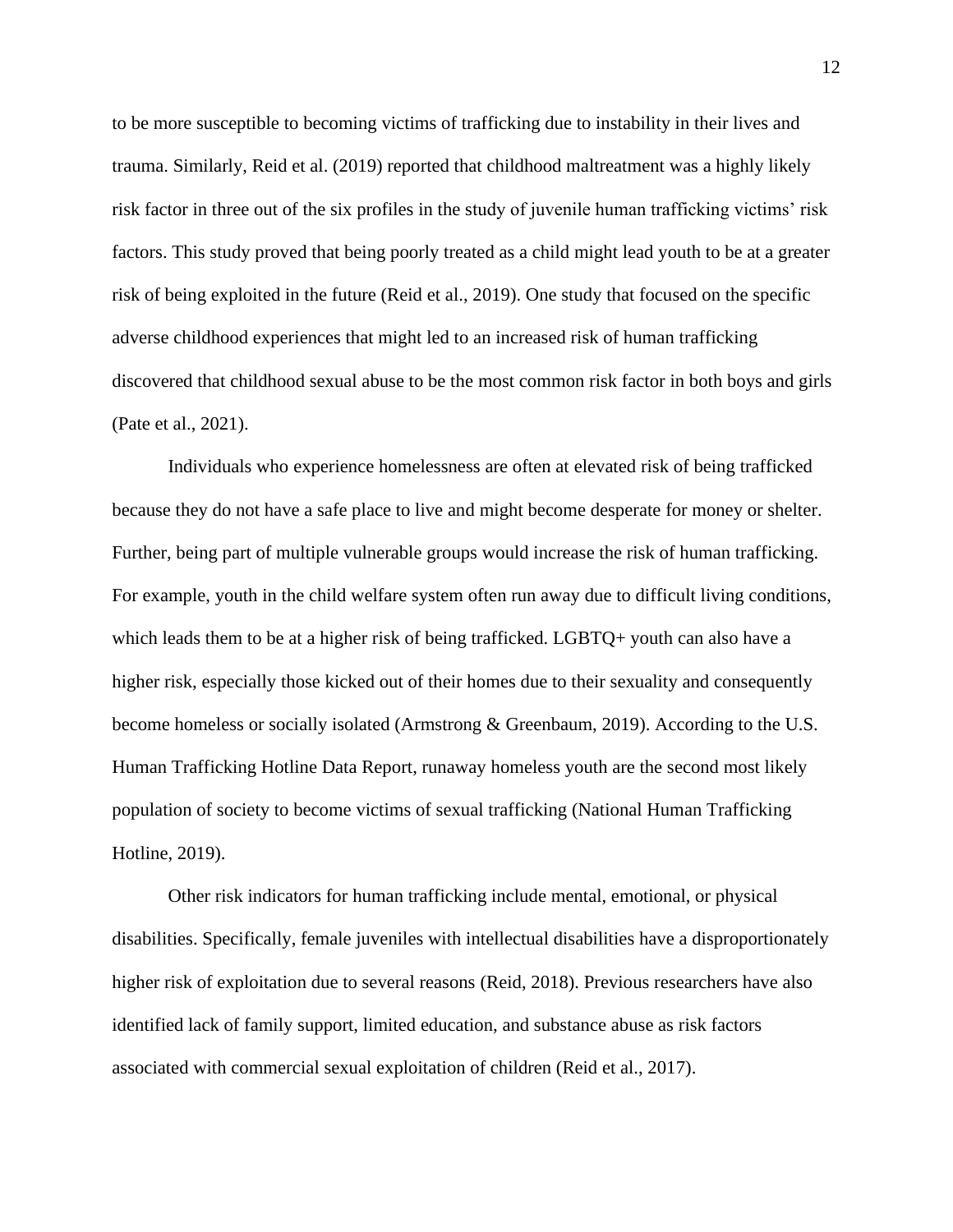#### **PREVENTION**

Human trafficking prevention methods are essential in ending modern-day slavery, yet there has been little research done on human trafficking prevention as a whole. Recently, there has been a call for awareness and anti-trafficking education as prevention methods. This study will be researching youth mentorship programs as a method of trafficking prevention by analyzing mentor programs that provide vulnerable youth with supportive adult relationships.

 Primary prevention is any intervention that occurs before there are any forms of trafficking identified. Lack of awareness surrounding human trafficking limits prevention efforts and treatment options for at-risk populations. Studies performed by Donohue-Dioh et al. (2020) and Chisolm-Straker et al. (2018) evaluate the significance of having a supportive adult to prevent a child from becoming a victim of trafficking. Donohue-Dioh et al. (2020) created a framework based solely on the voices of human trafficking survivors and their responses to what they believe would be the most effective way to prevent human trafficking. Comparatively, Chisolm-Straker et al. (2018) specifically addressed homeless youth and whether having a supportive adult in their life would protect them from being trafficked. Both studies concluded that having a person that is safe to confide in and trust is a beneficial preventative measure (Chisolm-Straker et al., 2018; Donohue-Dioh, 2020). Some of the most common themes mentioned by human trafficking survivors to prevent human trafficking are human rights and the need to feel loved and valued. Another countermeasure recommended by survivors is education and awareness of what human trafficking is and what grooming looks like (Donohue-Dioh et al., 2020). The voices of survivors are significant regarding prevention because survivors have lived experience. Furthermore, they can provide beneficial information on preventing youth from involvement in human trafficking.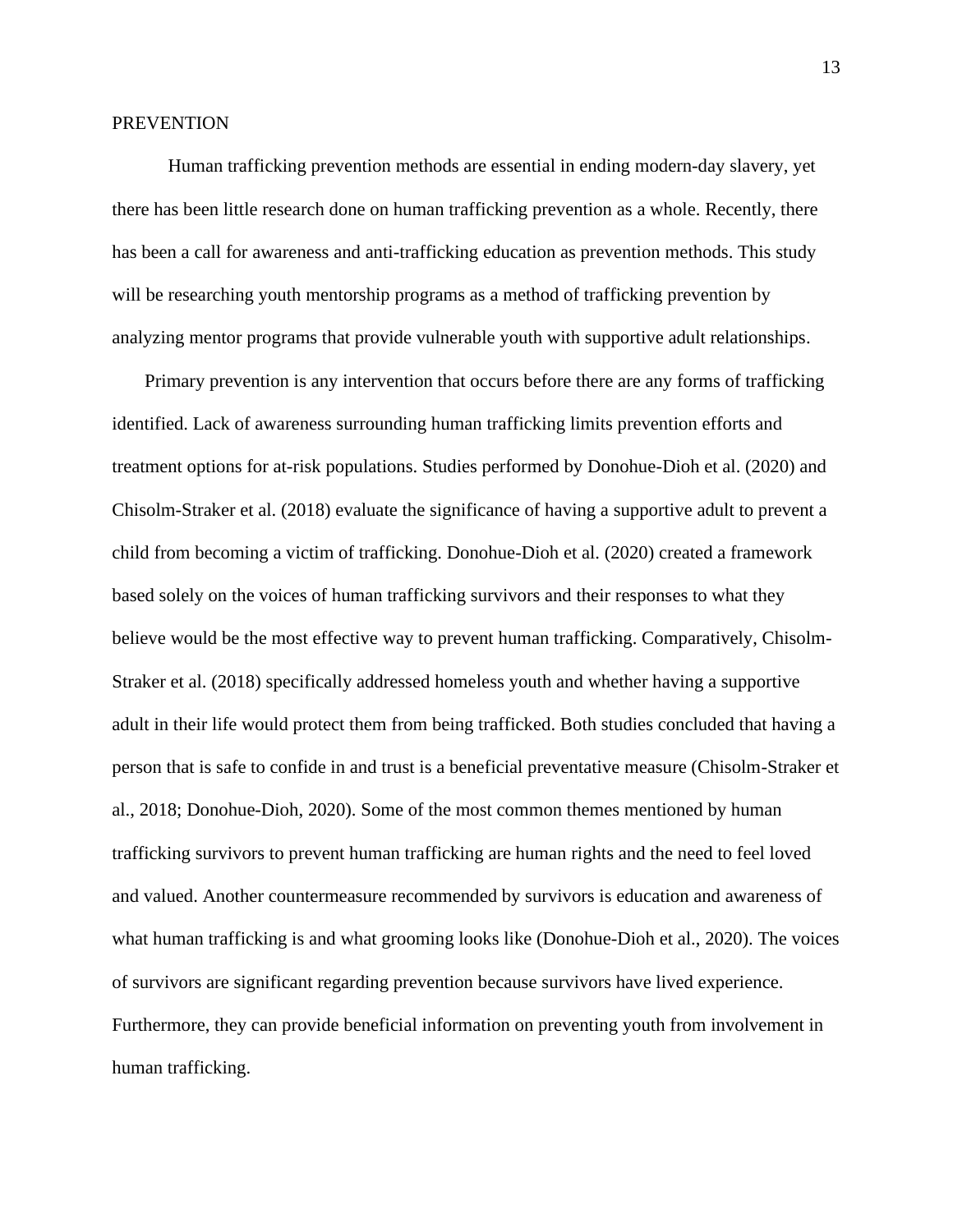#### *Education*

One of the most important aspects of preventing human trafficking is educating vulnerable populations, such as children in the child welfare system. Though education for all people is significant and beneficial, a critical first step to educating society about trafficking is spreading awareness to our teachers and students across the country within school districts. Currently, eight states have implemented anti-trafficking policies that supply education to school districts. Through research and discussion on the Texas curriculum mandated by the Trafficking Prevention Task Force, it has been found that this curriculum is targeted towards frontline roles such as teachers, counselors, and administrators, which have direct influence on the lives of youth. Texas is one of the only states that mandates education for teachers; and California, Florida, Missouri, Idaho, and Massachusetts are the only states with policies recommending or making publicly available human trafficking education for students (Lemke, 2019). The study by Salas and Didier (2020) on California's prevention training for students further develops the research done by Lemke (2019) on trafficking education policies for students.

Through education of what human trafficking is and how traffickers lure their victims into slavery, middle and high schoolers will be more likely to stray away from situations that might lead to trafficking. Additionally, teachers will be more likely to have the capacity to identify potential victims and prevent students from further abuse if they receive anti-trafficking training in the workplace. Part of California's education policy consists of a list of signs and indicators that a student or child might be a victim of human trafficking, including but not limited to school absences, being constantly fatigued or inattentive, and signs of physical or psychological trauma. According to Salas and Didier (2020), the fact sheet given to educators is necessary to identify students that might be involved in abuse or trafficking. In 2017, California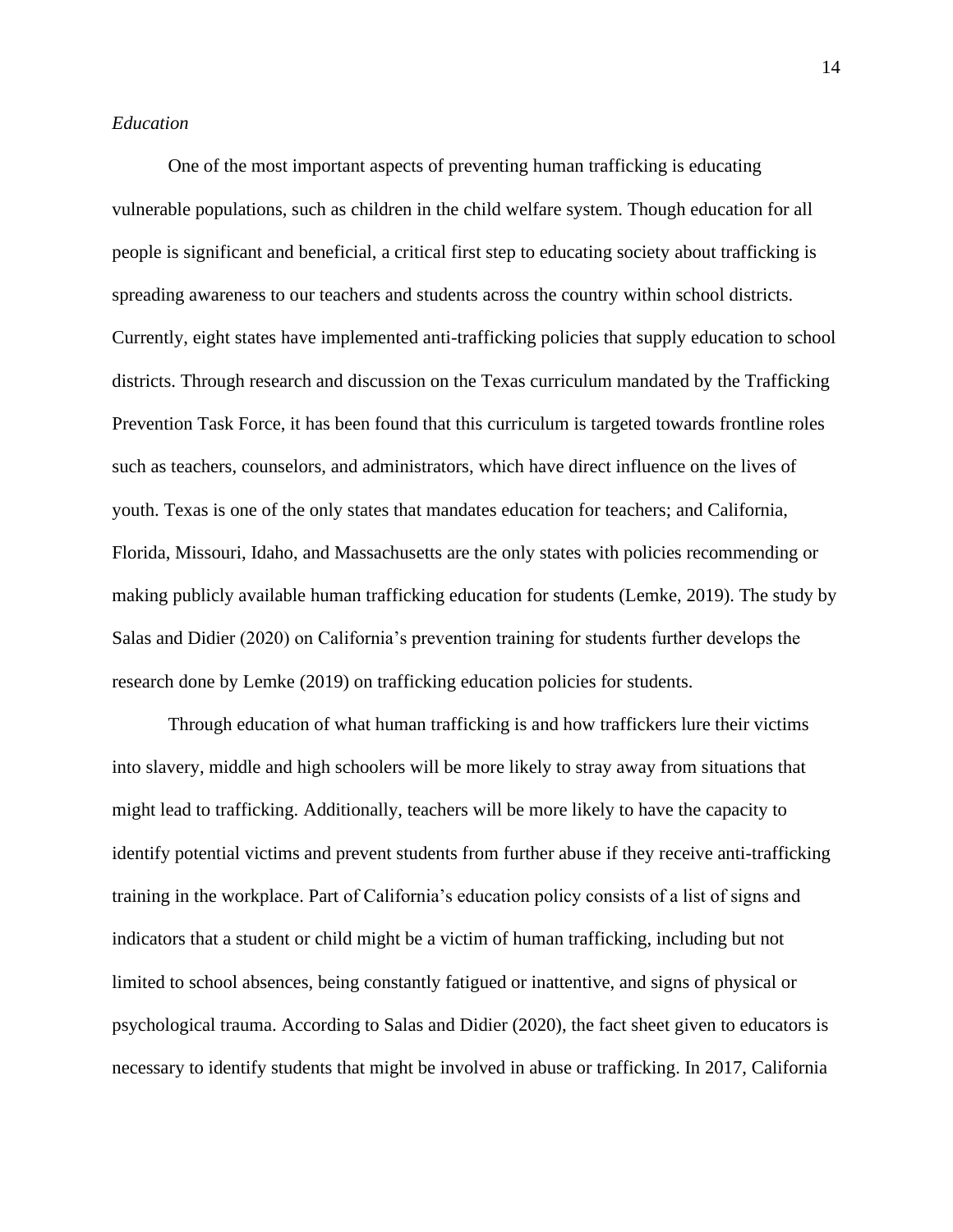was the first state in the country to implement mandated human trafficking prevention education to students in 7th through 12th grade, which consisted of the topics of sexual abuse, assault, harassment, and sex trafficking (Salas & Didier, 2020). Education consisting of awareness and information is becoming a key factor in combatting modern-day slavery across the world.

#### *Mentorship programs*

Mentor programs have proven to be effective at providing trusting relationships in the lives of children and teenagers. Because of the high number of children trafficked by family members, children need supportive relationships outside of the guardian-child relationship. Previously mentioned research suggested that people who have survived trafficking have noted that one of the most important things that would have helped them the most was having a trusted adult in their life (Chisolm-Straker et al., 2018; Donohue-Dioh et al., 2020). This literature review does not include data on the effectiveness of mentor programs in preventing trafficking because research on the topic does not yet exist. However, formal youth mentoring programs' effectiveness has been researched extensively in a meta-analysis of all programs (Raposa et al., 2019; Dubois et al., 2011).

Mentorships build relationships between two people and allow youth to have a relationship with someone caring, consistent, and trusting. Moreover, mentors can be a haven for children who do not have an adult they can feel safe with (Keller et al., 2020). Dubois et al.' meta-analysis of youth mentoring programs demonstrated mentoring programs to be an effective intervention strategy for improving youth development (Dubois et al., 2011). Comparably, Raposa et al. indicates that youth mentoring programs have produced moderate positive outcomes within the lives of young people, with a mean effect of mentoring on youth outcomes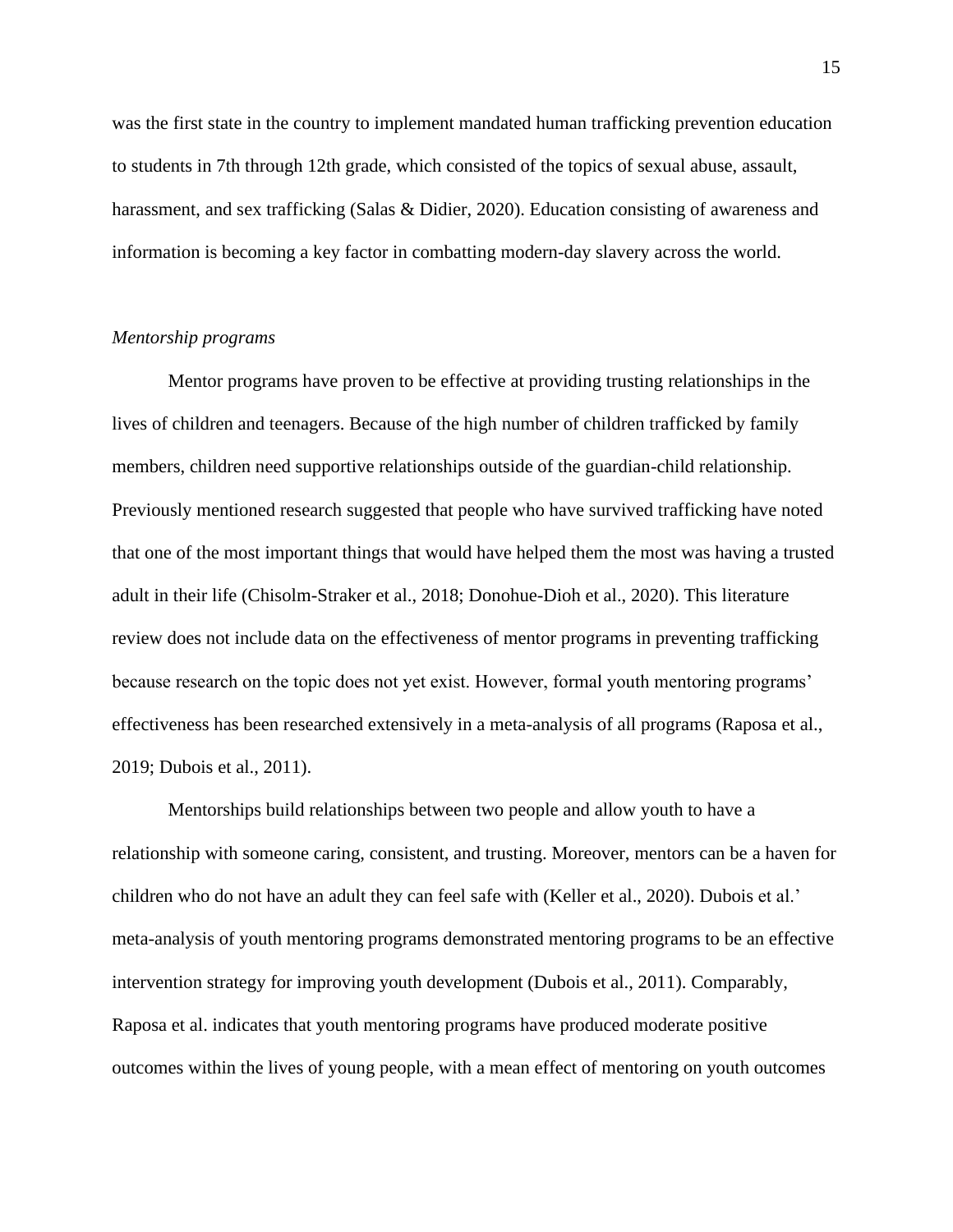evaluated to be .21. Further, organizations have recently begun to implement evidence-based practices for mentoring, and there has been an improvement in mentorship effectiveness due to this change (Raposa et al., 2019).

In the past two decades, there has been a dramatic increase in the number of children and teenagers participating in mentor programs. In 1999, there were 300,000 children in these programs, and by 2014 there were 4.5 million youth engaged in a formal program. Keller et al. (2020) discuss the role of mentoring in reducing both youth and adult social isolation and recommend programs to reframe their focus to building stronger intergenerational relationships. Though Keller et al. (2020) author a convincing scholarly article, this research does not include an empirical study. Keller et al. (2020) provide a theoretical review of previous literature, while Raposa et al. (2019) provide significant evidence-based research on mentorship programs.

In the final analysis, human trafficking prevention takes a holistic approach. Because human trafficking is a complex, human rights and public health issue that can take many forms, prevention efforts must be thoroughly researched to have the greatest impact. The few existing studies that focus on empirical human trafficking prevention highlight trafficking education, awareness, and supportive relationships to be methods of countering human trafficking (Chisolm-Straker et al., 2018; Donohue-Dioh et al., 2020).

Several states have started to implement human trafficking education curriculums in school districts. Lemke (2019) details the steps states have taken to implement anti-trafficking curriculum for students, but Salas and Didier (2020) recommend that the rest of the country implement similar curriculum policies to address child trafficking.

Finally, research concentrated on mentorship programs is limited, but the major studies have proven mentorship programs to be an effective way to promote positive growth within the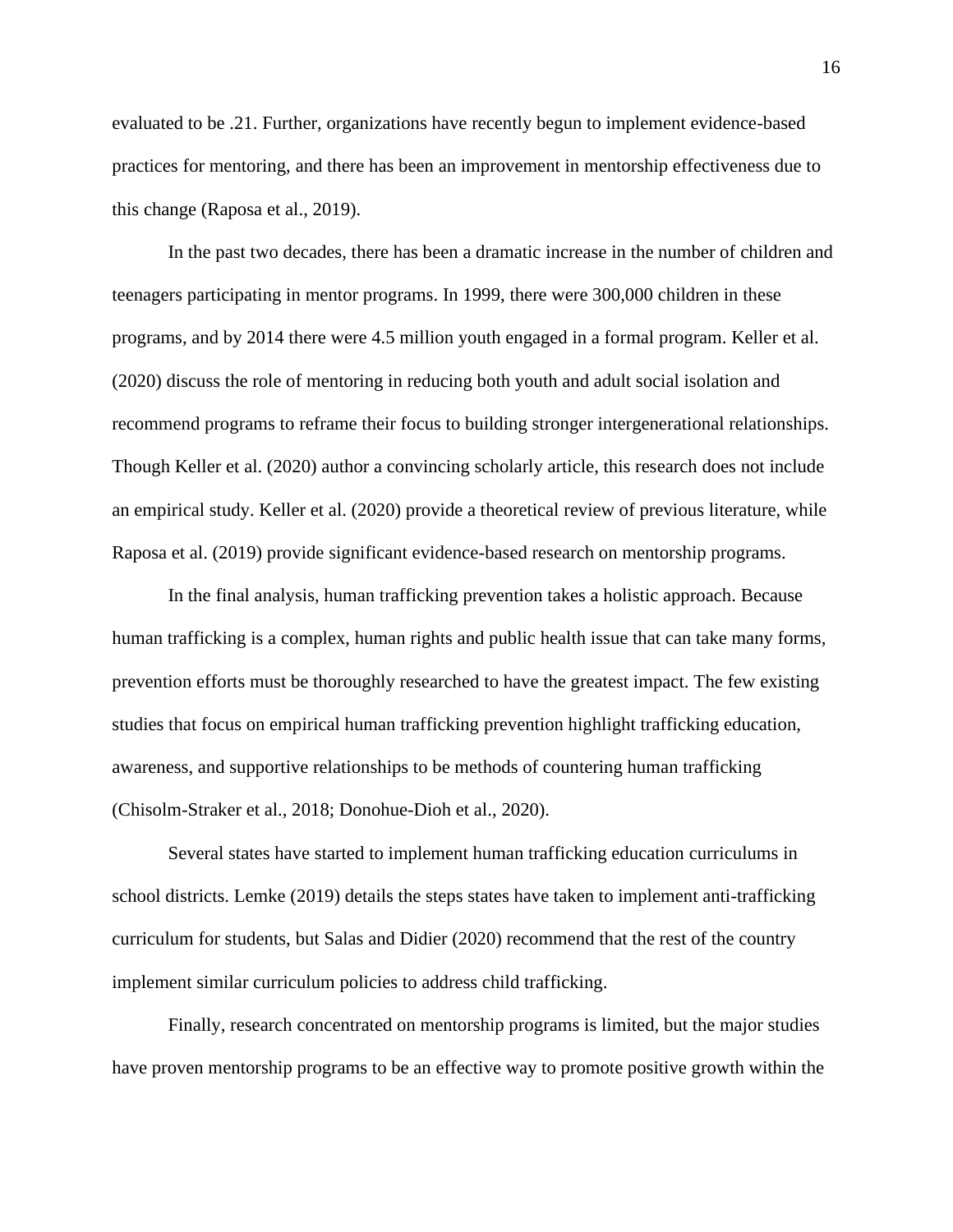lives of adolescents. Dubois et al. (2011) and Raposa et al. (2019) both provide an empirical analysis of several mentorship programs in the United States, supporting the implementation of mentoring programs as a strategy to develop the social and academic well-being of both younger children and adolescents.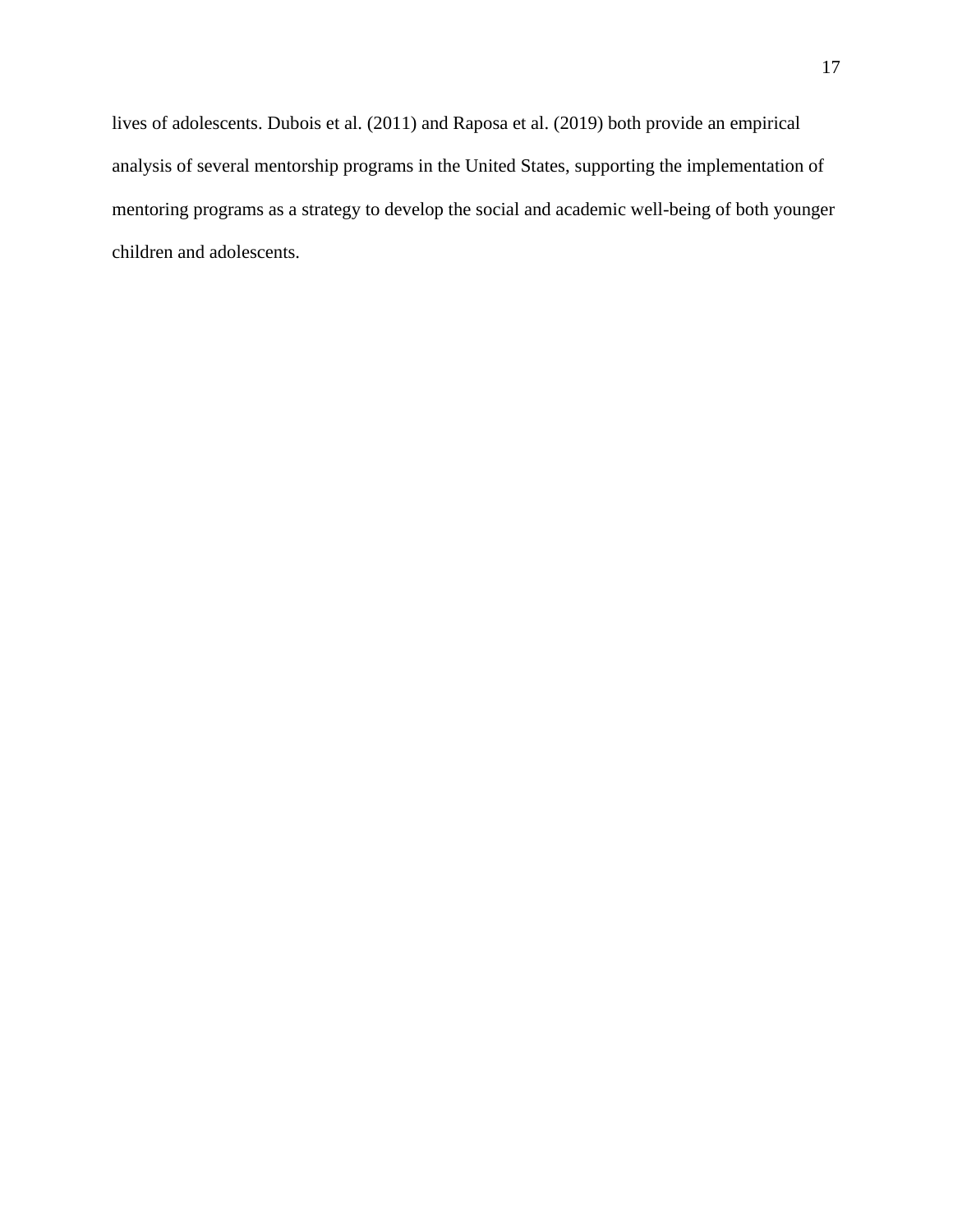#### **Methodology**

The goal of this study is to uncover whether youth mentorship programs across the country should be doing more to prevent at-risk children from being involved in human trafficking. The study addresses whether human trafficking can be reduced through mentorship programs that provide trafficking education and a supportive adult to youth. The survey consists of an assessment of youth mentorship program staff members to discover how mentor programs are currently addressing human trafficking. One aim of this study is to discover whether mentor programs are providing trafficking awareness to mentors. Another aim of the study is to find out if mentors are providing anti-trafficking education to youth participating in the mentor program. The study additionally aims to evaluate the needs for future prevention efforts in these programs.

This research study is non-experimental. The data was analyzed through quantitative and qualitative analysis of the survey results. The qualitative analysis of the survey was completed through a thorough analysis of the short response answers. The responses were compared and then grouped into similar themes for analysis.

The methodology for this thesis consisted of surveying mentorship programs across the United States that support at-risk youth. Mentorship programs that were selected for the study included peer mentoring, group mentoring, and one-to-one mentoring. The mentorship programs that were chosen for the study serve youth in diverse ways; some provide supportive relationships to youth and teens, and some equip youth with skills necessary to be successful in the future. Online databases were utilized to find eligible participants, including United Way of Palm Beach County's list of local mentor programs. Another resource used to find participant contacts was the mentorship programs listed on the "Iowa Mentor Partnership's online database." Additionally, the online "Dream Center Network" was utilized to find Dream Centers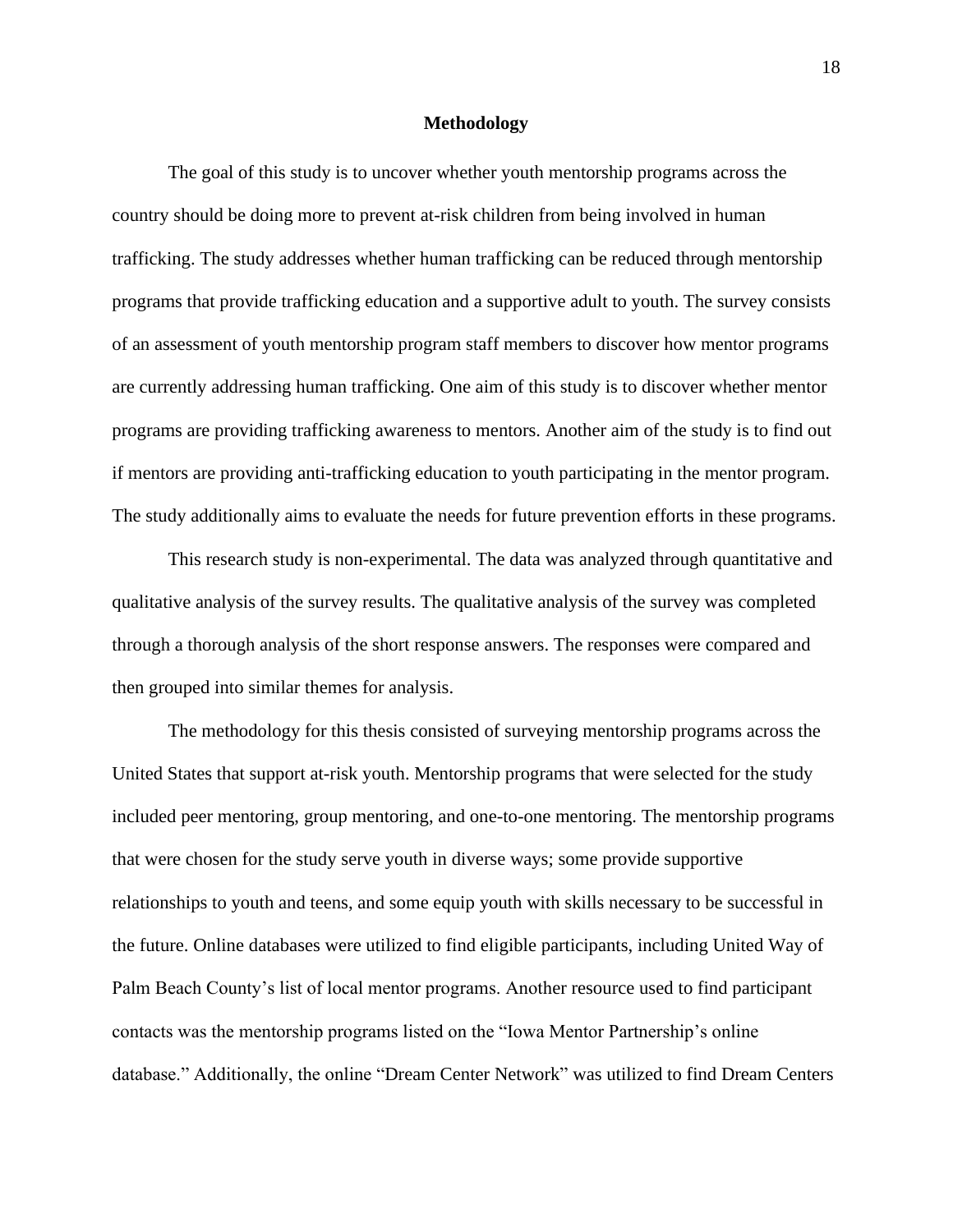across the country that run mentor programs in their agency. Another online database used to find eligible mentorship programs was "Connecticut's Governor's Prevention Partnership" program listing. Lastly, the "Mass Mentoring Partnership" was used to find participants within Massachusetts. Each participant was recruited through their organization email address or director's email address. The study's participants were directors of a mentorship program or staff members that hold positions within the mentorship program.

Participants were recruited for the study through an email which included the purpose of the study. The email provided a summary of the study and reasons to participate. Each participant was required to fill out an online consent form at the beginning of the survey. The participants completed the survey through the platform Google Forms. Each participant was required to provide their email address on the form, but this information was not part of the study and will not be included in the study results to protect the anonymity of the participants.

The survey design consisted of five demographic questions, followed by thirteen main survey questions. The participants were not required to answer every question. The survey asked participants closed-ended questions, Likert scaled questions, and open-ended questions. The survey questions were created based on the research explained in the literature review chapter. The specific research that led to the formation of the survey included the populations most vulnerable to trafficking, the tactics that traffickers use, and effective methods of preventing children and teenagers from being trafficked. To ensure the use of accurate terms, the questions were reviewed by a professional who has worked in the human trafficking field. The survey should have taken respondents an estimated five to ten minutes to complete. It was emailed to 103 different youth mentorship programs throughout the United States. Of the 103 mentorship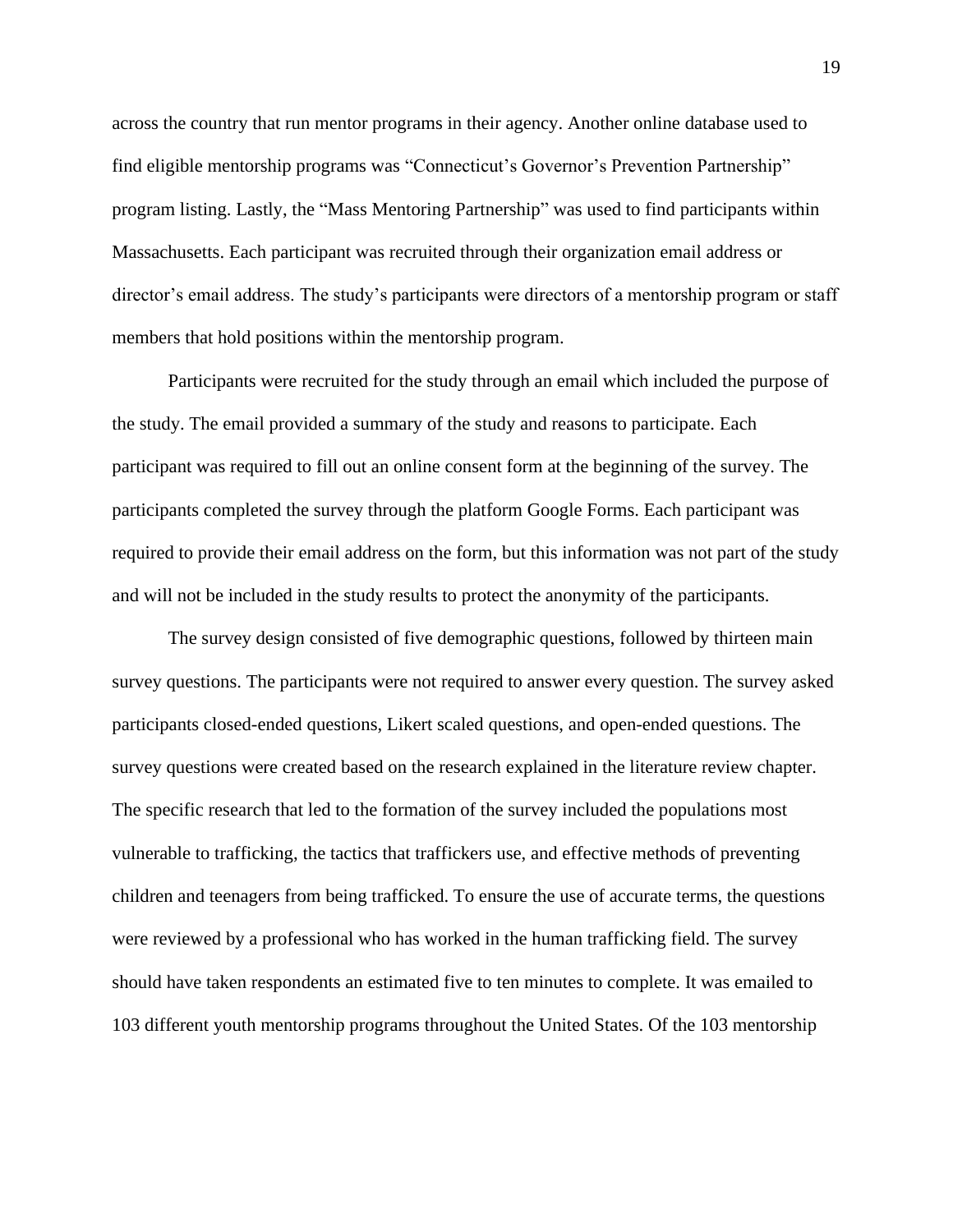programs that were asked to participate, 24 mentor programs responded. The survey had a 23% response rate.

This chapter described the methods utilized in the study of how mentorship programs across the country prevent human trafficking among at-risk youth. The next chapter will describe the results of the study.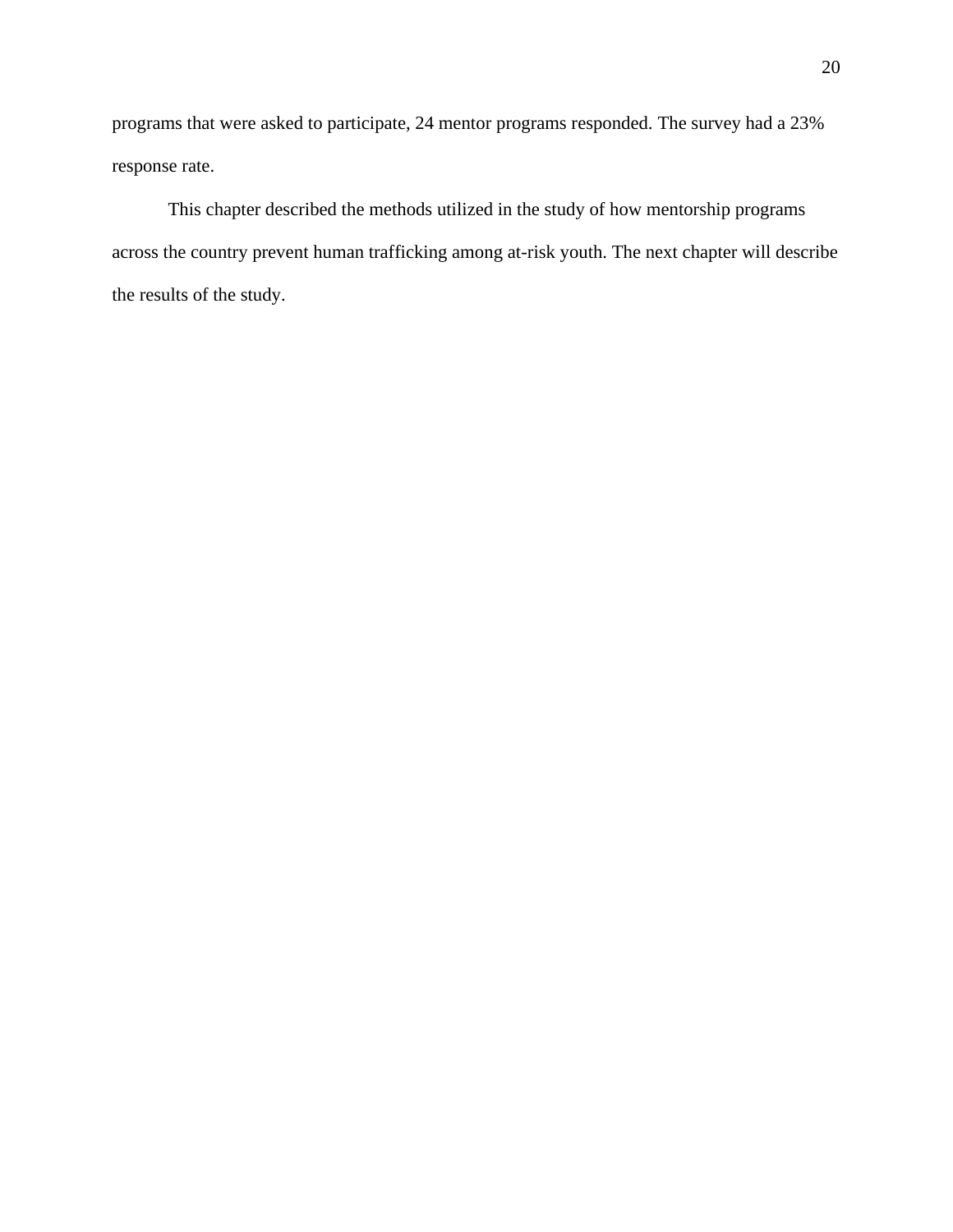#### **Analysis of Data**

As previously stated in Chapter 1, this study serves to discover what mentorship programs are doing to prevent human trafficking among at-risk youth in the United States. This study also aims to determine whether more needs to be done within mentor programs to prevent trafficking among youth.

This chapter is organized in terms of the three research questions presented in Chapter 1. This chapter will first present the demographics of the mentor programs that answered the survey with various tables and graphs. Second, the study will discover what mentorship programs throughout the United States are currently doing to prevent human trafficking among vulnerable youth. Then, the study will demonstrate if more awareness of human trafficking is needed within youth mentorship programs as a whole to prevent trafficking among at-risk youth. Finally, the study will explore what still needs to be done within youth mentor programs to prevent the human trafficking of children within youth mentor programs.

#### **Survey Results**

#### **Demographic Results**

The first five survey questions asked participants basic demographic information. The first demographic question asked participants to choose what state their mentor program is located in. Florida mentor programs had the most representation in this study, followed by Iowa. Figure 1.1 demonstrates the wide range of states included in this study.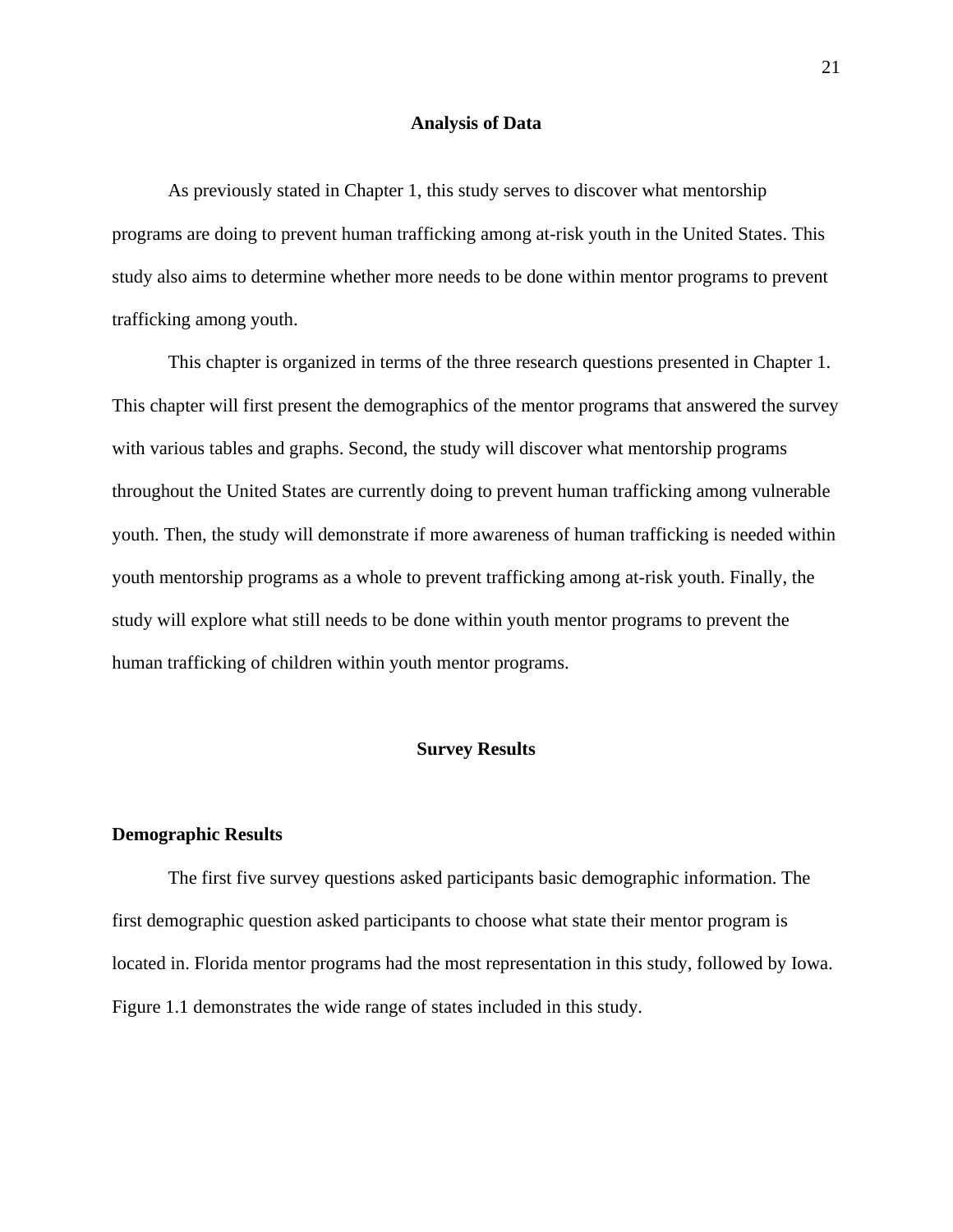| <b>State</b>         | % Of programs located in each state |
|----------------------|-------------------------------------|
| Florida              | 20.8                                |
| Iowa                 | 16.7                                |
| Massachusetts        | 8.3                                 |
| District of Columbia | 8.3                                 |
| New York             | 8.3                                 |
| North Carolina       | 4.2                                 |
| Oregon               | 4.2                                 |
| Pennsylvania         | 4.2                                 |
| Virginia             | 4.2                                 |
| Vermont              | 4.2                                 |
| Wisconsin            | 4.2                                 |
| Washington           | 4.2                                 |
| Texas                | 4.2                                 |
| Missouri             | 4.2                                 |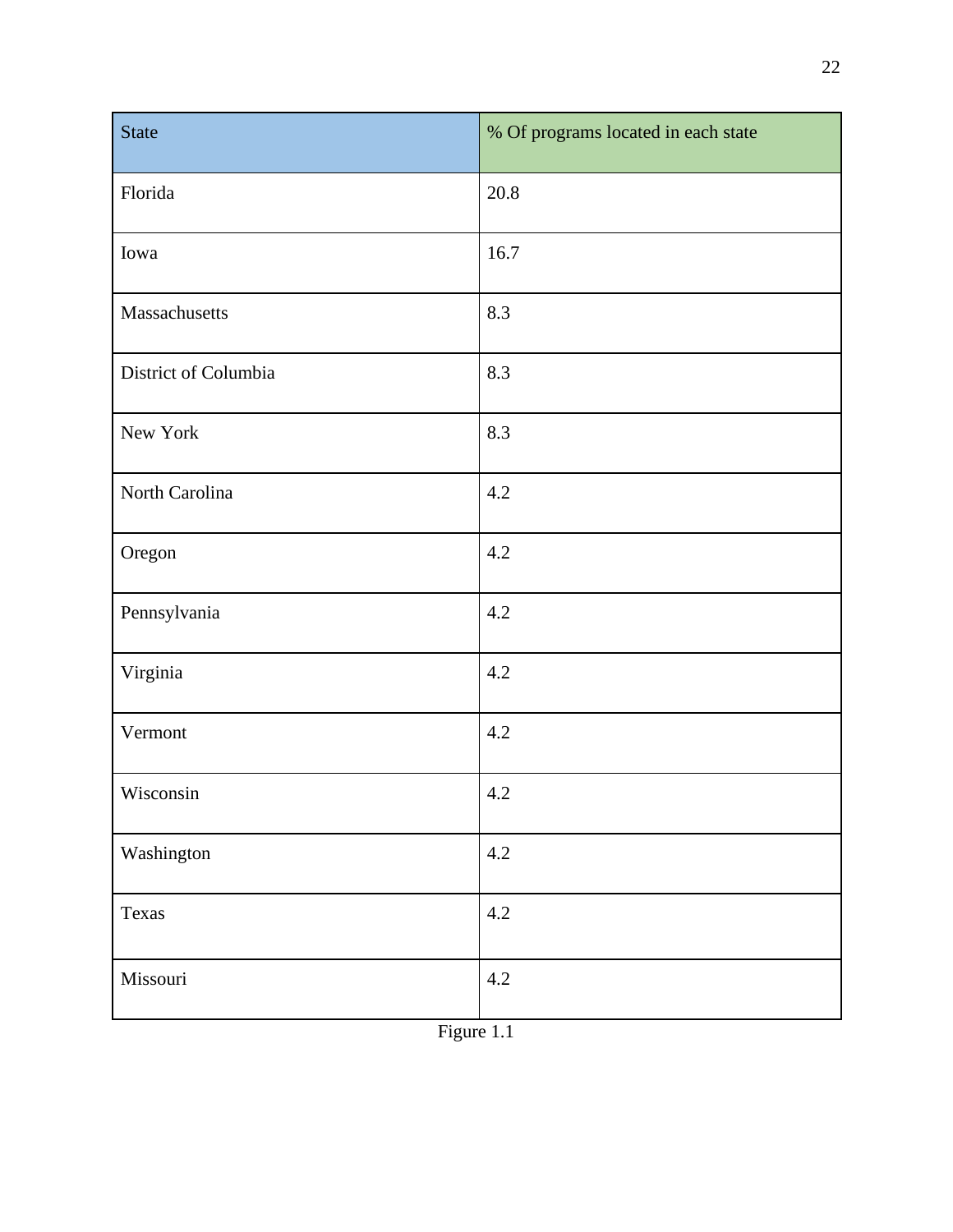The second demographic question aimed to discover what gender the participating mentor programs serve. According to the results, 83.3% of participants stated that they serve all genders. Two (8.3%) of the mentor program participants provide mentoring for females only. Similarly, two (8.3%) of the mentor programs surveyed focus on mentoring males only.

The third demographic question asked mentor programs to specify what type of mentoring they specifically provide, as seen in Figure 1.2. The results display that a third of the programs that participated provide one-to-one mentoring, group mentoring, and peer mentoring in their program. Further, the graph depicts that one mentor program stated that they have both one-to-one and group mentoring in their program.





Figure 1.2

The fourth demographic question asked participants to choose which age group that the program mentors. Per Figure 1.3 below, participants chose the options that applied to their program. The results show that several programs serve more than one specific age group. It is worth noting that each program varied in which age group and how many age groups they mentor in their program. For example, eleven participants stated that their mentor program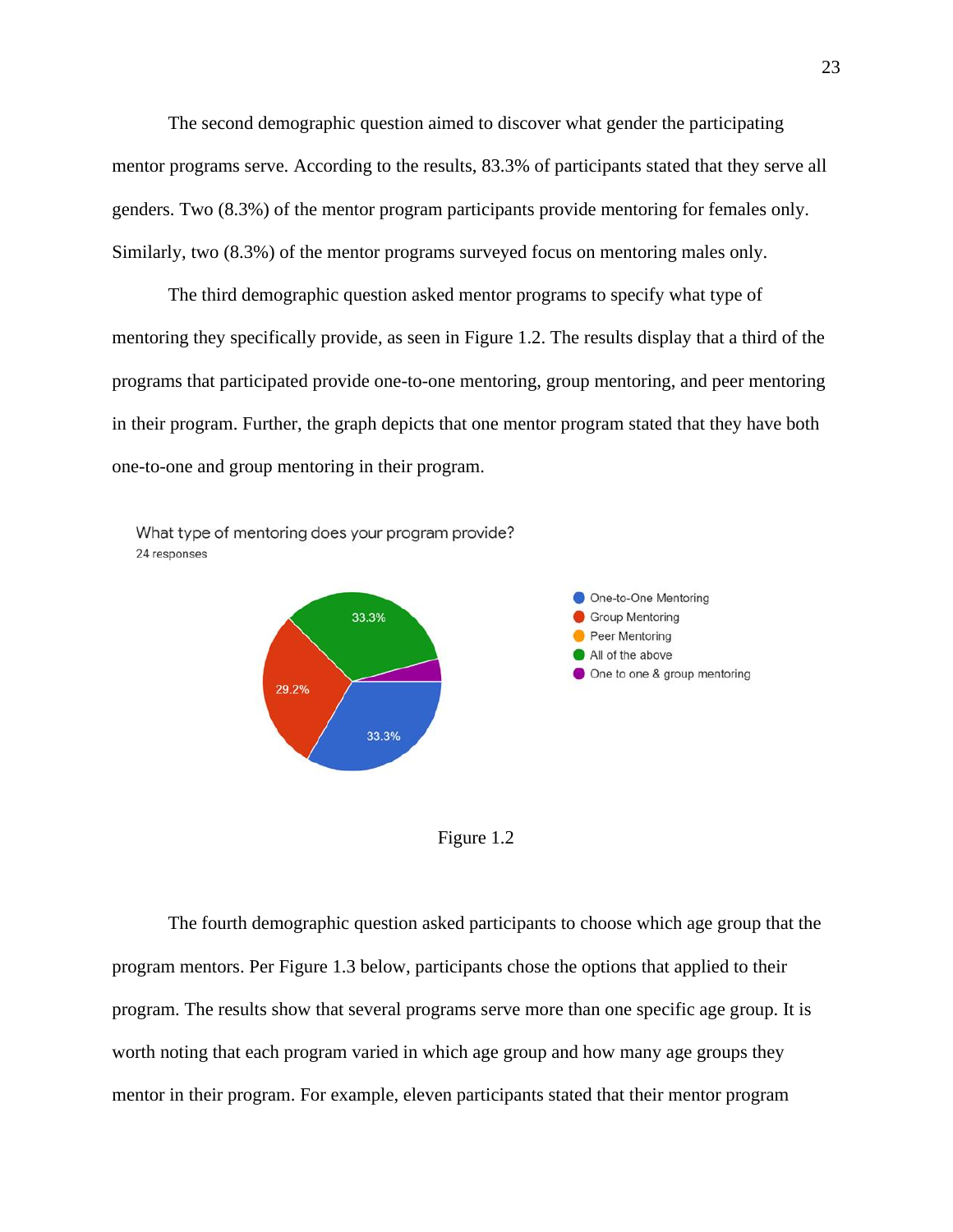serves elementary, middle school, and high school students. Three programs stated that they serve every age group, including adults. Two of the mentor programs exclusively serve students in elementary school or younger. Every mentoring program that participated in the survey serves students in either high school, middle school, or elementary school.



What age group does your mentor program serve? Check all that apply. 24 responses



The final demographic question aimed to determine what type of agency the participating mentor programs affiliate with. The options are listed in Figure 1.4 below. As shown in the pie chart below (Figure 1.4), the majority (70.8%) of the mentor programs that participated in the survey are non-profit organizations. 8.3% of the mentor programs answered that they are part of a government agency. None of the participants associate with for-profit organizations or higher education institutions.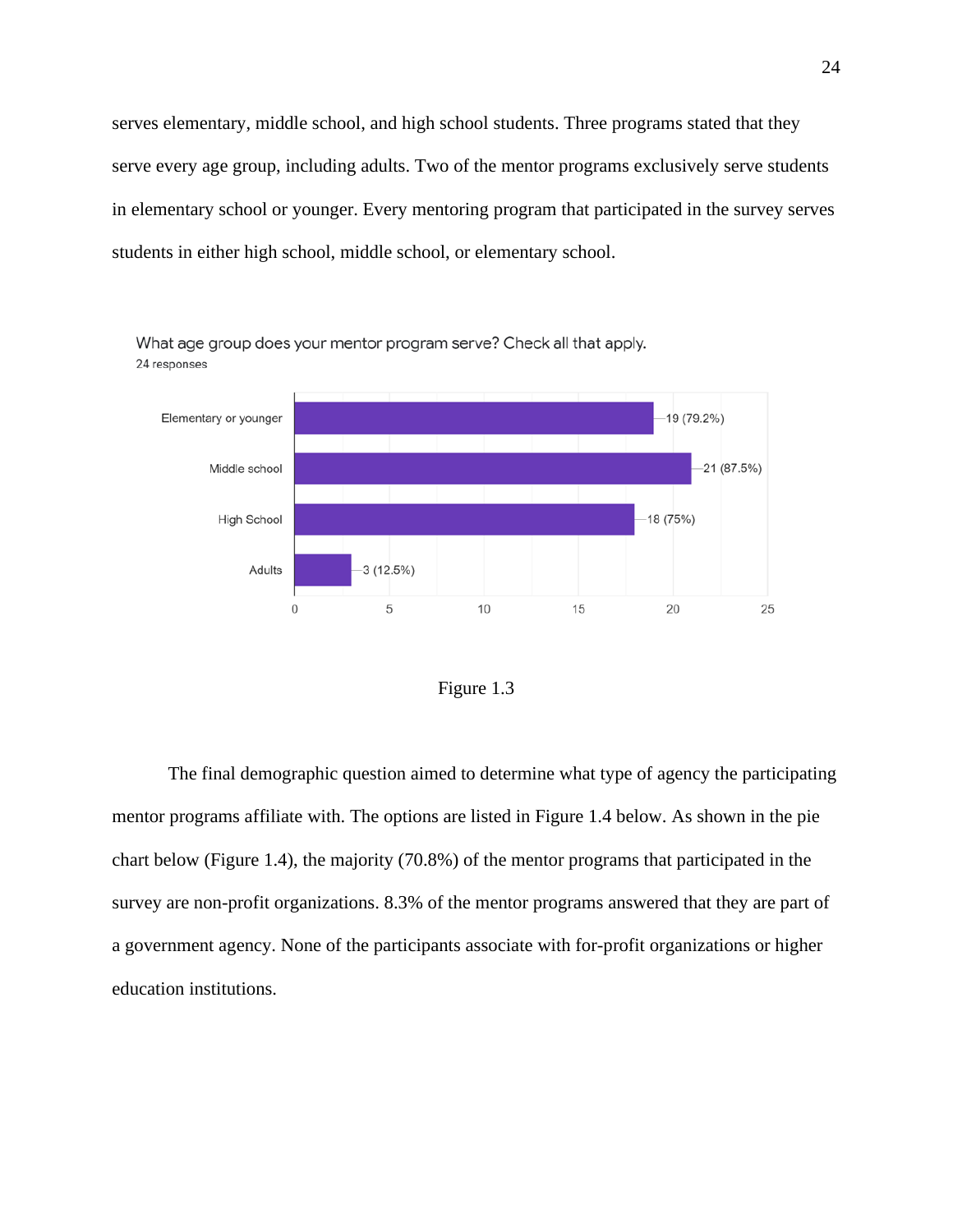

What type of agency is your mentor program affiliated with?



#### **Exploratory Survey Results**

*Research Question 1* The next section of this chapter is guided by the following research question, "What are mentorship programs in United States currently doing to prevent human trafficking among vulnerable youth?

The first survey question asked participants to identify which populations they worked with. Each population represents a group of people particularly vulnerable to human trafficking. According to the results, the mentor programs involved in the study mentor at least one of the populations listed in Figure 2.1. As shown in Figure 2.1, almost all (91.7%) of the mentor programs mentor economically vulnerable children. It is worth mentioning that the survey options do not include all populations at a higher risk of human trafficking.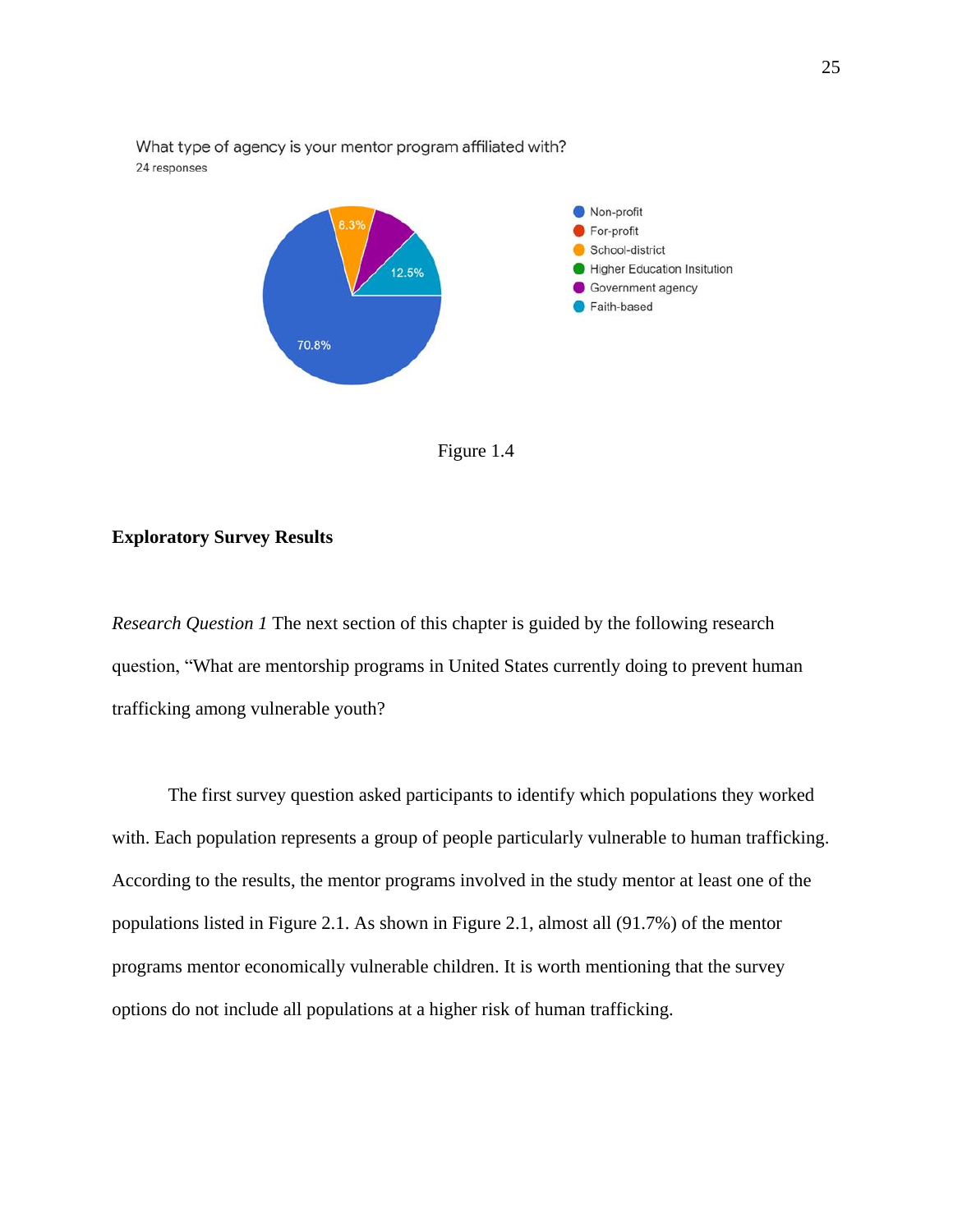

Does your program work with any of the following populations? Check all that apply 24 responses



The second survey question asked mentor programs to choose all the ways they address human trafficking within their program. The options shown in Figure 2.2 include human trafficking prevention methods commonly suggested by professionals and trafficking survivors. The results indicate that over half of the respondents address human trafficking by providing a supportive relationship to mentees. Further, the second most highly reported approach to focusing on human trafficking in mentor programs is educating mentees about social media. According to the data, nine mentor programs only chose the response, "By providing a supportive relationship to mentees." Six participants stated that they both educate mentees about social media and provide a supportive relationship to mentees.

The two lowest recorded methods to address human trafficking within mentor programs were trafficking awareness training for mentors and an anti-trafficking curriculum. As shown in Figure 2.2, 20.8% of participants do not address human trafficking in the ways included as answer choices in the survey and checked the "N/A" option.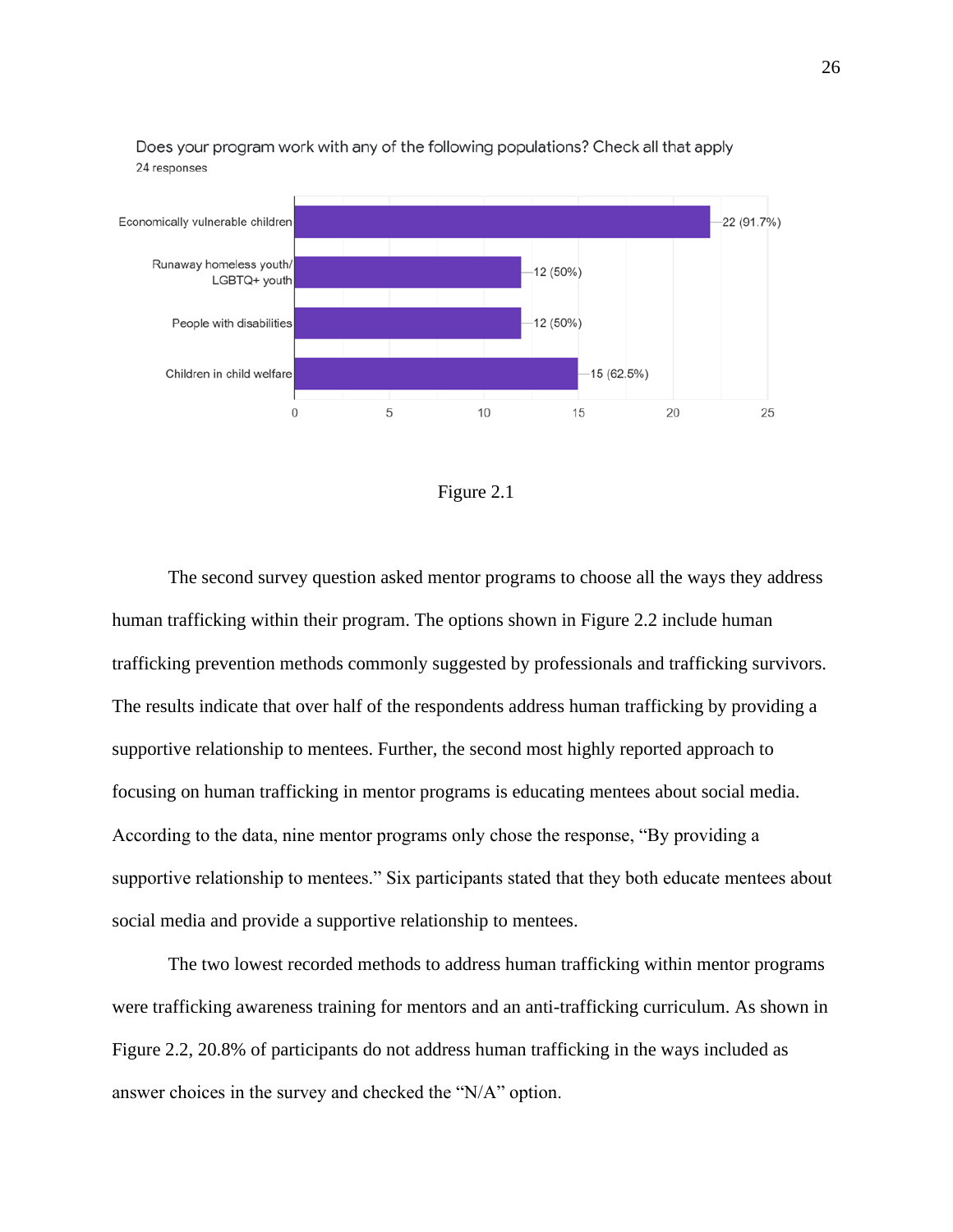

In what ways does your program address human trafficking? Check all that apply 24 responses



Figure 2.3 represents the data from a five-point Likert scale question asking programs to assess whether they agree or disagree with the statement displayed below. Eight participants agreed or strongly agreed that preventing at-risk children from trafficking is a main goal of their program. Comparatively, ten participants disagreed or strongly disagreed with the statement.



One main goal of the mentor program is to prevent at-risk children from being involved in trafficking

Figure 2.3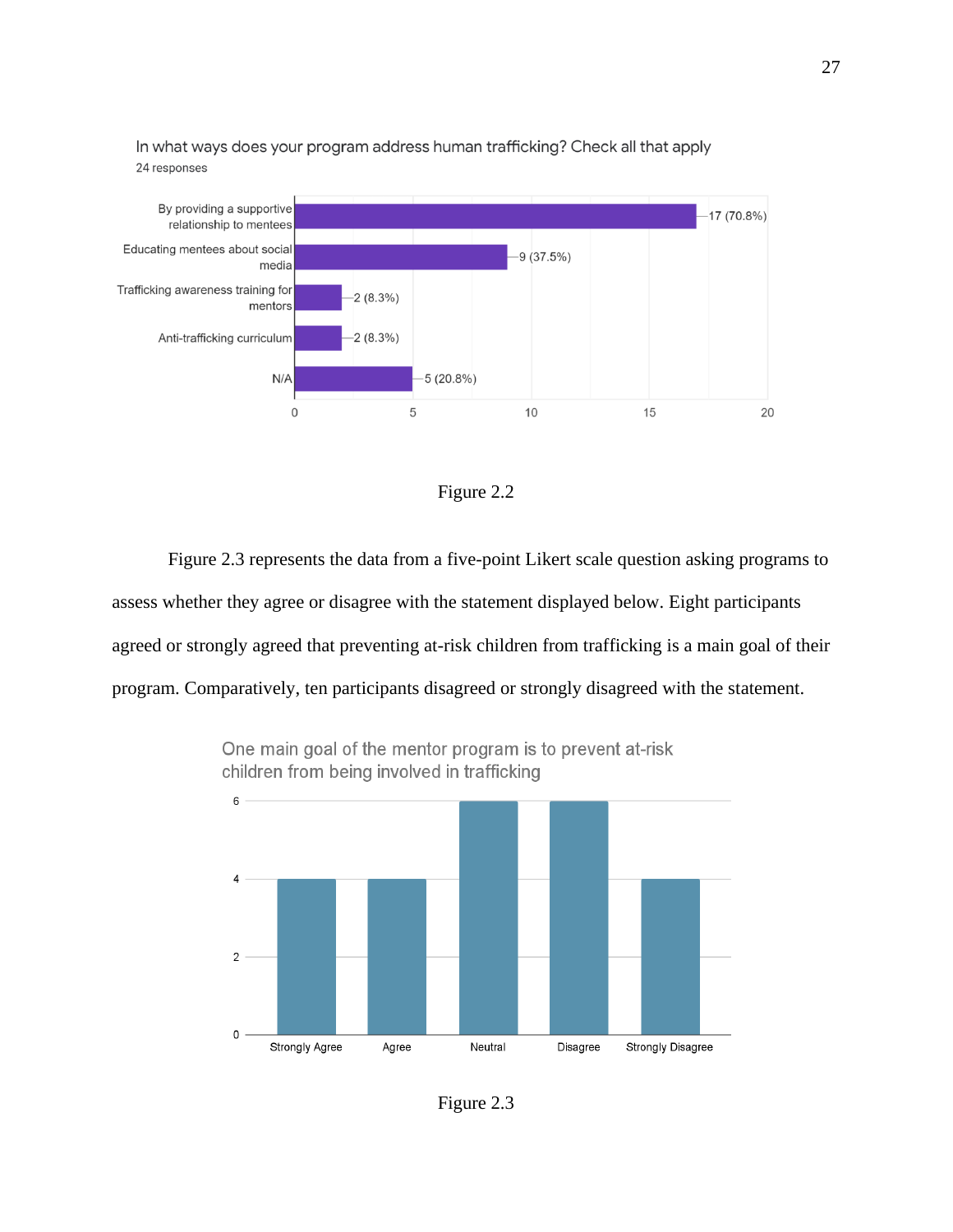The next question in the survey asked respondents to choose the most appropriate response to the statement presented in the pie chart (Figure 2.4) below. Figure 2.4 demonstrates the responses to the statement. All the respondents either agreed or strongly agreed with the statement. One study participant chose not to respond to the question.



Figure 2.4

The following survey question presented a Likert scale with five answer choices. The below Figure 2.5 displays responses to the statement, "mentors at your program focus on building the self-esteem of their mentees." Every participant either agreed or strongly agreed with the statement.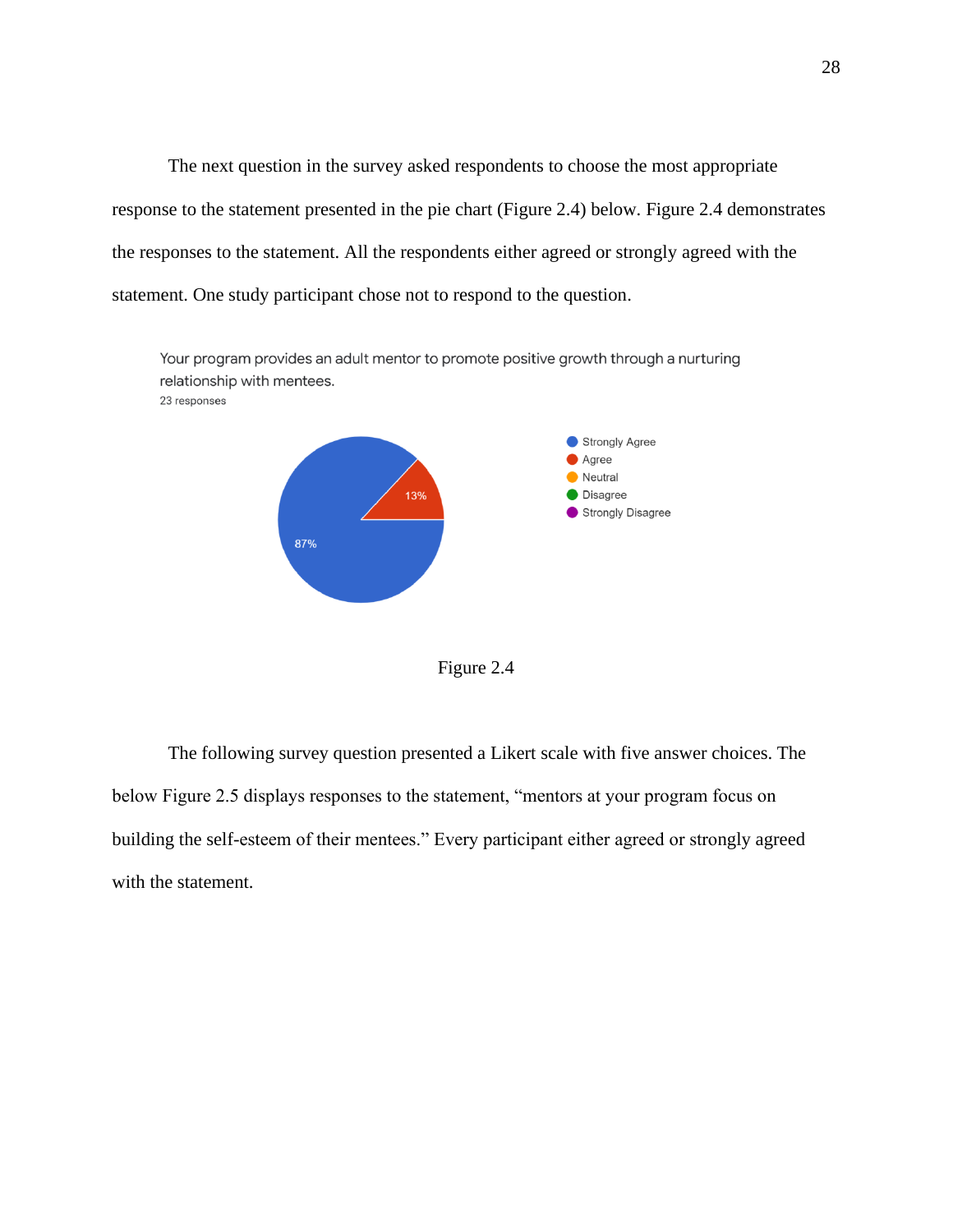

Mentors at your program focus on building the self-esteem of their mentees. 24 responses



The next Likert scale question asked participants to choose the best response to the following statement, "mentors at your program discuss the dangers of social media with mentees." Figure 2.6 illustrates the results of this survey question. About half of the participants agreed with the statement, and 29.2% strongly agreed. Four (16.7%) mentor programs chose the "neutral" response. As displayed below, none of the participants disagreed or strongly disagreed with the statement.



Mentors at your program discuss the dangers of social media with mentees 24 responses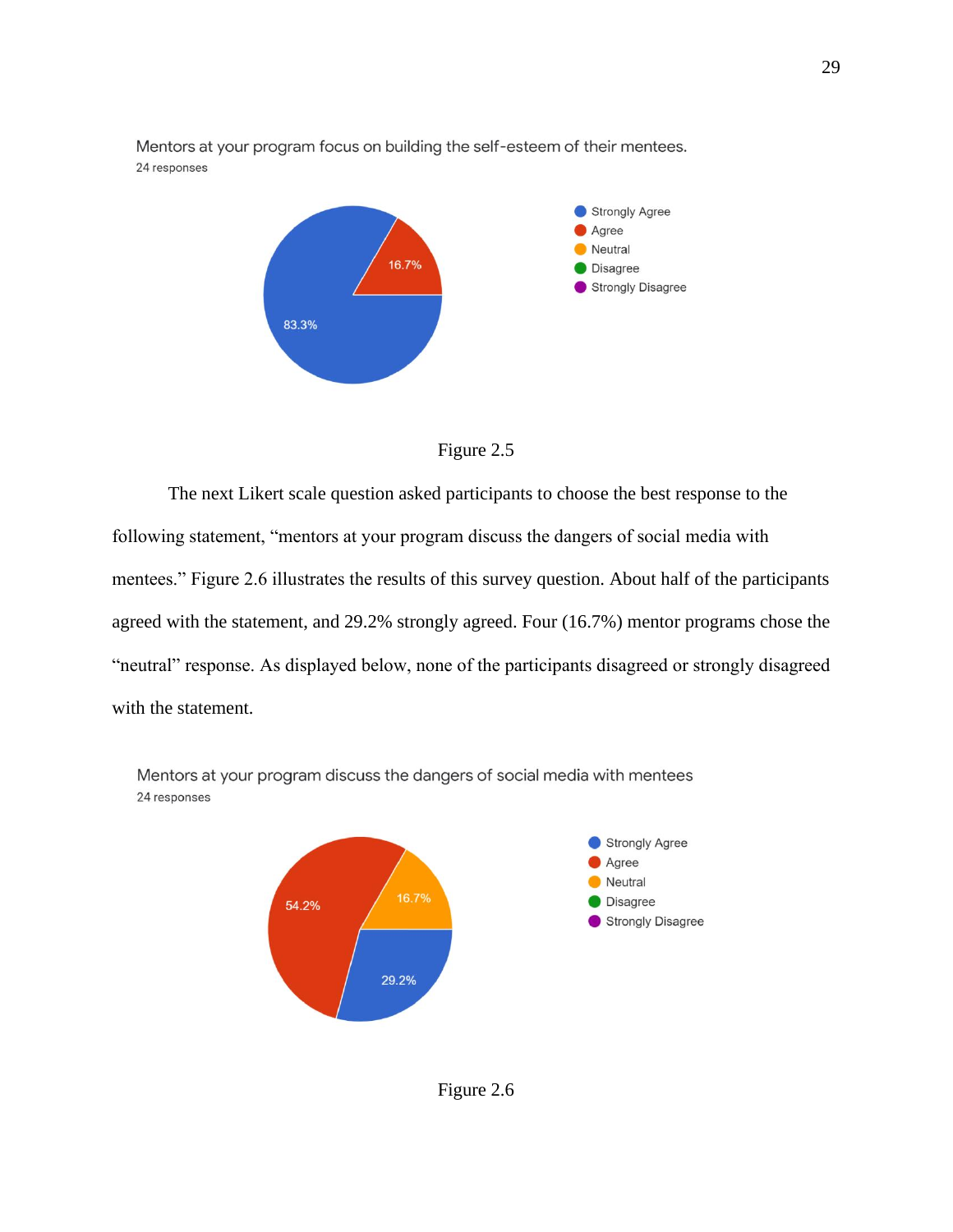The last question analyzed in the second section of this chapter is described in Figure 2.7. Participants responded to the statement shown in Figure 2.7 on a five-point Likert scale. Only one participant strongly agreed, and four participants agreed with the statement. However, 45.9% of participants disagreed or strongly disagreed that mentors discuss the recruitment tactics of traffickers with mentees.



Mentors at your program discuss the recruitment tactics of traffickers with mentees.

Figure 2.7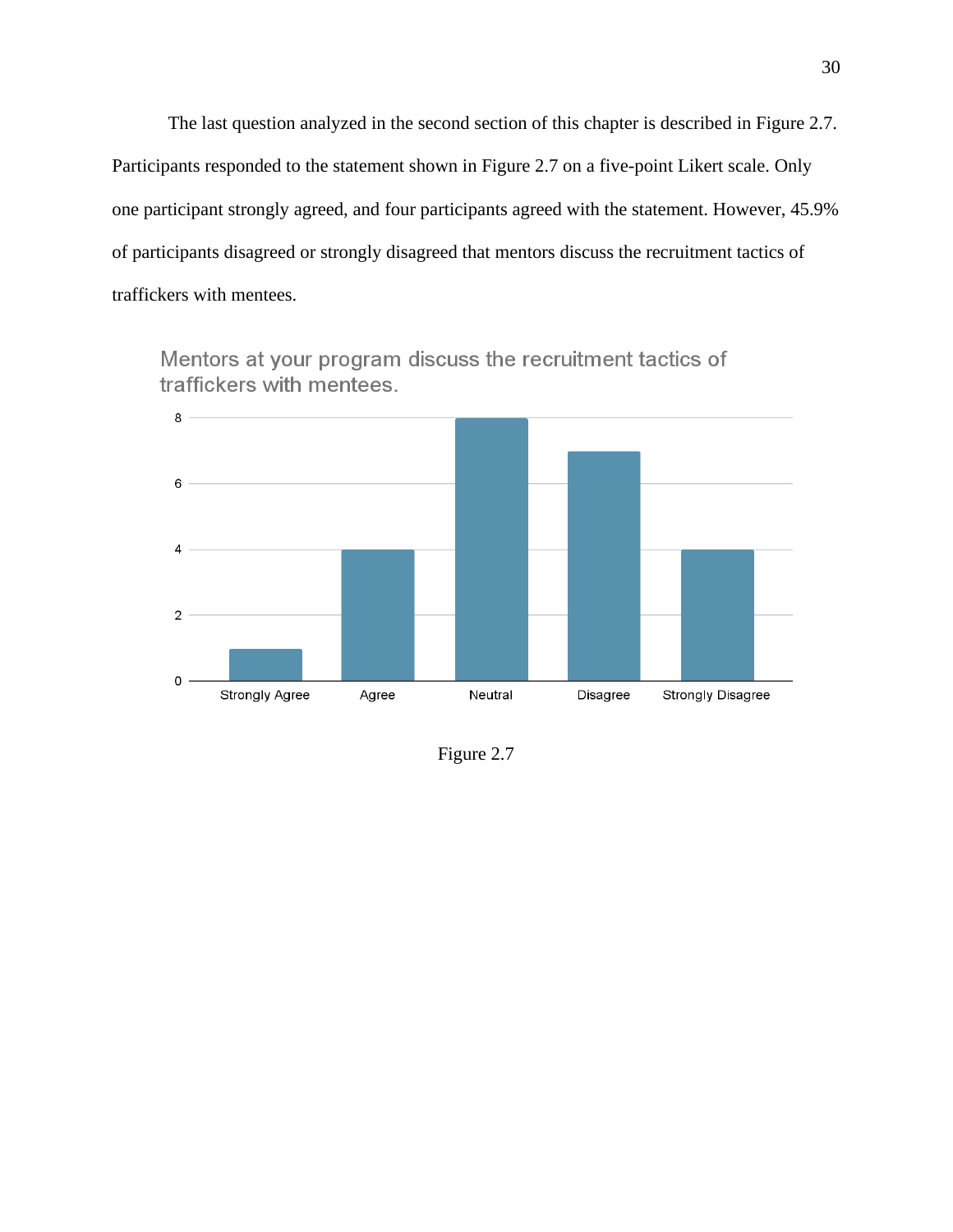*Research Question 2* The next section of this chapter will analyze data guided by the research question, "Is more awareness of human trafficking needed within youth mentorship programs across the country to prevent trafficking among at-risk youth?"

As shown below in Figure 3.1, over half of the participants concluded that their mentors are not receiving human trafficking awareness training. Further, 29.2% stated that they are unsure whether or not mentors are receiving training. The pie chart (Figure 3.1) indicates mentors are receiving trafficking awareness training in one program.

Mentors are receiving human trafficking awareness training through your agency or another provider. 24 responses



Figure 3.1

The next survey question aimed to find out whether mentor programs are providing mentees information or awareness on human trafficking through a multiple-choice question. Figure 3.2 represents Question #11 in the survey form. Fourteen participants stated that they are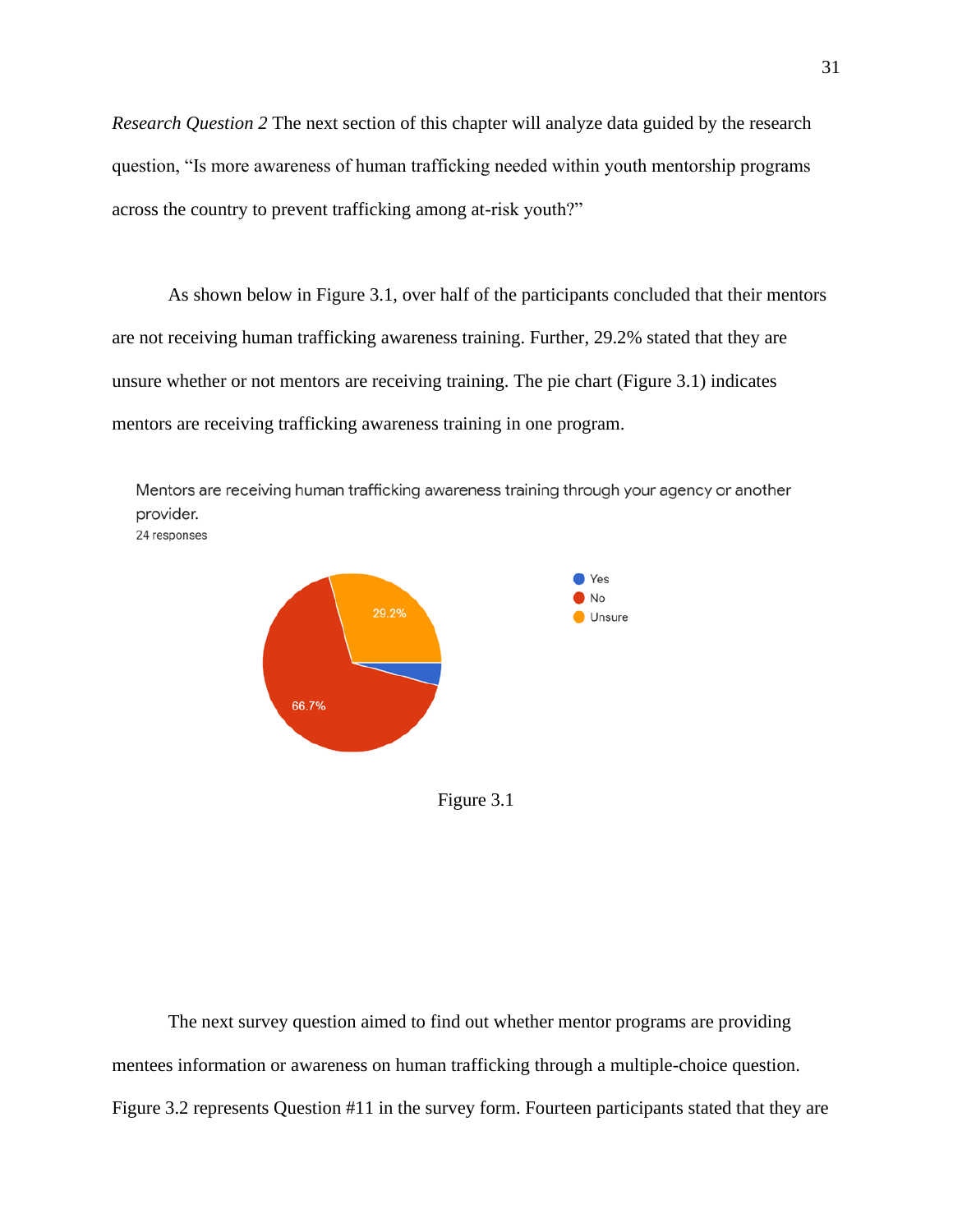not providing information or awareness on human trafficking. As shown in the pie chart, a quarter of respondents responded that they are unsure. Finally, according to the data, 16.7% of programs that were surveyed currently provide information or awareness of human trafficking to mentees.



Figure 3.2

The consecutive Question #12 was a follow-up to the previous survey question. It asked participants that provide trafficking awareness and information to mentees what age they start to provide this information. Participants could choose from the following multiple-choice options: 7-10, 11-13, 14-15, 16-18. Because the question was optional, only seventeen mentor programs answered the question, and thirteen of the respondents chose "N/A."

Four participants answered "yes" to the previous Question #11, does your program provide mentees information or awareness on human trafficking?" Their responses to the question are further analyzed. According to the survey results, two mentor programs first provide information about trafficking at ages 11-13. One mentor program first provides this information to mentees ages 14-15. Finally, the last participant stated that they begin to teach mentees trafficking information at ages 16-18.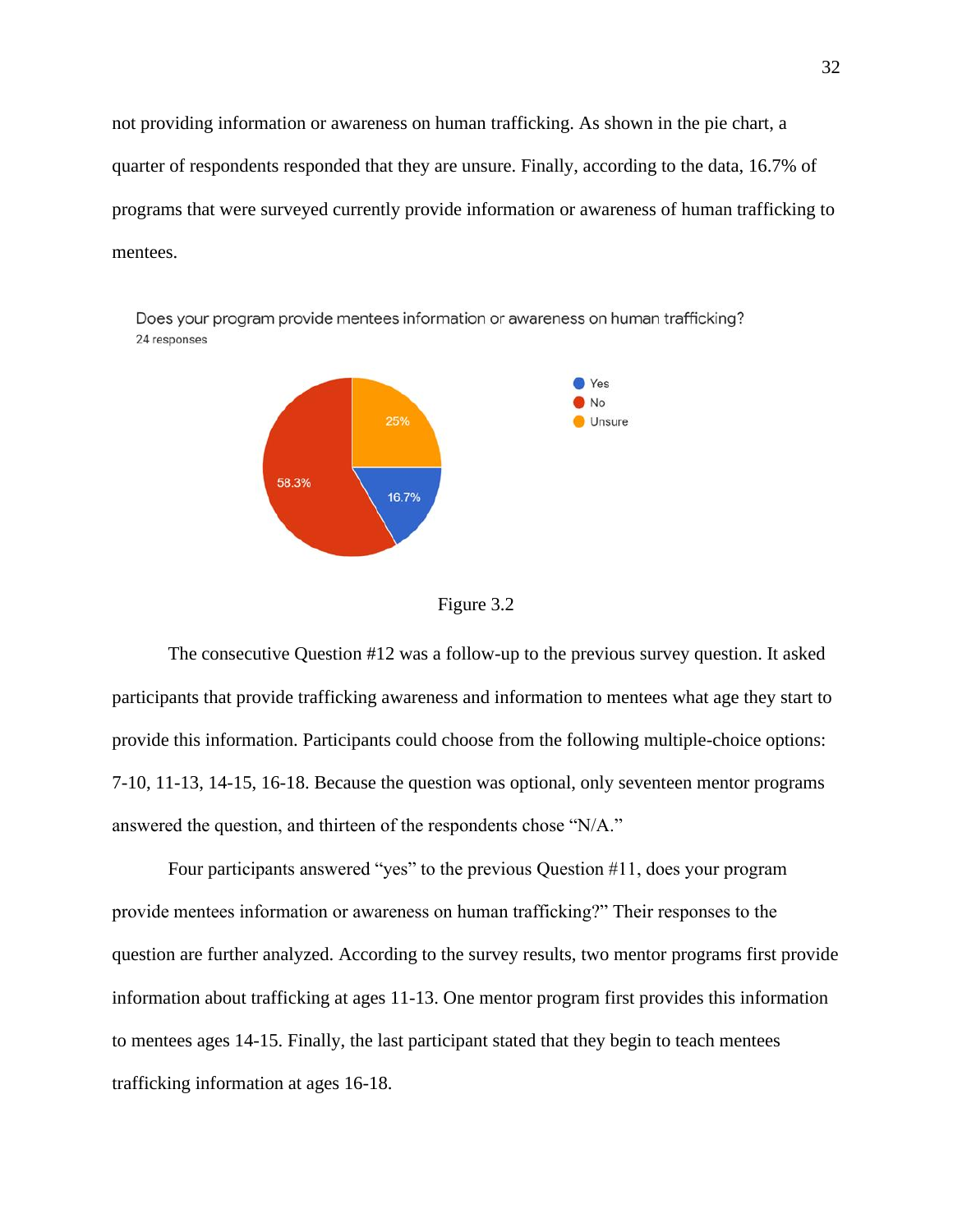The next question displayed in Figure 3.3 was Question #13 in the survey form and is also a follow-up question to the previous Question #11 in Figure 3.2. There were twenty-one responses to this question. The data demonstrates that the four participants that chose "Yes," to the previous Question #11, chose, "N/A."

Twenty participants answered, "Unsure" or "No," to the previous survey Question #11. Of these participants, seven (35%) participants chose "Yes," demonstrating that they do see a need for more trafficking awareness in their program. Moreover, eight (40%) of these participants chose "Unsure." Three (15%) of these participants answered, "N/A." Finally, two (10%) participants that answered "Unsure" or "No" to the previous survey Question #11 did not respond to Survey Question #13.

The graph below (Figure 3.3) exhibits that 42.9% of programs that responded to Question #13 answered "Yes." Two programs that had answered "Yes" to the previous survey Question #11, also answered Question #13 with "Yes."



If the answer to question 11 is no, do you see a need for more trafficking awareness in your program? 21 responses

Figure 3.3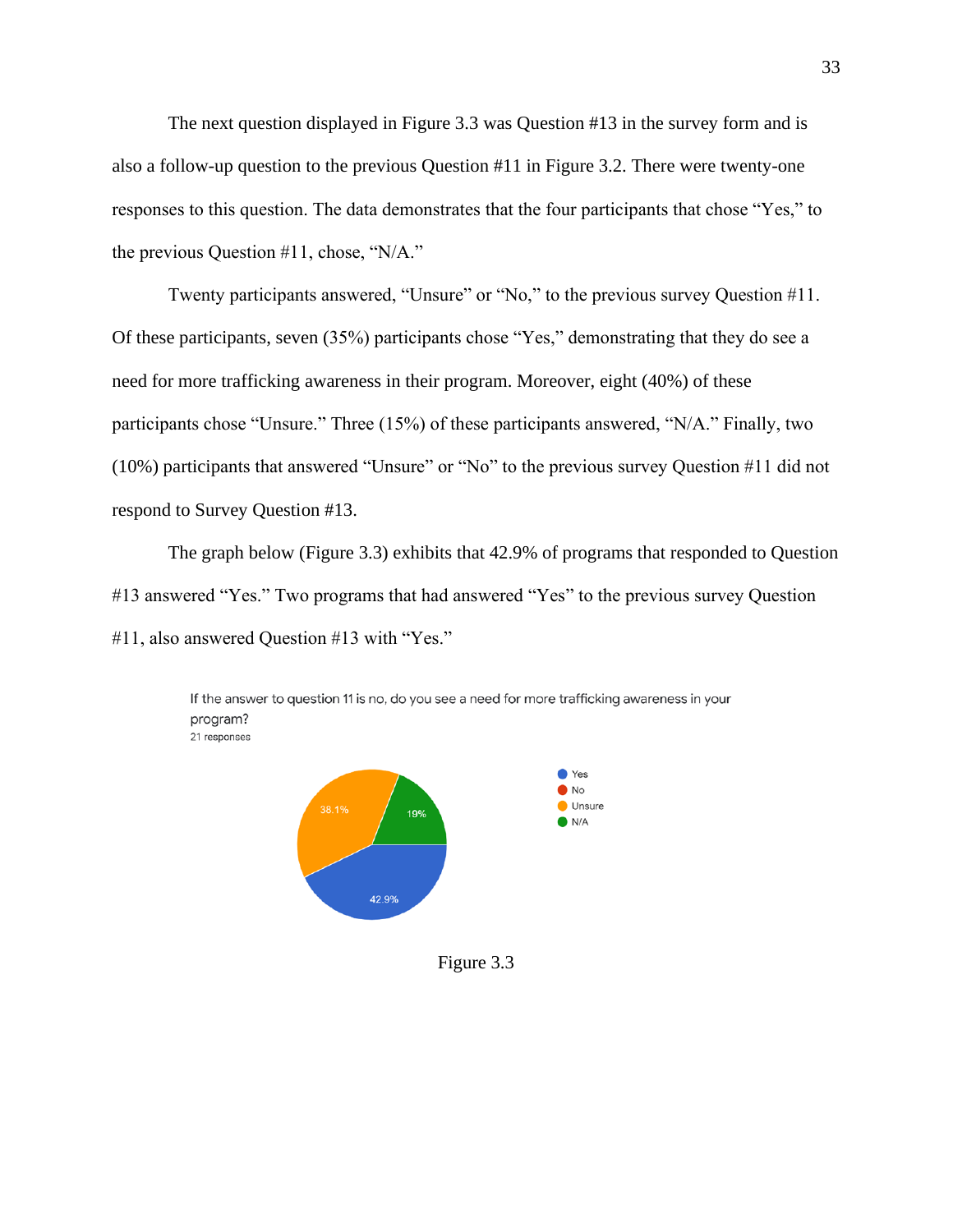*Research Question 3* The following qualitative analysis of the results is guided by the study's third research question, "What still needs to be done within youth mentor programs to prevent human trafficking of youth within mentor programs?"

# **Question 18: Please comment on the future needs of your program to prevent human trafficking.**

Question 18 presented an optional, open-ended response question. The question asked mentorship programs to comment on the future needs of their program to prevent human trafficking. The question received ten responses. By closely analyzing each response, three recurring themes were identified. As an overview of the data, the mentor programs stated that they need more education, more mentors, and more focus on human trafficking to prevent trafficking among mentees within their program. The following discussion will describe the three themes in greater detail.

The first common theme found in this question is the need for more human trafficking education within the mentor program. For instance, one mentor program from Washington D.C stated that they "would like to learn more about human trafficking and integrate HT into our program." While this participant mentioned that they need to educate themselves on the topic, some voiced the need for more trafficking awareness training. For example, one program said, "more training for mentors and mentees." Additionally, one participant said, "Our staff receives training, but making sure mentors and parents/guardians are more knowledgeable would be helpful." This response focuses on the need for the adults involved in mentor programs to receive education on human trafficking. In another instance, a respondent suggested the need for both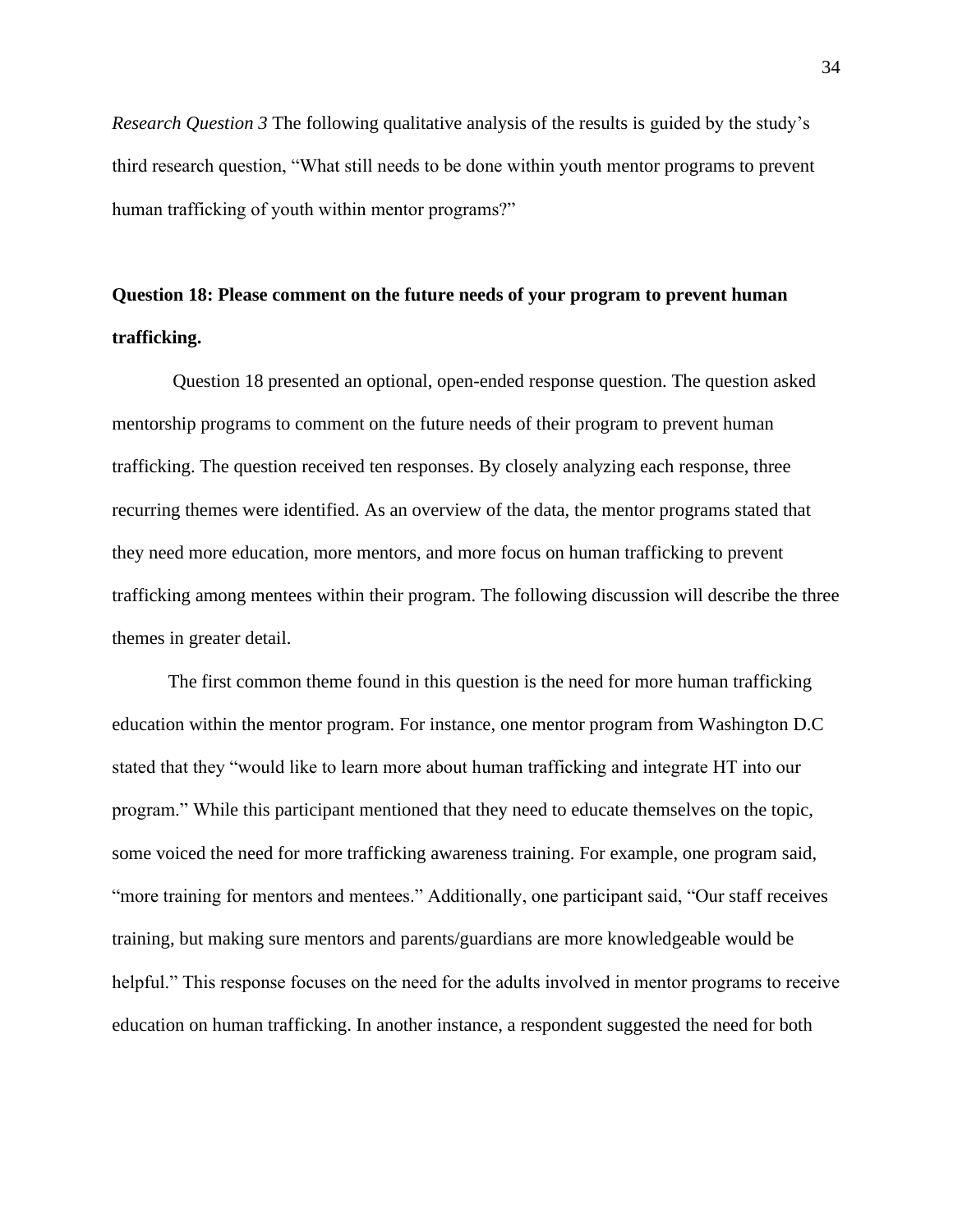students and adults to get human trafficking education, "We should educate our students and adults on this matter."

The second common theme to this survey question was more mentors. This theme highlights the importance of adding mentors to programs to better prevent youth from being trafficked. This idea is evidenced in the following statement, "More mentors and also getting youth motivated to attend our groups, which has been especially challenging during Covid." This participants' response brings an additional need to attention by mentioning that youth attendance has been low due to the Covid-19 pandemic.

The final recurring theme in the responses to Question #18 is an increased focus on human trafficking within the program. This theme is evidenced by the following response, "Cooperation and collaborating with other agencies specifically working on human trafficking education and prevention." Furthermore, three participants specified that they need to do more to focus on human trafficking. This is exemplified in the following response, "This is an area of growth for us! We need to do more in this area!" In correspondence, one respondent stated, "We do touch on the subject, but I would love to make it more of a priority." This theme was also demonstrated in the response, "To be more intentional of having these conversations with teens and children."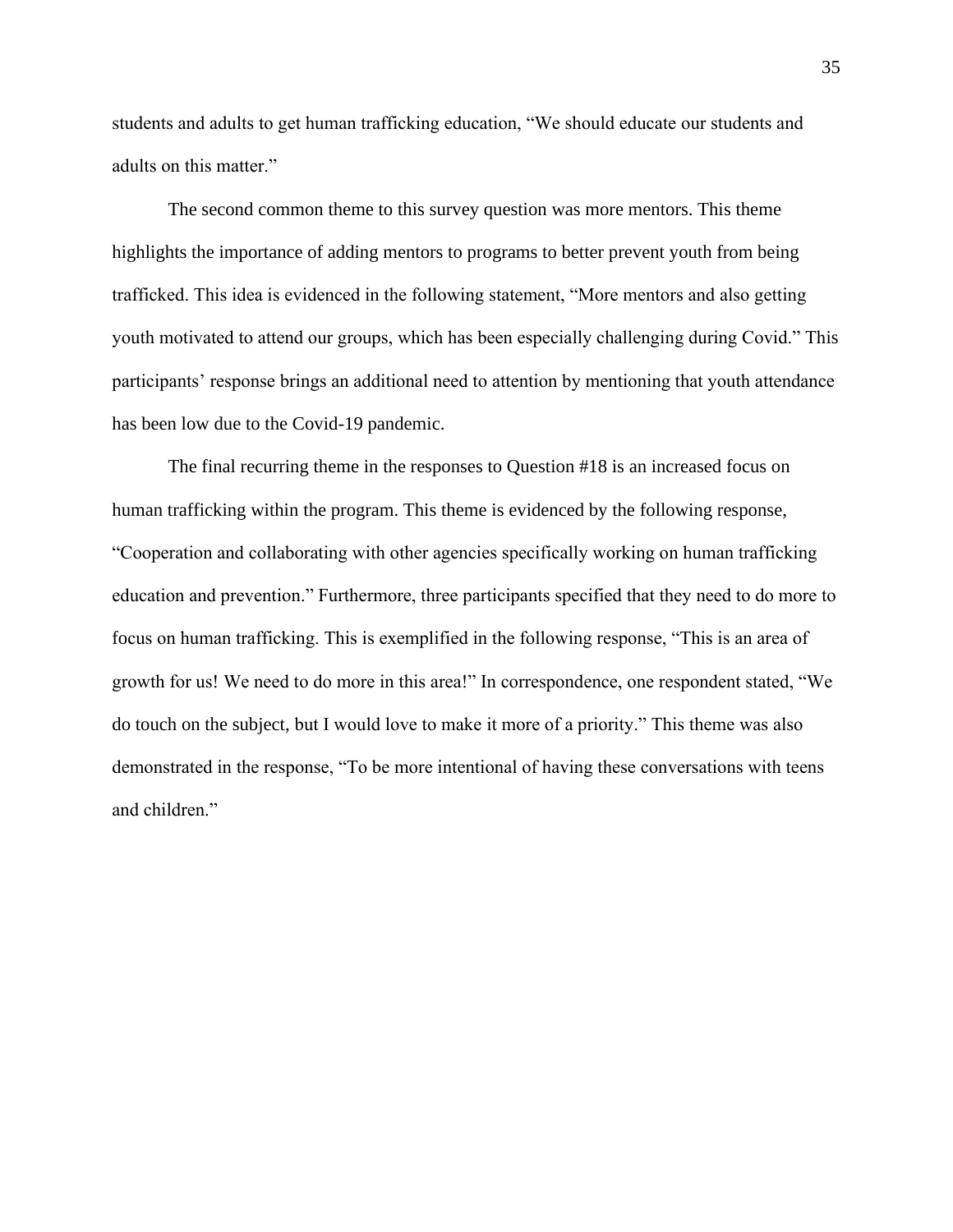#### **Conclusion**

As previously stated, this study was conducted to explore mentorship programs as a method of preventing human trafficking, specifically among at-risk youth. The closing chapter of this research paper will restate the research questions and methods used for the study. The major sections of this chapter will discuss the findings, the implications for practice, and areas of future research.

As explained in Chapter 2, the research was an exploratory study of youth mentorship programs across the country to discover whether mentorship programs could prevent vulnerable populations from being trafficked. This research study relied on an online survey sent out to about one hundred mentoring programs that provide a supportive, trusting adult relationship to youth. The cross-sectional research was analyzed using quantitative analysis for the closed-ended questions and qualitative analysis for the open-ended responses.

#### *Current Steps to Preventing Human Trafficking in Mentoring Programs*

The first research question that guided the exploration of this topic is, "what are mentorship programs in the United States currently doing to prevent human trafficking among vulnerable youth?" The results demonstrated that mentorship programs apply various methods to prevent their mentees from human trafficking. For instance, the results illustrate that youth mentoring programs across the country aim to prevent human trafficking by providing youth with an adult supportive, trusting relationship. Further, the results of this study demonstrated that mentor programs are preventing human trafficking by promoting positive growth through a nurturing relationship with mentees. The study also found that participants are focused on building self-esteem among mentees. Previous studies have demonstrated that mentoring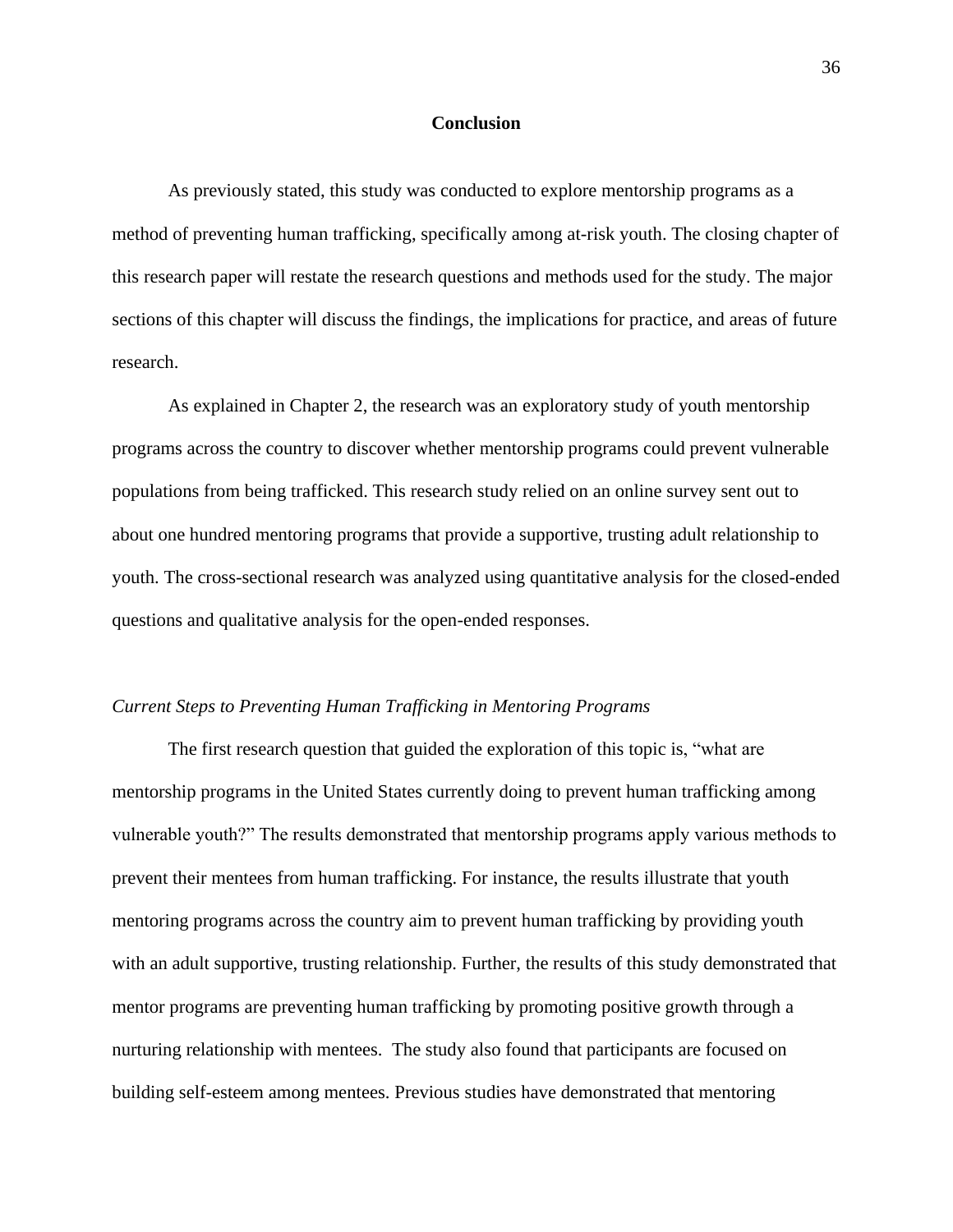programs are utilized as a way to promote self-efficacy and self-esteem. The results of this study parallel previous research suggesting the significance of boosting self-esteem among youth. Finally, these results correlate to previous studies suggesting that providing a supportive relationship to children and teenagers can prevent human trafficking (Chisolm-Straker et al., 2018; Donohue-Dioh et al., 2020).

Another conclusion from this study is that participating mentoring programs are preventing human trafficking through education about social media. This study demonstrates that most (83.4%) participating mentoring programs discuss the dangers of social media with mentees. Further, of the twenty-four participants, nine individuals stated that they address human trafficking by educating mentees about social media. Social media education for adolescents is crucial, and previous research demonstrates that due to the prevalence of social media recruitment strategies among traffickers, some school districts have begun implementing antitrafficking curriculum for students that include social media education. California is currently one of the only states mandating education for middle and high schoolers about the dangers of social media sites and how it can relate to human trafficking. ( Salas & Didier, 2019). Further, these results correspond to survivor conceptualizations that informing youth about social media and online grooming can help to prevent human trafficking (Donohue-Dioh et al., 2020).

#### *Human Trafficking Awareness within Youth Mentoring Programs*

The next research question that this study addressed is, "Is more awareness of human trafficking needed within youth mentorship programs across the country to prevent trafficking among at-risk youth?" This study aimed to answer this question through quantitative analysis of mentoring programs' closed-ended survey responses.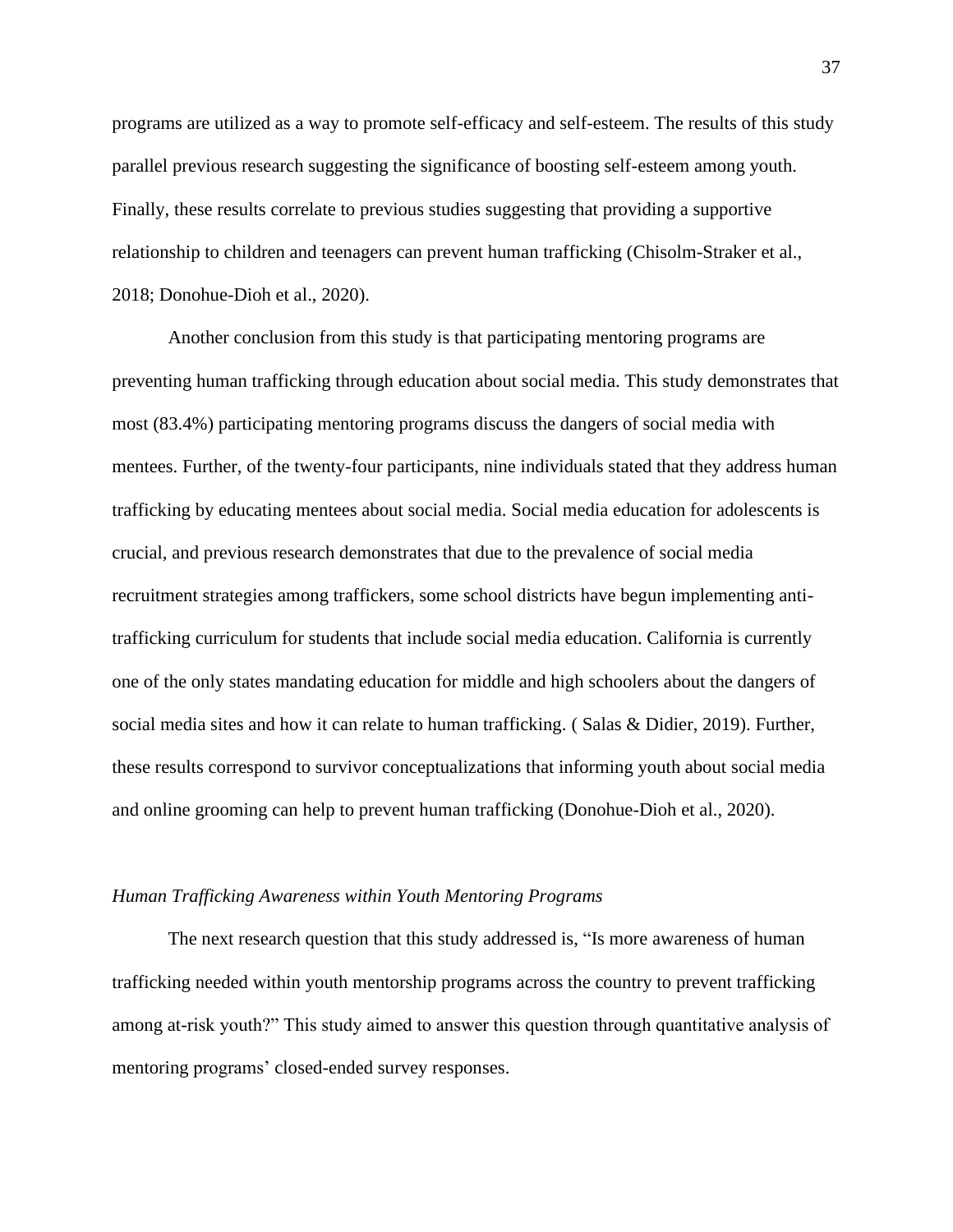While it is impossible to generalize the results based on the small sample of participants, one conclusion contrived from this data is that most youth mentor programs do not currently include trafficking awareness in their programs. The data suggests that staff, mentors, and mentees involved in mentoring programs are not receiving sufficient anti-trafficking education or awareness. Some youth mentoring programs surveyed believe more trafficking awareness is necessary within their program to prevent human trafficking among their mentees. One result from the study that led to this conclusion was that only 16.7% of mentor programs said that they provide human trafficking awareness to mentees. Furthermore, the study results presented that a low percentage, 4.2%, of participating mentoring programs provide anti-trafficking training to their mentors. The data also demonstrates that most mentees are not being informed of the tactics of traffickers. Finally, the results indicate that two out of the twenty-four mentor program participants provide an anti-trafficking curriculum for mentees.

While this research suggests that most youth mentoring programs are not providing human trafficking awareness within their program, it is worth noting that some mentoring programs see a need for more trafficking awareness. The study outcome that supports this finding is that 35% of participants that do not presently provide mentees with trafficking awareness said they see a need for more trafficking awareness within their program as a whole. This finding suggests that in the future mentorship programs may consider increasing trafficking awareness for staff, mentors, or mentees.

In summary, this study suggests that although mentor programs aim to reduce the likelihood of trafficking, many are not implementing anti-trafficking education or awareness programs targeted towards their mentors or mentees. Awareness for both mentors and program staff members is essential to identify the risks and signs of human trafficking in the lives of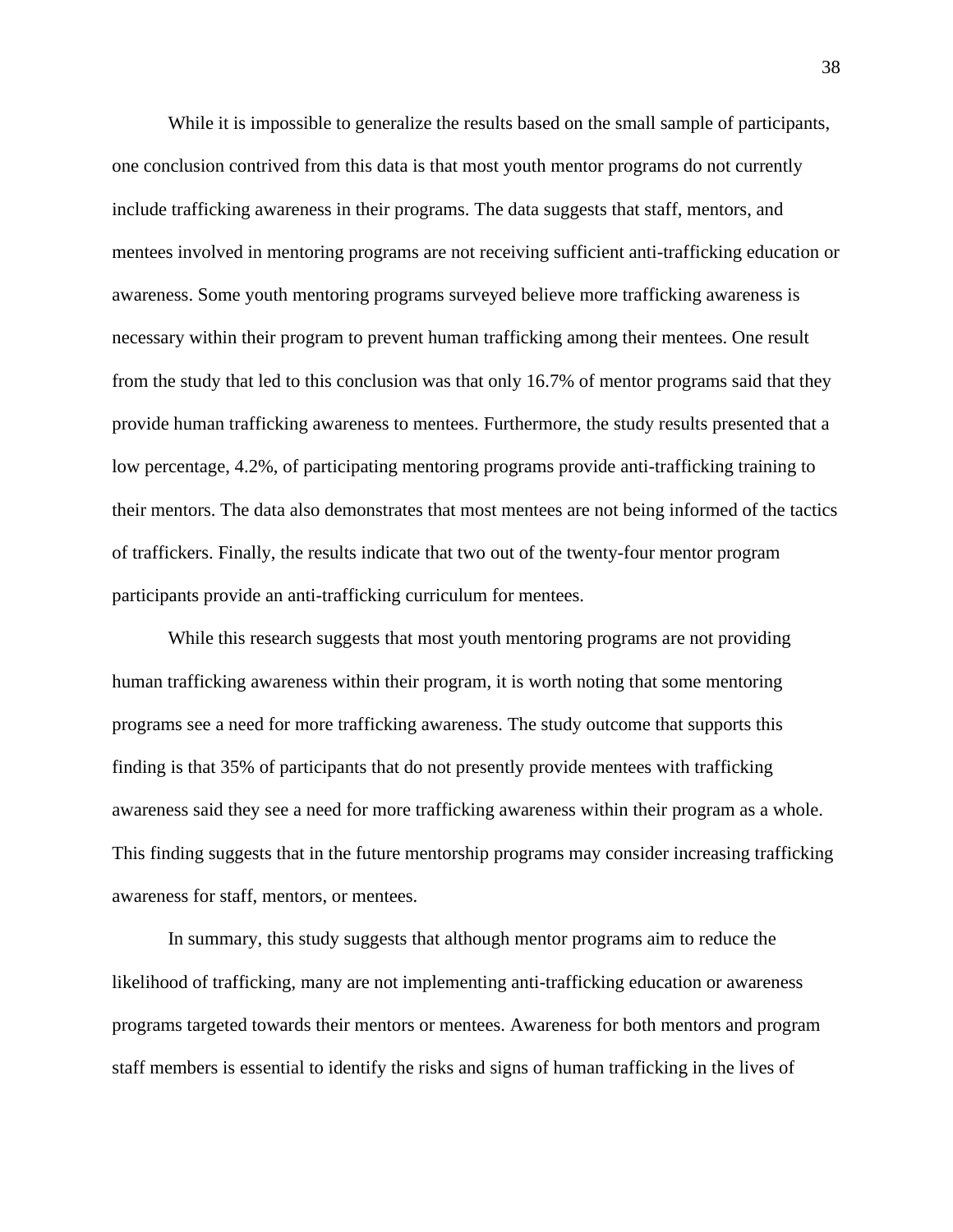vulnerable youth. Further training is needed to provide mentees with sufficient information about human trafficking.

#### *What is Still Needed within Mentor Programs to Prevent Human Trafficking*

The mentor programs' open-ended responses to the survey question, "Please comment on the future needs of your program to prevent human trafficking" were qualitatively analyzed in the data results section. The research suggests that mentor programs need to increase their focus on human trafficking within their programs to prevent human trafficking. For instance, one program staff member stated, "We do touch on the subject, but I would love to make it more of a priority." This response and a few others demonstrate that mentor programs would like to be more intentional about human trafficking prevention and implement prevention strategies in the future.

Moreover, this research suggests that mentoring programs across the country need additional trafficking education within their programs as a whole to prevent trafficking. The following survey responses that support this conclusion are, "Our staff receives training, but making sure mentors and parents/guardians are more knowledgeable would be helpful," and "We should educate our students and adults on this matter." As previously mentioned, these results should lead mentor programs to consider providing more anti-trafficking training for mentors as well as implementing an anti-trafficking curriculum for mentees.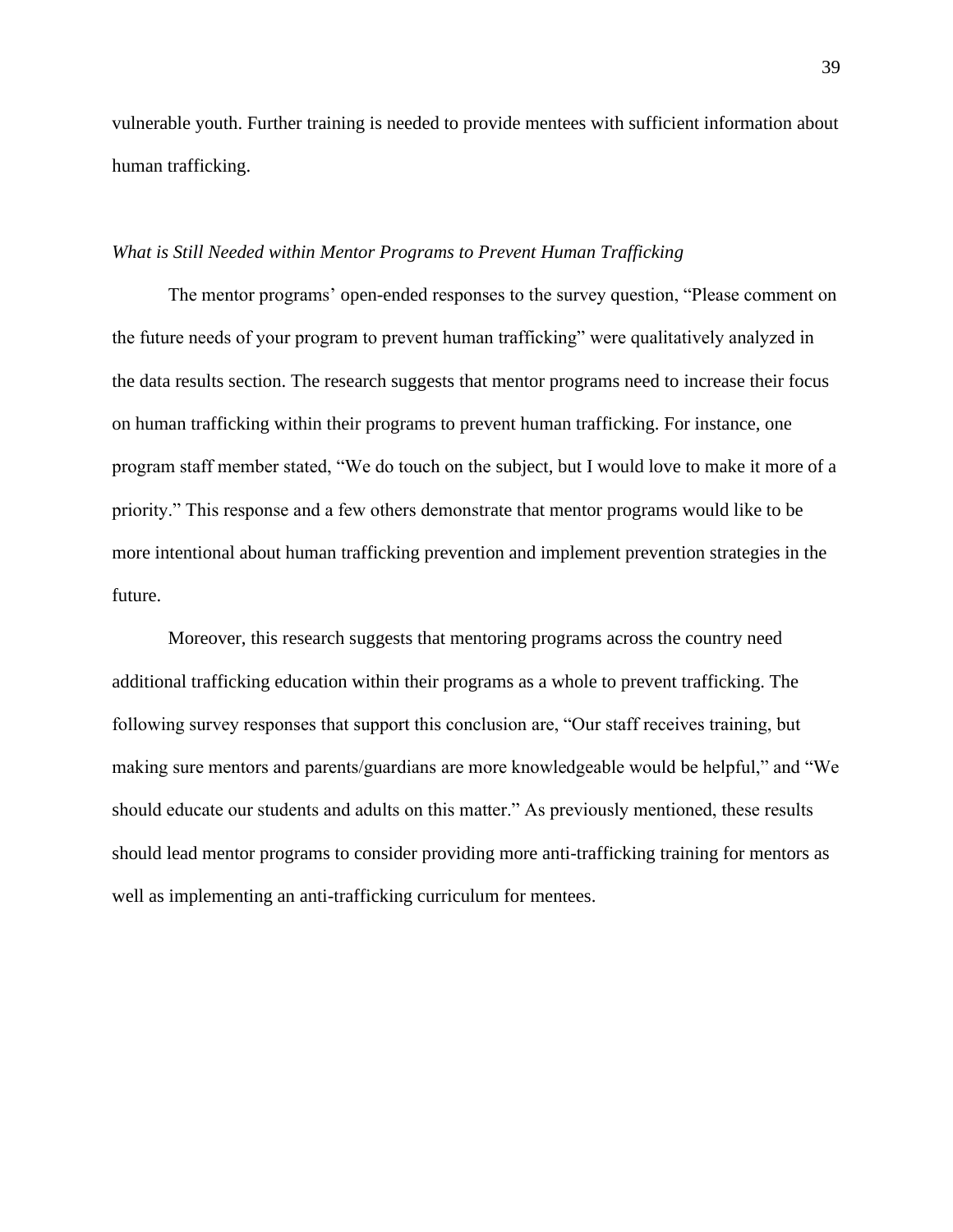#### **Strengths**

This study is the first of its kind to approach mentorship programs as a method of preventing youth and teenagers from trafficking. Further, the research addresses the lack of empirical human trafficking prevention research. This study included mentorship programs with various affiliations such as faith-based institutions, non-profit organizations, school-districts, and government-agencies. The diverse types of agencies that participated in the study permitted a wide array of beliefs and opinions on the topic. A final strength of this study is that it includes mentor programs from every region of the United States. By surveying staff members from programs in fourteen states, this survey aimed to address mentoring programs throughout the country.

#### **Limitations**

There were several limitations to the study which made it difficult to make allencompassing conclusions. One major limitation was the small sample size, which could be due to several reasons such as the subject, time restraint, and lack of incentive. The survey had a low sample size of twenty-four participants. The survey was sent out to 103 mentorship programs and had a response rate of 23%, which is relatively low. There were several components to the lack of participants. The time restraint for the study made it difficult to reach out to all the mentor program participants individually to request their participation. Another limitation that led to a low response rate was the lack of incentive to participate in the study. There were no direct benefits to the mentorship program participants that chose to fill out the survey.

Another limitation that might have impacted the results of the study was that several potential participants received the email and wrote back replying that the study was irrelevant to their program because they do not work in anti-trafficking. Other mentor programs could have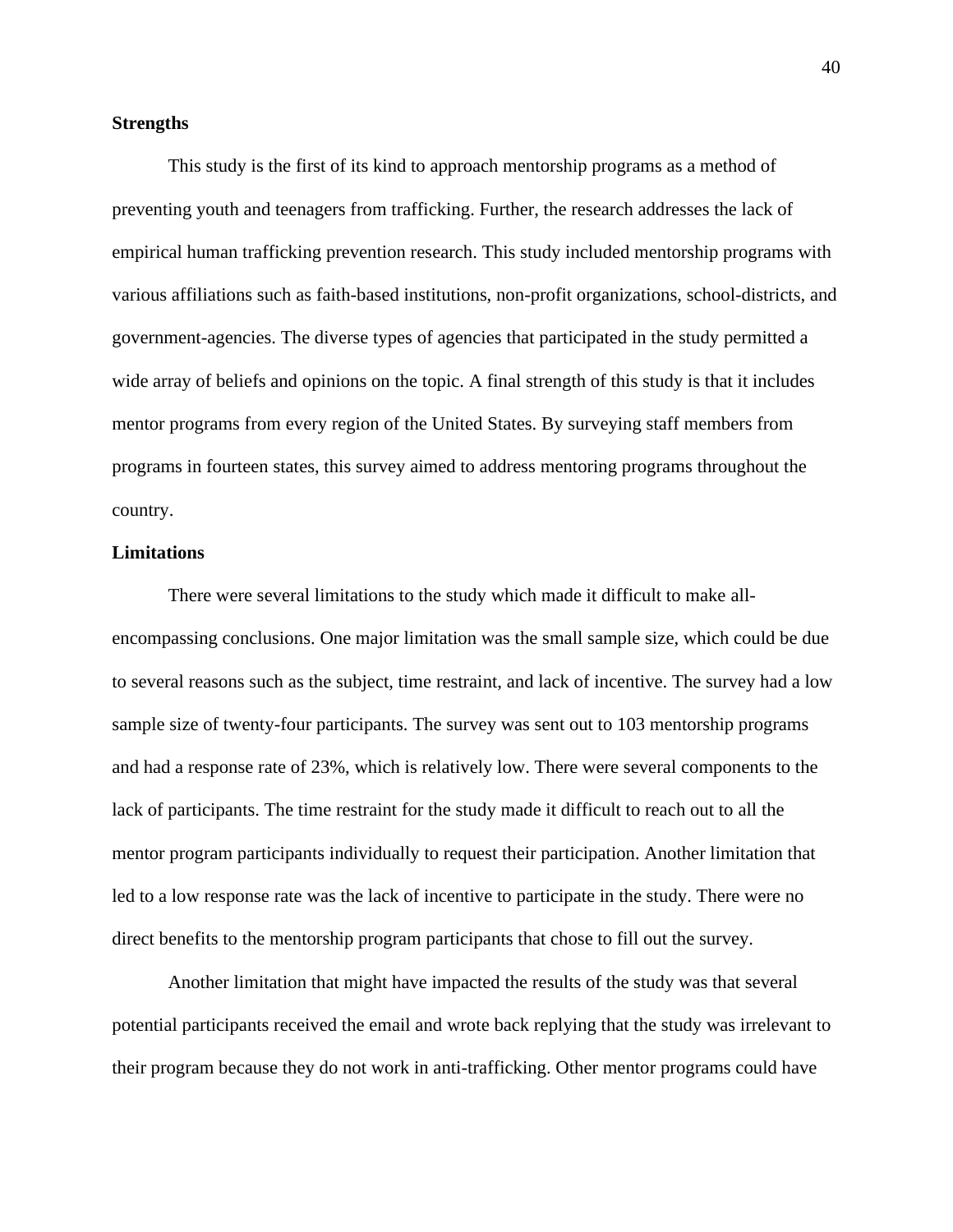received the participation request email and did not wish to participate in the study because they did not believe it was relevant to their mentor program. This possibility may have led to skewed results.

The next limitation that must be considered is the methods of finding mentorship programs to participate in the study. Random mentor program selection was difficult due to several challenges in finding and contacting mentorship programs across the country. Due to this challenge, some states were represented more than others. For example, several mentorship programs based in Iowa were contacted to participate from the Iowa Mentoring Partnership online database.

The final limitation to the study is the sensitive subject of the study. The subject of human trafficking may have deterred individuals from participating in the study.

#### **Future Studies**

This study could be expanded by including a larger sample size and more mentorship programs from across the country. In the future, it would be beneficial to study the impacts of including an anti-trafficking curriculum in mentorship programs that focus on providing mentors with a supportive, adult relationship. This could be accomplished through an empirical study of youth outcomes related to human trafficking risks and awareness. Additional research on the age appropriateness for human trafficking information is also needed.

Furthermore, it would be interesting to focus research on the benefits and impacts of providing anti-trafficking training for mentors and staff members within youth mentorship programs.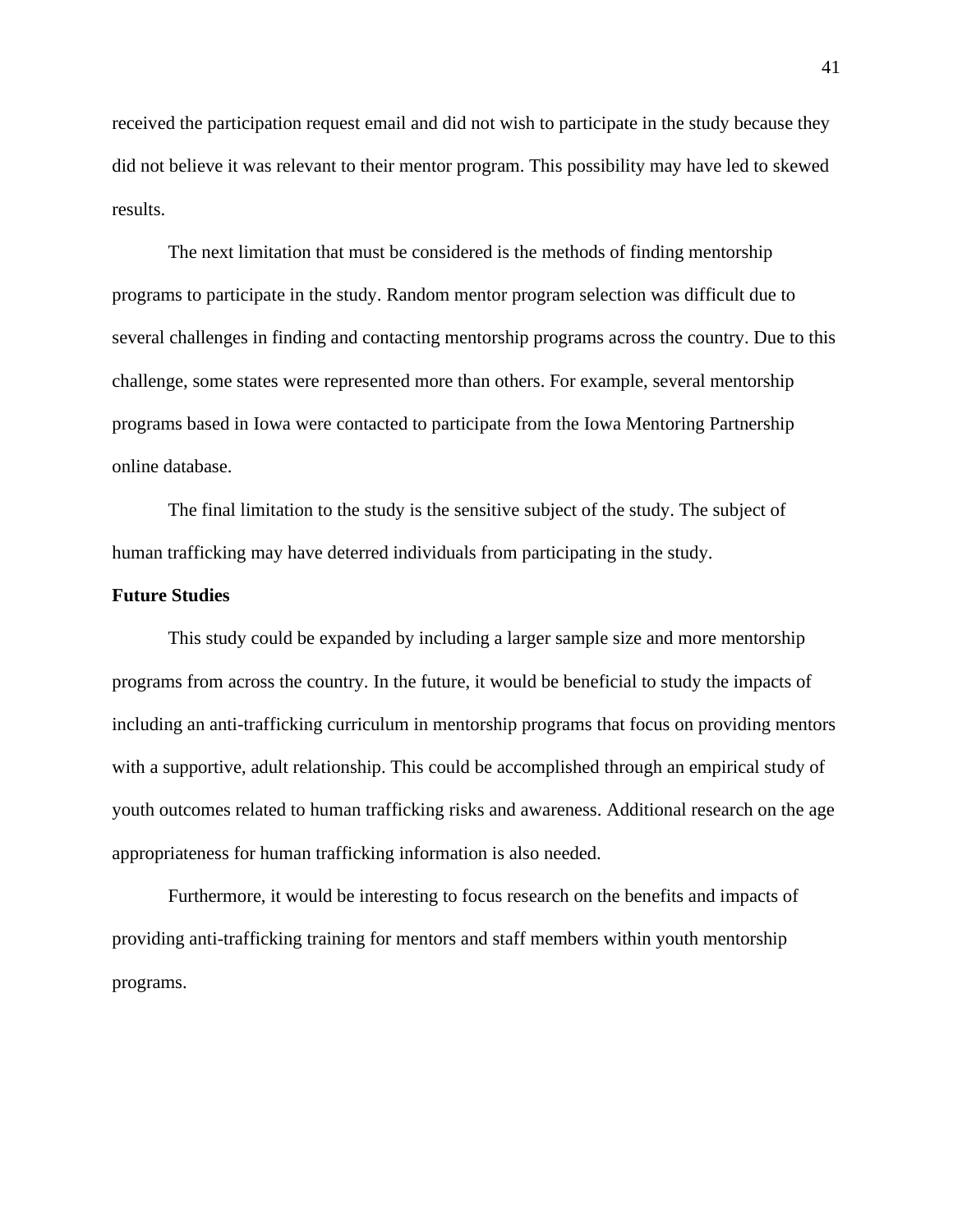#### **Implications for Practice**

This study is helpful for professionals working in mentorship programs because it provides valuable insight into how mentorship programs are working to prevent human trafficking. This research study demonstrates that while most youth mentorship programs are not taking steps toward human trafficking awareness, professionals working with youth mentoring programs should promote awareness and anti-trafficking education amongst staff, mentors, and mentees. This study recognizes that millions of mentors around the country can help to reduce human trafficking. As a result, this study explores how mentorship programs are currently preventing human trafficking and recommends future preventative strategies.

One suggestion for professionals working in the mentoring field is to promote and provide staff and mentors with trafficking awareness training. Another suggestion is to educate youth and teenagers involved in the mentorship about what human trafficking is and the dangers they should be aware of. According to the results of this study, the majority of mentorship programs are currently not informing mentees about the recruitment tactics of traffickers. Because education about trafficking has been proven in previous research to be a powerful preventative tool, mentor programs should consider adding an anti-trafficking curriculum to their program for middle and high schoolers. Due to the subject, mentor programs should consider discussing the topic differently based on age appropriateness. For example, the curriculum for high schoolers should include trafficker information, misconceptions, and recruitment strategies, but the curriculum for middle schoolers might be oriented toward self-worth and social media. Mentoring programs should also consider talking to older adolescents about the demands of the sex industry. As social media becomes increasingly popular among younger people, mentoring programs should continue to discuss social media safety. Mentoring programs might consider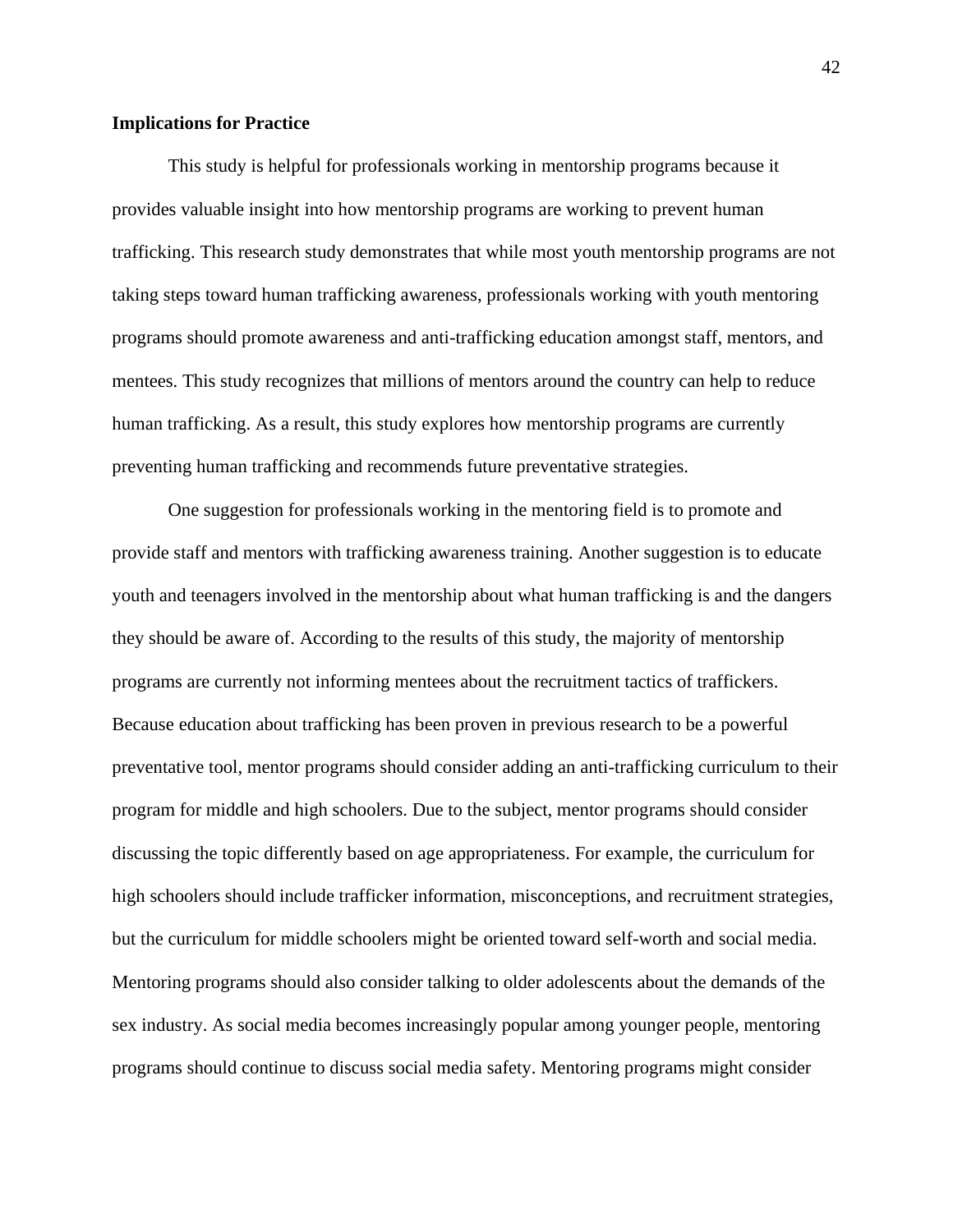implementing a prevention curriculum that has already been created by survivors and professionals who have worked with survivors.

Prioritizing human trafficking prevention within youth mentoring programs could save many lives. Professionals should consider this research study and focus on implementing the prevention methods previously discussed.

#### **Summary**

In conclusion, this human trafficking prevention study reveals that mentorship programs attempt to diminish human trafficking by providing a supportive relationship and educating mentees about social media. Mentor programs should include more trafficking awareness within their programs for both mentors and mentees to reduce the likelihood of child trafficking. Mentor programs that directly serve vulnerable youth throughout the United States should consider this research and aim to make human trafficking prevention a primary focus.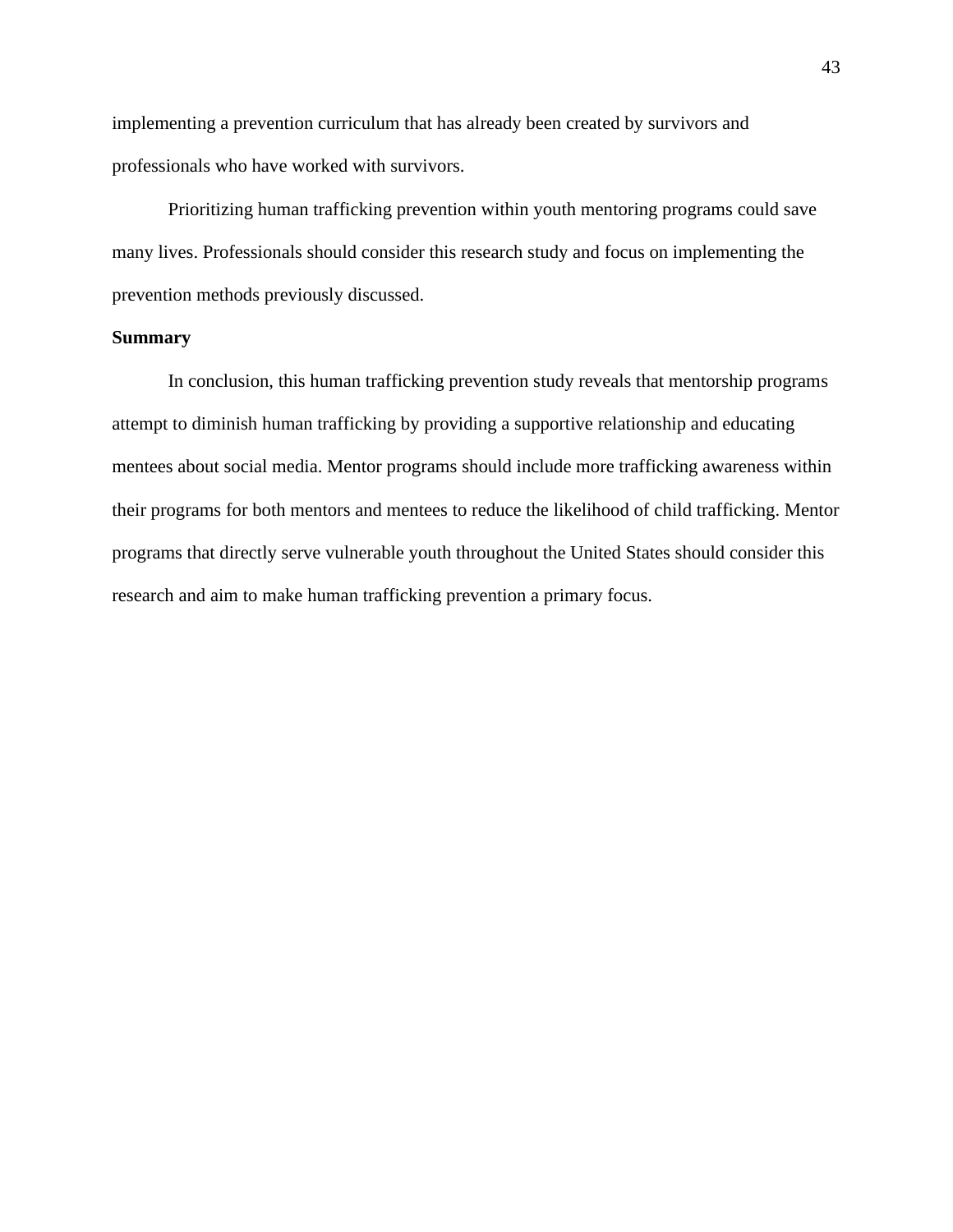#### **References**

- Anderson, P. M., Coyle, K. K., Johnson, A., & Denner, J. (2014). An exploratory study of adolescent pimping relationships. *The Journal of Primary Prevention*, *35*(2), 113–117. [https://doi.org/10.1007/s10935-014-0338-3](about:blank)
- Armstrong, S., & Greenbaum, V. J. (2019). Using survivors' voices to guide the identification and care of trafficked persons by U.S. health care professionals: A systematic review. *Advanced Emergency Nursing Journal*, *41*(3), 244–260. https://doi.org/10.1097/TME.0000000000000257
- Bonilla, T., & Mo, C. H. (2019). The evolution of human trafficking messaging in the United States and its effect on public opinion. *Journal of Public Policy*, *39*(2), 201-234. http://dx.doi.org/10.1017/S0143814X18000107
- Burt, I. (2019). Modern-day slavery in the US: Human trafficking and counselor awareness. *International Journal for the Advancement of Counseling*, *41*(2), 187–200. https://doi.org/10.1007/s10447-018-9366-7
- Busch-Armendariz, N., Nsonwu, M., & Cook Heffron, L. (2009, October). Understanding human trafficking: Development of typologies of traffickers Phase II. In First annual interdisciplinary conference on human trafficking, 2009 (p.9) https://digitalcommons.unl.edu/cgi/viewcontent.cgi?article=1008&context=humtraffconf
- Busch-Armendariz Noël Bridget, Nsonwu, M., & Heffron, L. C. (2018). Human trafficking: applying research, theory, and case studies. SAGE.
- Chisolm-Straker, M., Sze, J., Einbond, J., White, J., & Stoklosa, H. (2018). A supportive adult may be the difference in homeless youth not being trafficked*. Children and Youth Services Review*, *91*, 115-120. https://doi.org/10.1016/j.childyouth.2018.06.003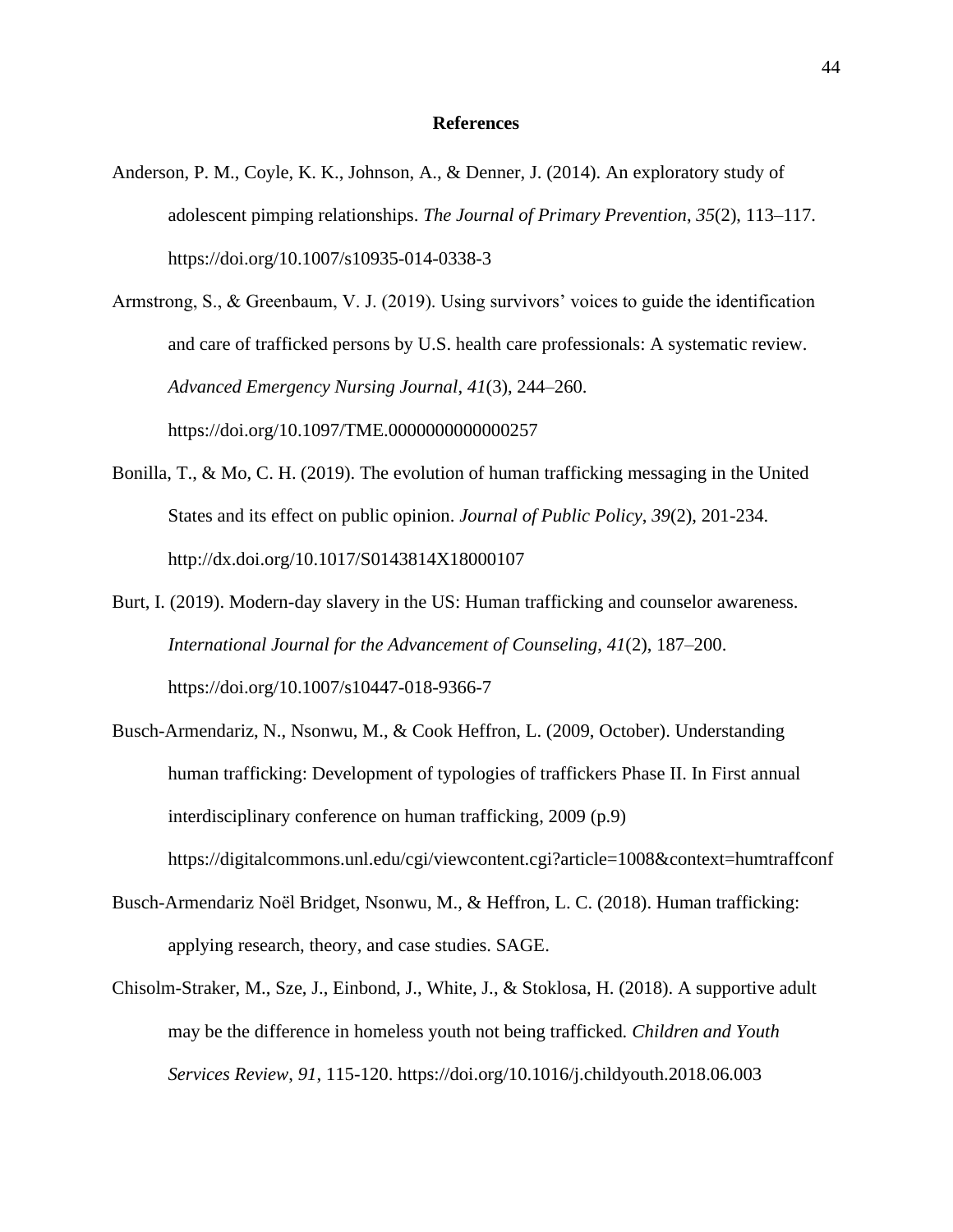Cole, J., & Anderson, E. (2013). Sex trafficking of minors in Kentucky. *Center on Trauma and Children Reports*, 2.

http://www.cdar.uky.edu/CoerciveControl/docs/Sex%20Trafficking%20of%20Minors%2 0in%20KY.pdf

- CTDC. (2020). Leading means of control experienced by labor trafficking victims from 2006 to 2019. https://www.ctdatacollaborative.org/dataset/resource/511adcb7-b1a2-4cc7-bf2f-0960d43a49cc#{}
- Donohue-Dioh, J., Otis, M., Miller, J. J., Sossou, M.-A., delaTorres, C., & Lawson, T. (2020). Survivors' conceptualizations of human trafficking prevention; An exploratory study. *Evaluation and Program Planning*, *83*, 101873.

https://doi-org.seu.idm.oclc.org/10.1016/j.evalprogplan.2020.101873

Dubois, D. L., Portillo, N., Rhodes, J. E., Silverthorn, N., & Valentine, J. C. (2011). How effective are mentoring programs for youth? A systematic assessment of the evidence. *Psychological Science in the Public Interest*, *12*(2), 57-91. https://doi.org/10.1177%2F1529100611414806

Highlights: Global Slavery Index. Highlights | Global Slavery Index. (2018).

https://www.globalslaveryindex.org/2018/findings/highlights/.

- Keller, T. E., Perry, M., & Spencer, R. (2020). Reducing social isolation through formal youth mentoring: Opportunities and potential pitfalls. *Clinical Social Work Journal*, *48*(1), 35– 45. https://doi.org/10.1007/s10615-019-00727-x
- Lemke, M. (2019). Educators as the "frontline" of human-trafficking prevention: An analysis of state-level educational policy*. Leadership & Policy in Schools*, *18*(3), 284–304. https://doi.org/10.1080/15700763.2017.1398337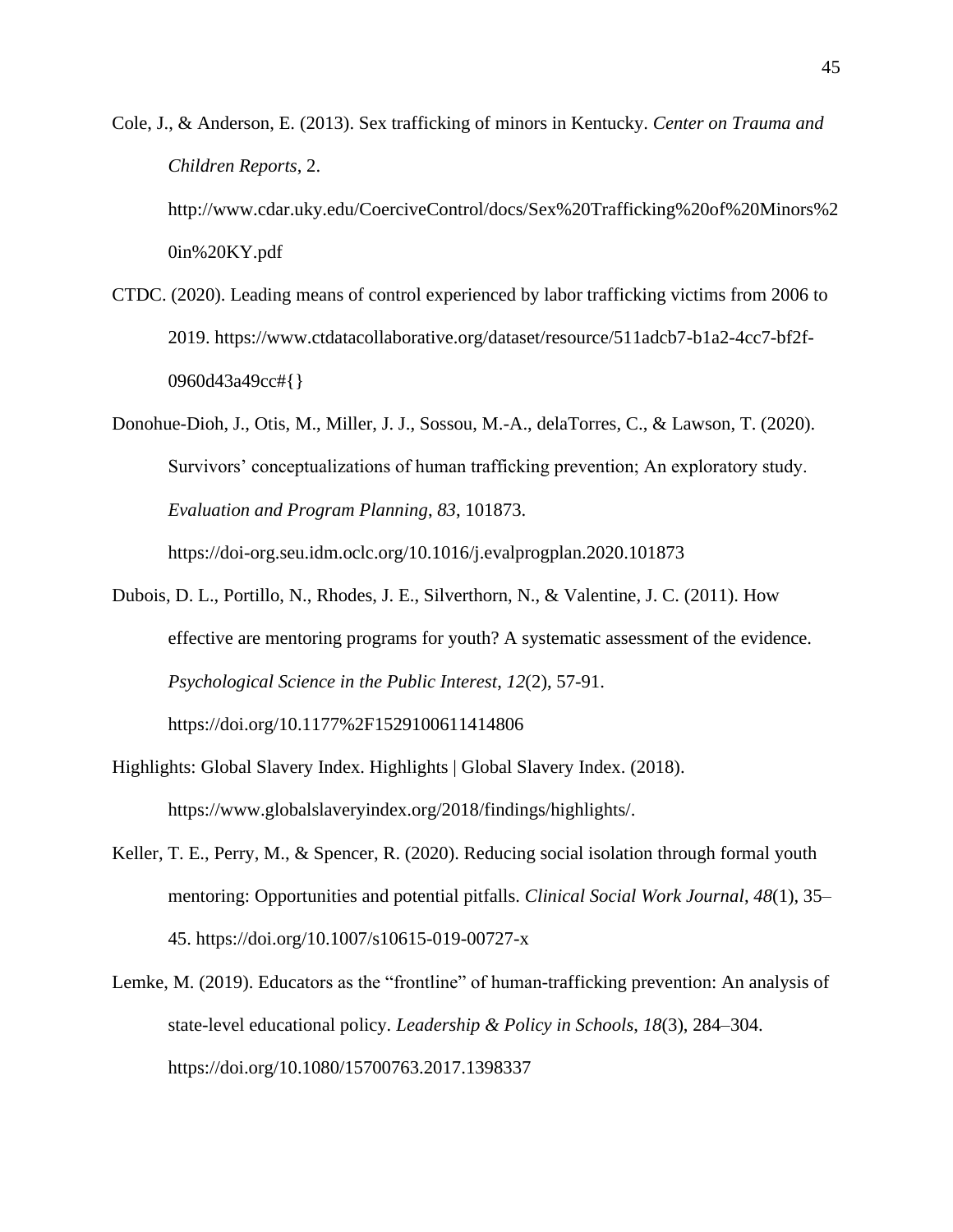Lim, C., Bolland, A., Guzzo, D., Higgins, M., Trull, V., & Williams, J. (2020). Human trafficking and child welfare: A discussion of advocacy, promising practices, and implications. *Best Practice in Mental Health*, *16*(2), 21–39. https://seu.idm.oclc.org/login?url=https://search.ebscohost.com/login.aspx?direct=true&d b=a9h&AN=147164289&site=ehost-live&scope=site

National Human Trafficking Hotline. (2019).

https://humantraffickinghotline.org/sites/default/files/Polaris-2019-US-National-Human-Trafficking-Hotline-Data-Report.pdf.

Pate, S. S., Anderson, V. R., Kulig, T. C., Wilkes, N., & Sullivan, C. J. (2021). Learning from child welfare case narratives: A directed content analysis of indicators for human trafficking. *Children and Youth Services Review*, *121*. https://doi.org/10.1016/j.childyouth.2020.105838

- Raposa, E. B., Rhodes, J., Stams, G. J. J. M., Card, N., Burton, S., Schwartz, S., Sykes, L. A. Y., Kanchewa, S., Kupersmidt, J., & Hussain, S. (2019). The effects of youth mentoring programs: A meta-analysis of outcome studies. *Journal of Youth & Adolescence*, *48*(3), 423–443. https://doi.org/10.1007/s10964-019-00982-8
- Reid, J. A. (2018). Sex trafficking of girls with intellectual disabilities: An exploratory mixed methods study. *Sexual Abuse: Journal of Research and Treatment*, *30*(2), 107–131. https://doi.org/10.1177/1079063216630981
- Reid, J. A., Baglivio, M. T., Piquero, A. R., Greenwald, M. A., & Epps, N. (2017). Human trafficking of minors and childhood adversity in Florida. *American Journal of Public Health*, *107*(2), 306–311. https://doi.org/10.2105/AJPH.2016.303564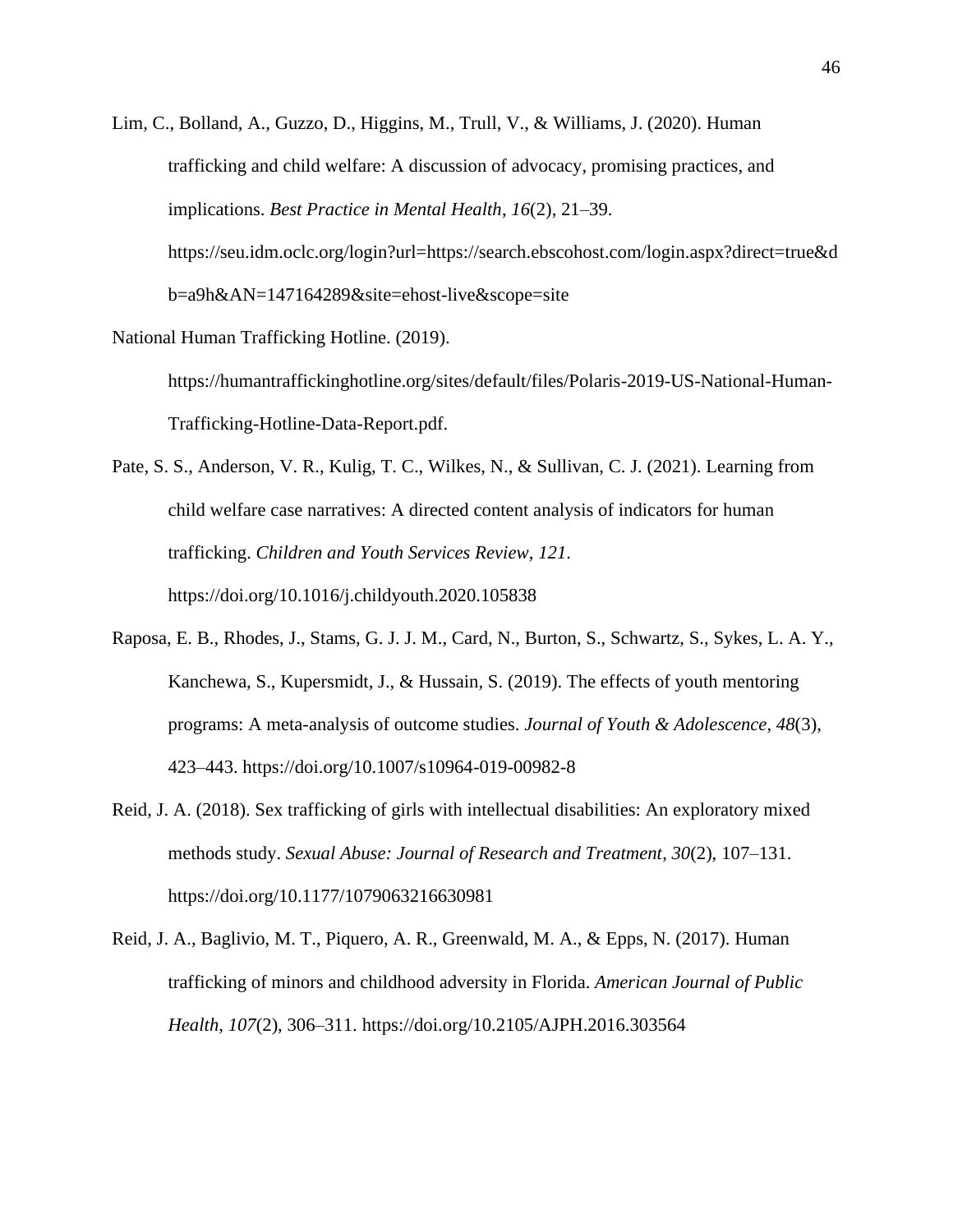Reid, J. A., Baglivio, M. T., Piquero, A. R., Greenwald, M. A., & Epps, N. (2019). No youth left behind to human trafficking: Exploring profiles of risk*. American Journal of Orthopsychiatry*, *89*(6), 704–715. https://doi.org/10.1037/ort0000362

Salas, R. G., & Didier, K. A. (2020). California adds human trafficking prevention training to its 7-12 grade curriculum: Should other states follow*? Clearing House: A Journal of Educational Strategies, Issues and Ideas*, *93*(1), 12–18. https://seu.idm.oclc.org/login?url=https://search.ebscohost.com/login.aspx?direct=true&d b=eric&AN=EJ1242304&site=ehost-live&scope=site

- Sprang, G., & Cole, J. (2018). Familial sex trafficking of minors: Trafficking conditions, clinical presentation, and system involvement. *Journal of Family Violence*, *33*(3), 185-195. http://dx.doi.org/10.1007/s10896-018-9950-y
- Stotts, E.L., & Ramey, L. (2009). Human trafficking: A call for counselor awareness and action*. The Journal of Humanistic Counseling, Education and Development*, *48*(1), 36-47. https://doi.org/10.1002/j.2161-1939.2009.tb00066.x

Trafficking Victims Reauthorization Protection Act of 2013, Pub. L No. 113-4, (2013).

- UNODC. (January 15, 2021). Share of trafficking victims worldwide from 2004 to 2018, by gender and age [Graph]. In *Statista*. Retrieved February 24, 2022, from [https://www.statista.com/statistics/300796/percentage-of-trafficking-victims-worldwide](about:blank)[by-gender-and-age/](about:blank)
- US Department of State. (June 25, 2021). Total number of human trafficking victims identified worldwide from 2008 to 2020 [Graph]. In *Statista*. Retrieved March 24, 2022, from [https://www.statista.com/statistics/459637/number-of-victims-identified-related-to-labor](about:blank)[trafficking-worldwide/](about:blank)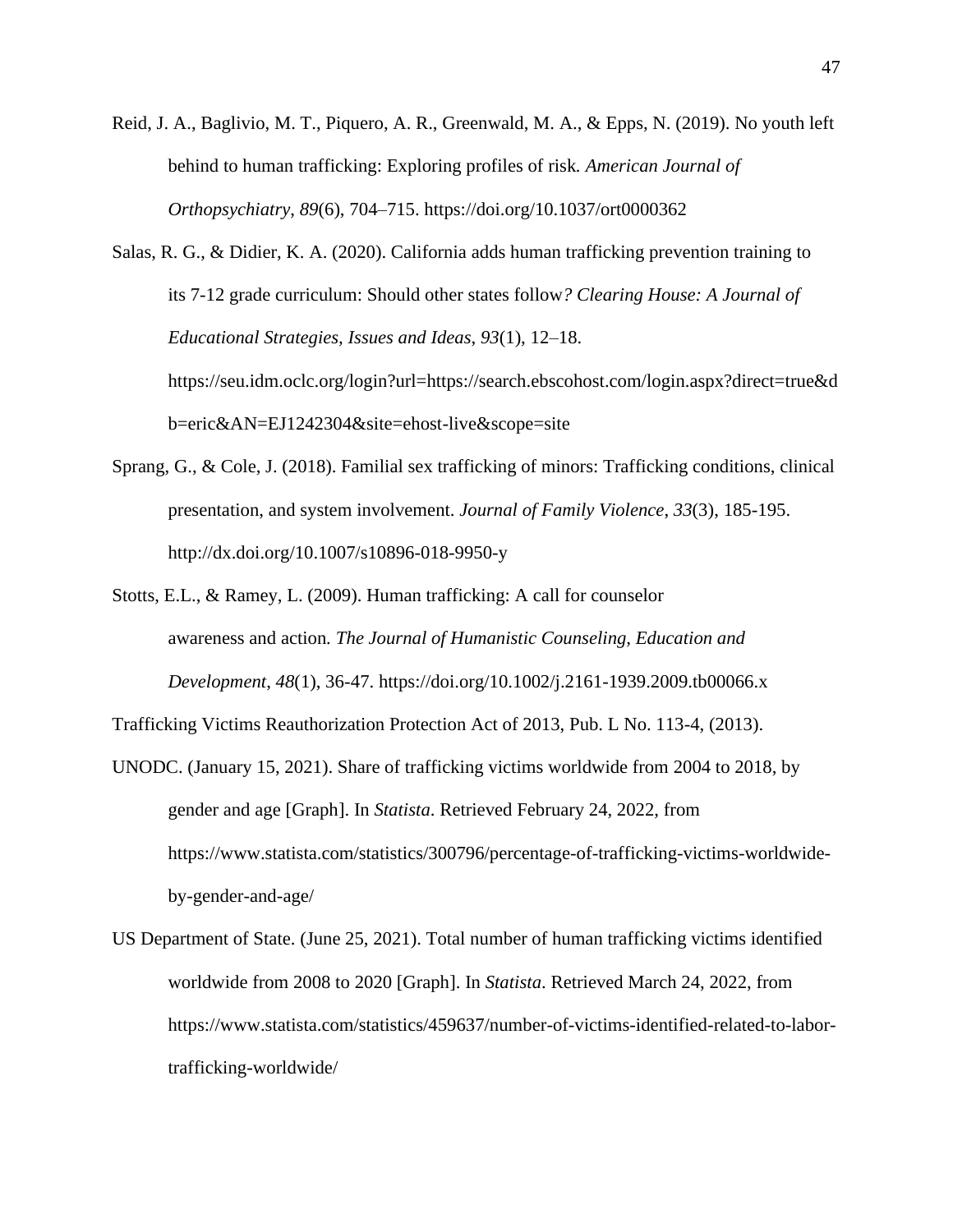- US Department of State. (2020). https://www.state.gov/wp-content/uploads/2020/06/2020-TIP-Report-Complete-062420-FINAL.pdf.
- Wells, M., Mitchell, K. J., & Ji, K. (2012). Exploring the role of the internet in juvenile prostitution cases coming to the attention of law enforcement*. Journal of Child Sexual Abuse*, *21*(3), 327-324. https://www.doi.org/10.1080/10538712.2012.669823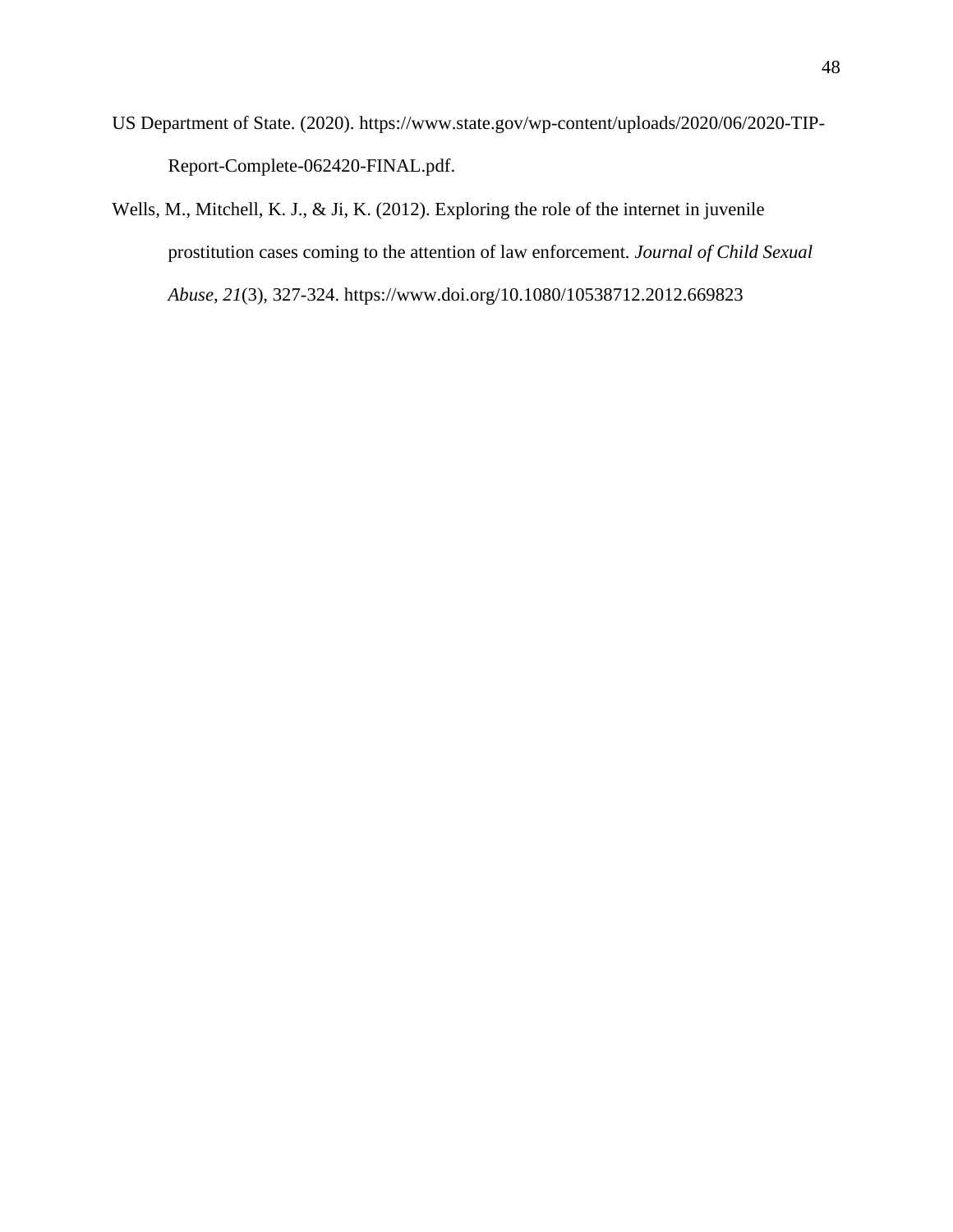#### **Appendix A**

#### Recruitment Email

Hi,

My name is Aspen Dagostino, and I am conducting research for my honors thesis at Southeastern University. I would love your help by participating in my survey!

The focus of my research is identifying the effectiveness of mentorship programs in **human trafficking prevention**. The problem I want to solve is what our society can do to prevent human trafficking through supportive relationships. **Because of the high number of vulnerable children and teenagers that are being trafficked in America, I want to study mentorship programs across the country to find out what successes or challenges they are facing when implementing education to end modern day slavery.** The goal of this research is to better understand whether human trafficking can be prevented through mentorship programs. Through this research, I will identify what is working well and what is still needed within existing mentor programs to effectively prevent vulnerable children from becoming victims of trafficking.

By participating in this survey, you will be contributing to research that will provide valuable information on how modern society can prevent our most vulnerable children from being trafficked.

If you are interested in participating in the survey, please click this link: Please be sure to read the consent form before you start the survey. Please note that all your information will be kept confidential, and your participation is voluntary.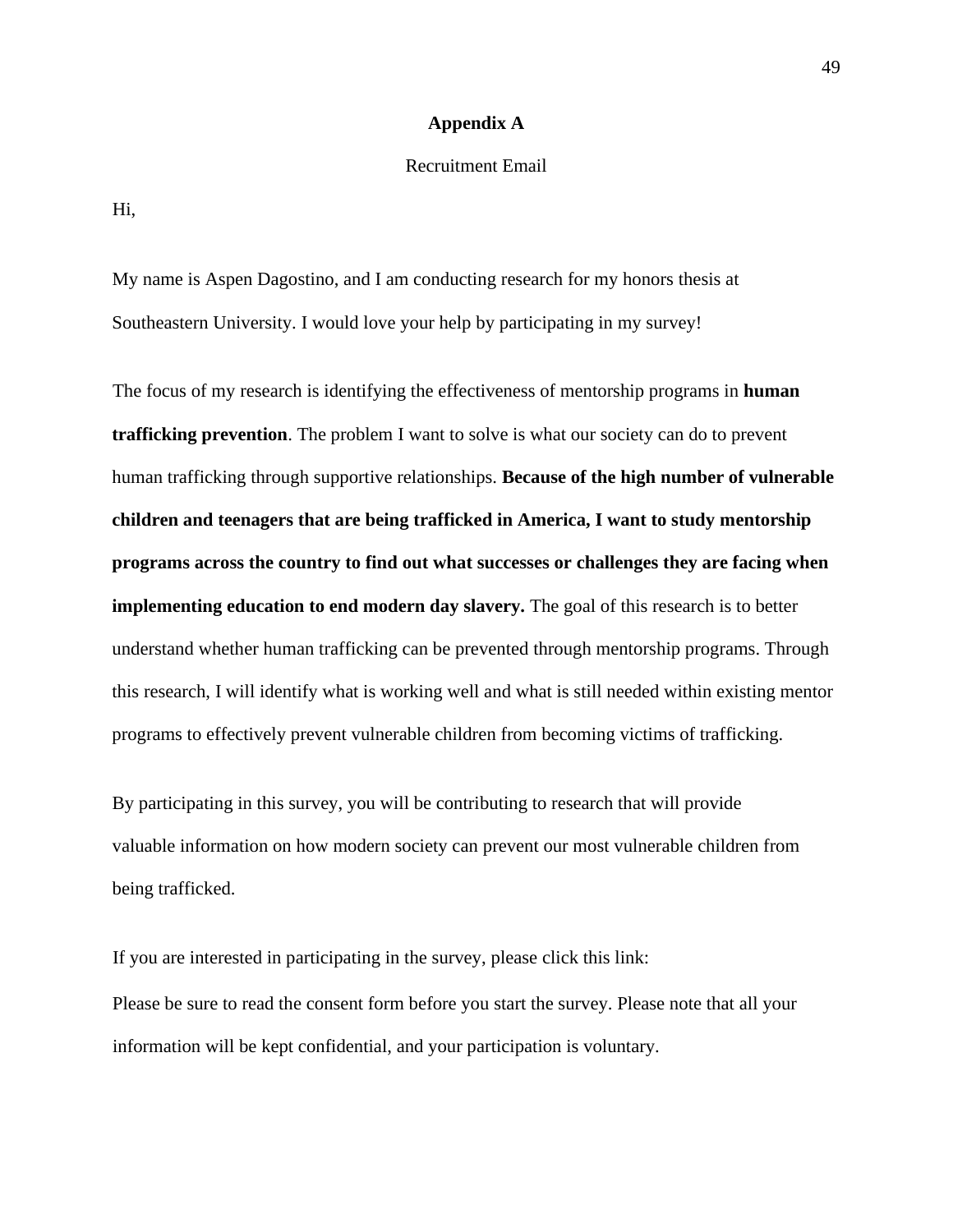If you have any questions about the study please feel free to contact me at

amdagostino@seu.edu, or my advisor Prof. Scott Gaffney, at

swgaffney@seu.edu

Thank you so much for your help,

Aspen Dagostino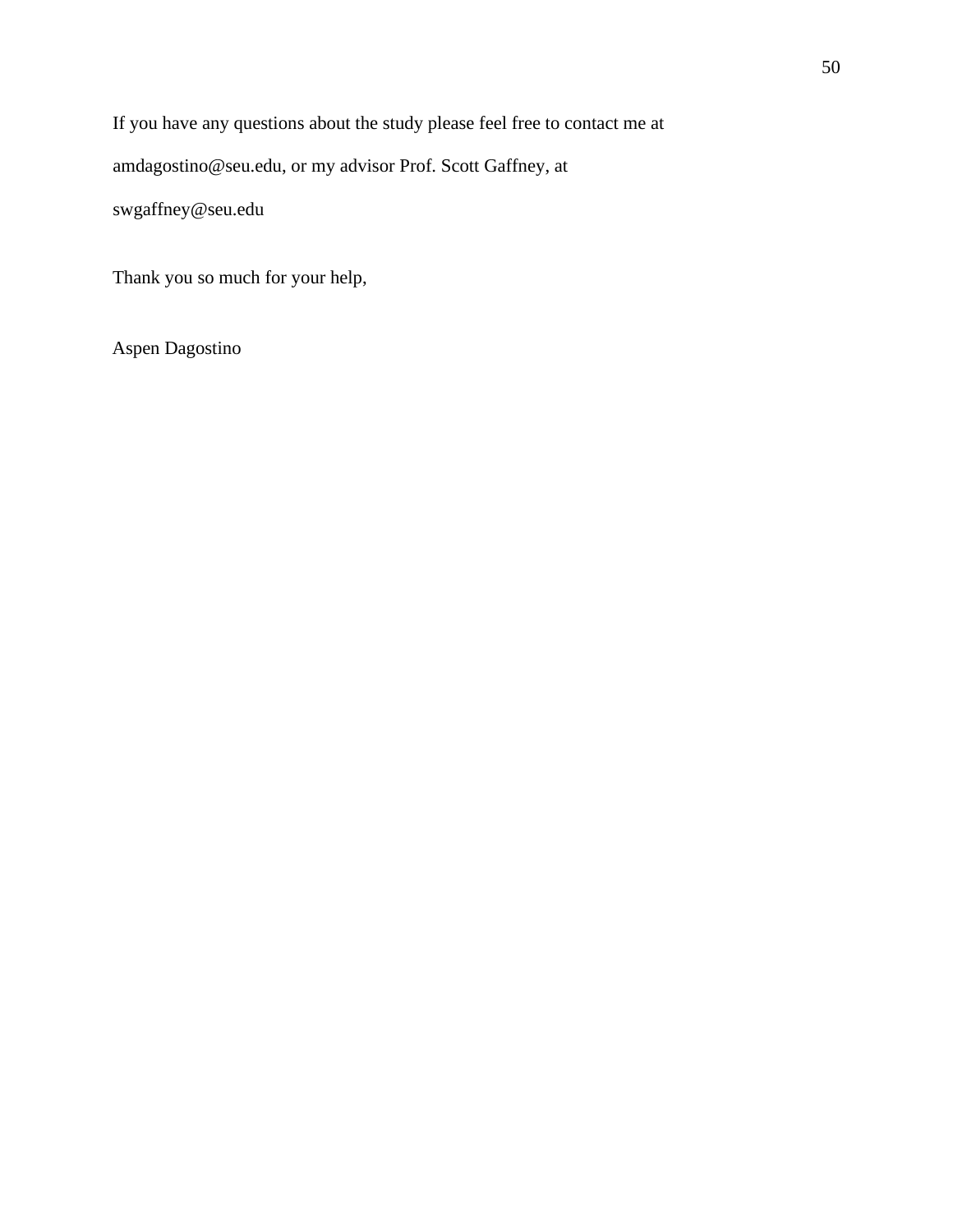#### **Appendix B**

## Voluntary Participation Consent Form

Title of research proposal: Mentorship Programs as an Effective Method of Human Trafficking Prevention

Principal Investigator: Professor Scott Gaffney, Southeastern University Co-investigator: Professor Erika Cuffy, Southeastern University

The purpose of this study is to determine whether mentorship programs can effectively prevent youth and teenagers from being involved in human trafficking and sexual exploitation. This study will assess what current mentorship programs are providing and what is still needed to prevent vulnerable youth from being trafficked.

This study is administered through an online survey and consists of two questionnaires with a total of twenty questions. The first questionnaire will ask demographic questions. The second questionnaire will ask more specific questions related to preventing human trafficking. You may skip any question you do not wish to answer. The survey should take no more than 15 minutes to complete.

There are no risks associated with this project which are expected to be greater than those ordinarily encountered in daily life.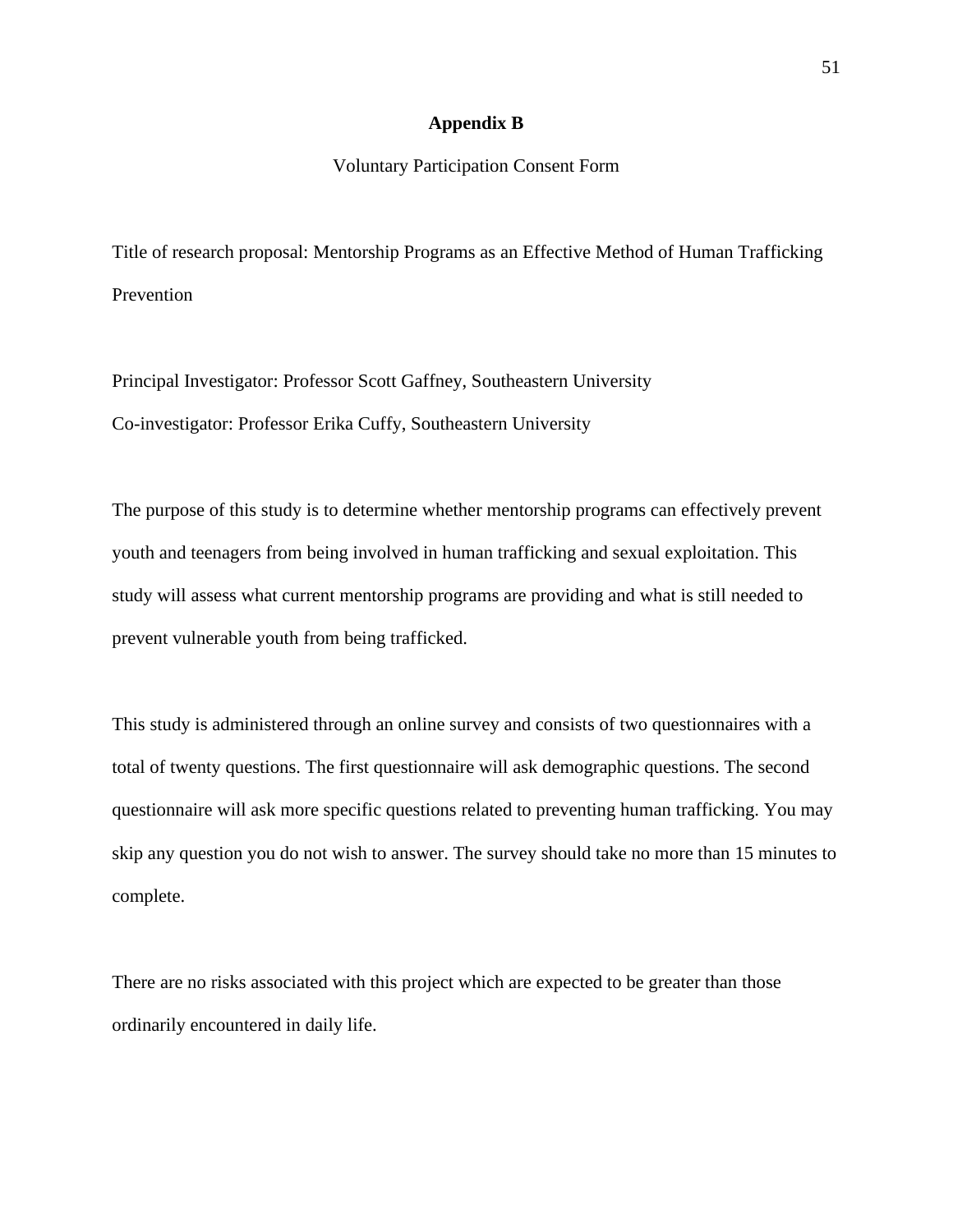The benefit to participating in this study is that you will be contributing to research that will provide valuable information on how modern society can prevent our most vulnerable children from being trafficked.

Your participation in this research is voluntary. There is no penalty for refusal to participate, and you are free to withdraw your consent and participation in this research at any time. The records of this study will be kept private. Any written results will discuss group findings and will not include information that will identify you. Research records will be stored on a password protected computer in a locked office and only researchers and individuals responsible for research oversight will have access to the records. Data will be destroyed five years after the study has been completed.

You may contact any of the researchers at the following addresses should you desire to discuss your participation in the study and/or request information about the results of the study. Please contact my thesis advisor Professor Scott Gaffney at swgaffney@seu.edu or my secondary thesis advisor Professor Erika Cuffy at emcuffy@seu.edu.

Please click Next if you choose to participate. By clicking NEXT, you are indicating that you freely and voluntarily agree to participate in this study, and you also acknowledge that you are at least 18 years of age. By completing this survey, you are consenting to participating in this study.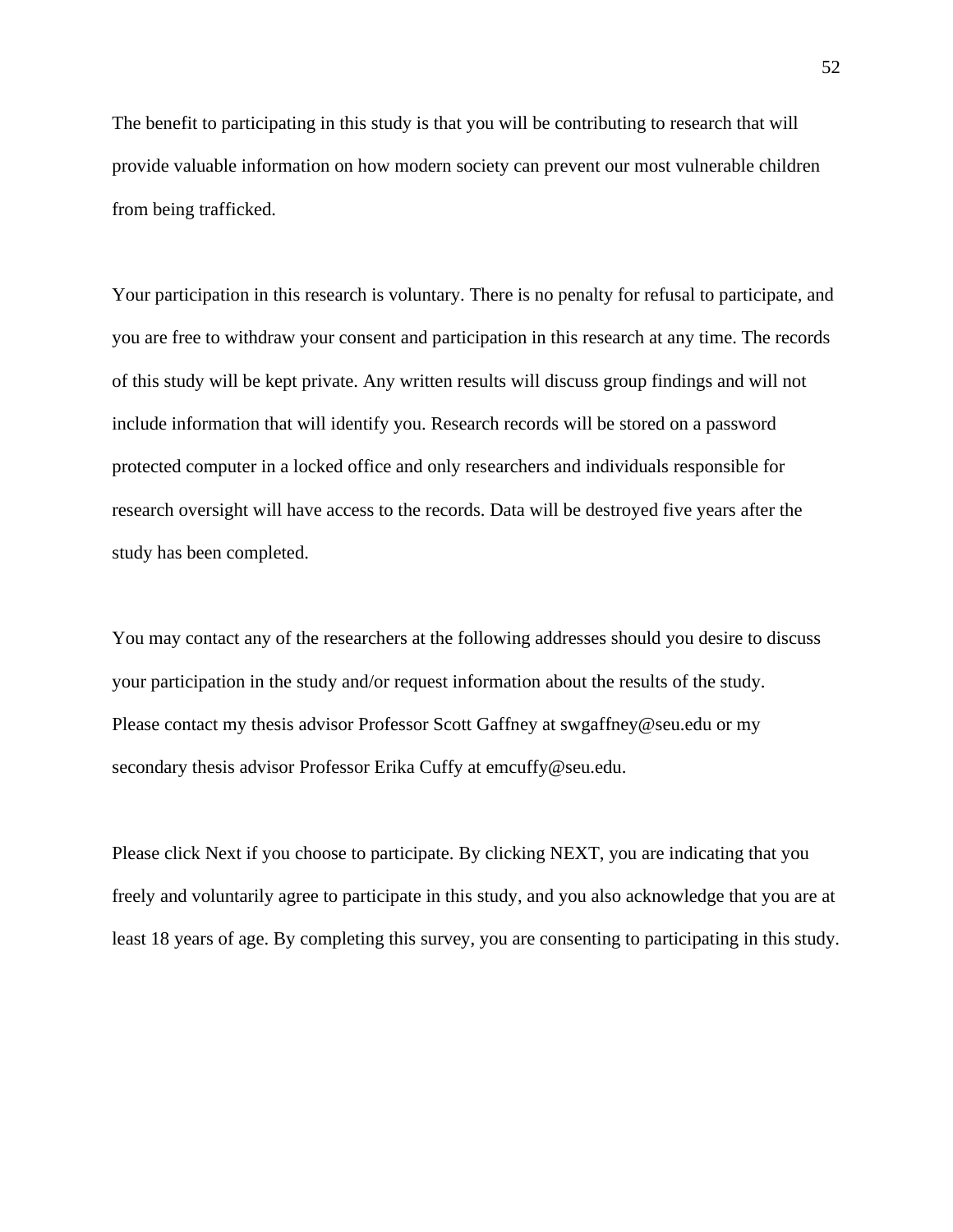# **Appendix C**

# Survey Questions

1. What state is your program located in?

- 2. What is the gender of your mentees?
- [ ]Males Only
- [ ]Females Only
- [ ]All Genders
- [ ]Other or not otherwise specified
- 3. What type of mentoring does your program provide?
- [ ]One-to-One Mentoring
- [ ]Group Mentoring
- [ ]Peer Mentoring
- [ ]All of the above
- [ ]Other:
- 4. What age group does your mentor program serve? Check all that apply.
- [ ]Elementary or younger
- [ ]Middle school
- [ ]High School
- [ ]Adults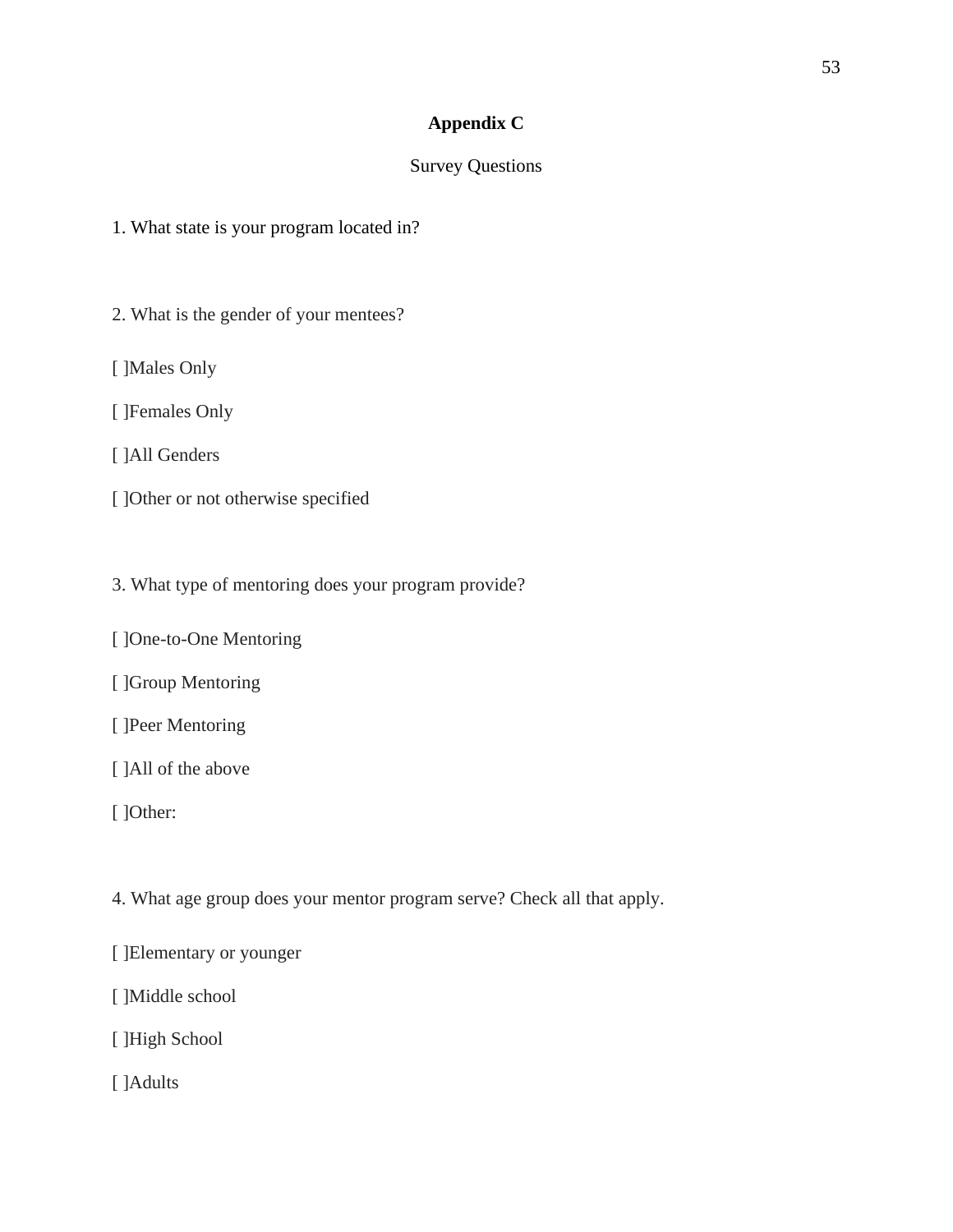- 5. What type of agency is your mentor program affiliated with?
- [ ]Non-profit
- [ ]For-profit
- [ ]School-district
- [ ]Higher Education Institution
- [] Government agency
- [] Faith-based
- [] Other:
- 6. Does your program work specifically with human trafficking survivors?
- [] Yes [ ]No
- 7. Does your program work with any of the following populations? Check all that apply
- [] Economically vulnerable children
- [] Runaway homeless youth/LGBTQ+ youth
- [] People with disabilities
- [] Children in child welfare
- [] Other:
- 8. In what ways does your program address human trafficking? Check all that apply
- [] By providing a supportive relationship to mentees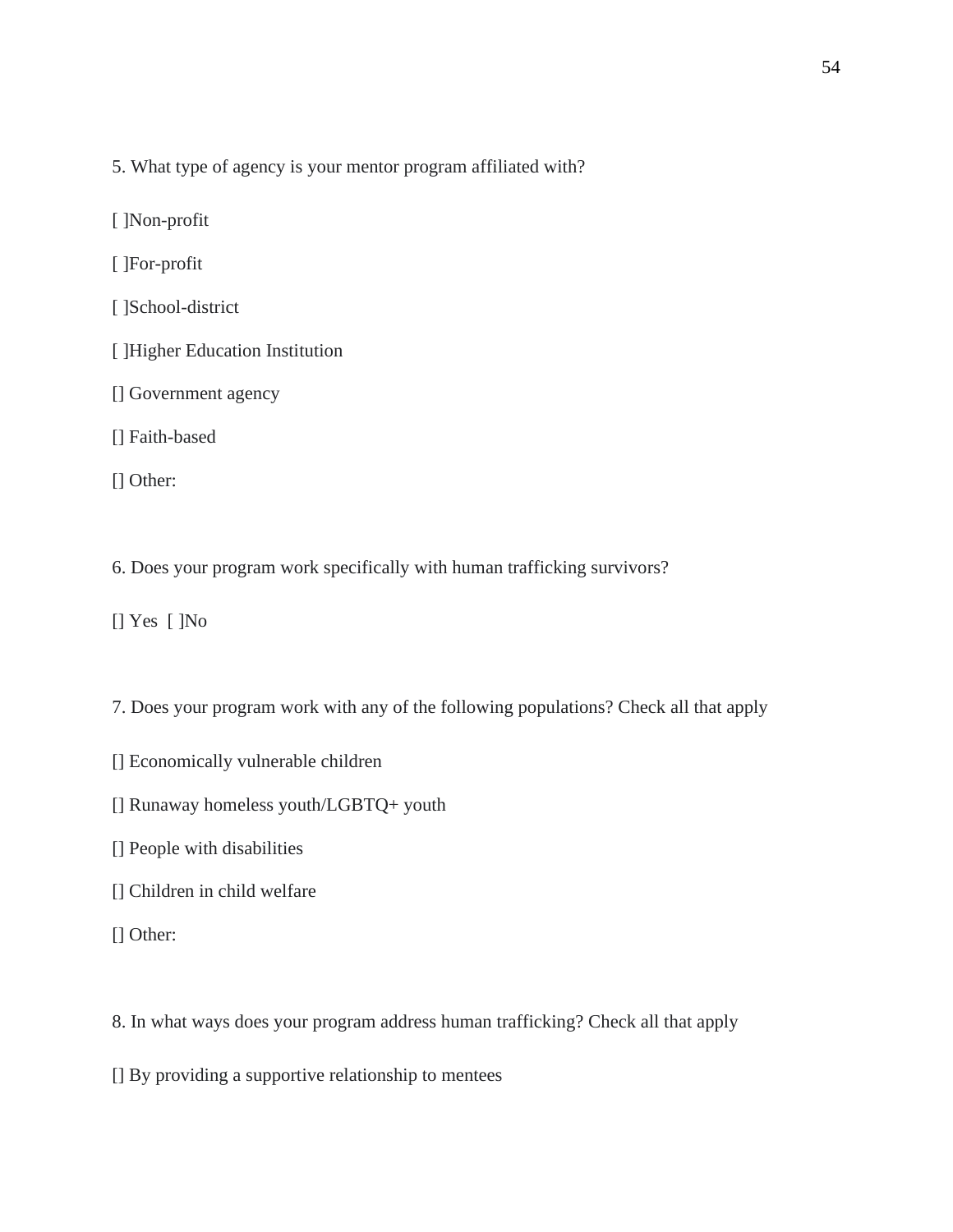[] Educating mentees about social media

[] Trafficking awareness training for mentors

[] Anti-trafficking curriculum

 $\prod N/A$ 

9. Mentors are receiving human trafficking awareness training through your agency or another provider.

[] Yes [ ]No [ ]Unsure

10. Does your program provide mentees information or awareness on human trafficking?

[] Yes [ ]No [ ]Unsure

11. If yes to question 11, at what age do your mentors first provide information about trafficking?

[ ]7-10 [ ]11-13 [ ]14-15 [ ]16-18 [ ]N/A

12. If the answer to question 11 is no, do you see a need for more trafficking awareness in your program?

[] Yes [ ]No [ ]Unsure [ ]N/A

13. Your program provides an adult mentor to promote positive growth through a nurturing relationship with mentees.

[] Strongly Agree [ ]Agree [ ]Neutral [ ]Disagree [ ]Strongly Disagree